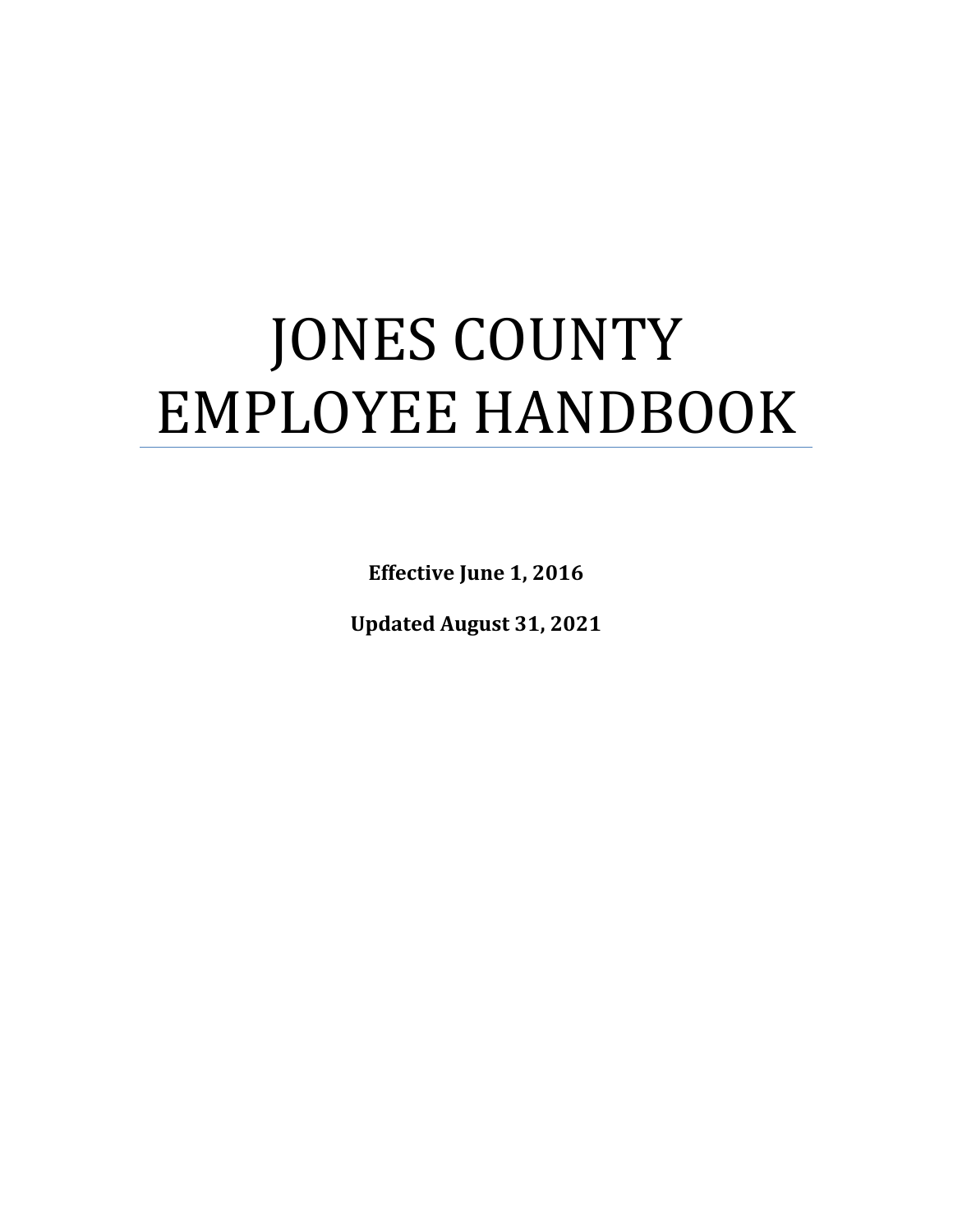#### JONES COUNTY EMPLOYEE HANDBOOK

#### *Preface from Elected Officials, Agency Directors, Administrators and Department Heads*

This Employee handbook was developed by Jones County management, including the independent elected officials, agency directors, appointed administrators, and department heads. These parties recognize that elected officials and the various boards and agencies that make up County government retain exclusive authority over personnel matters in their respective offices or agencies. However, they also recognize the importance and value of following uniform employment policies throughout all County departments. Therefore, they have worked together to produce this set of mutually agreed upon policies and procedures.

This handbook contains personnel policies and procedures to be followed by all covered Employees, and will serve as a working guide in the daily administration of the County's employment practices. These written policies are intended to increase understanding of and ensure uniform application of County employment policies and practices throughout the County.

Personnel policies and practices are subject to change because of continual changes in the law governing workplace administration. Any changes to the Employee handbook will be issued to holders of the handbook. County officials can assist in keeping our personnel program current by notifying the Board of Supervisors whenever they encounter problems in administering these policies, and by making suggestions for improvements to policies. County officials, agency directors and administrators, and department heads should be certain that all covered Employees are provided the policies contained in this handbook, and that the policies are interpreted and applied uniformly.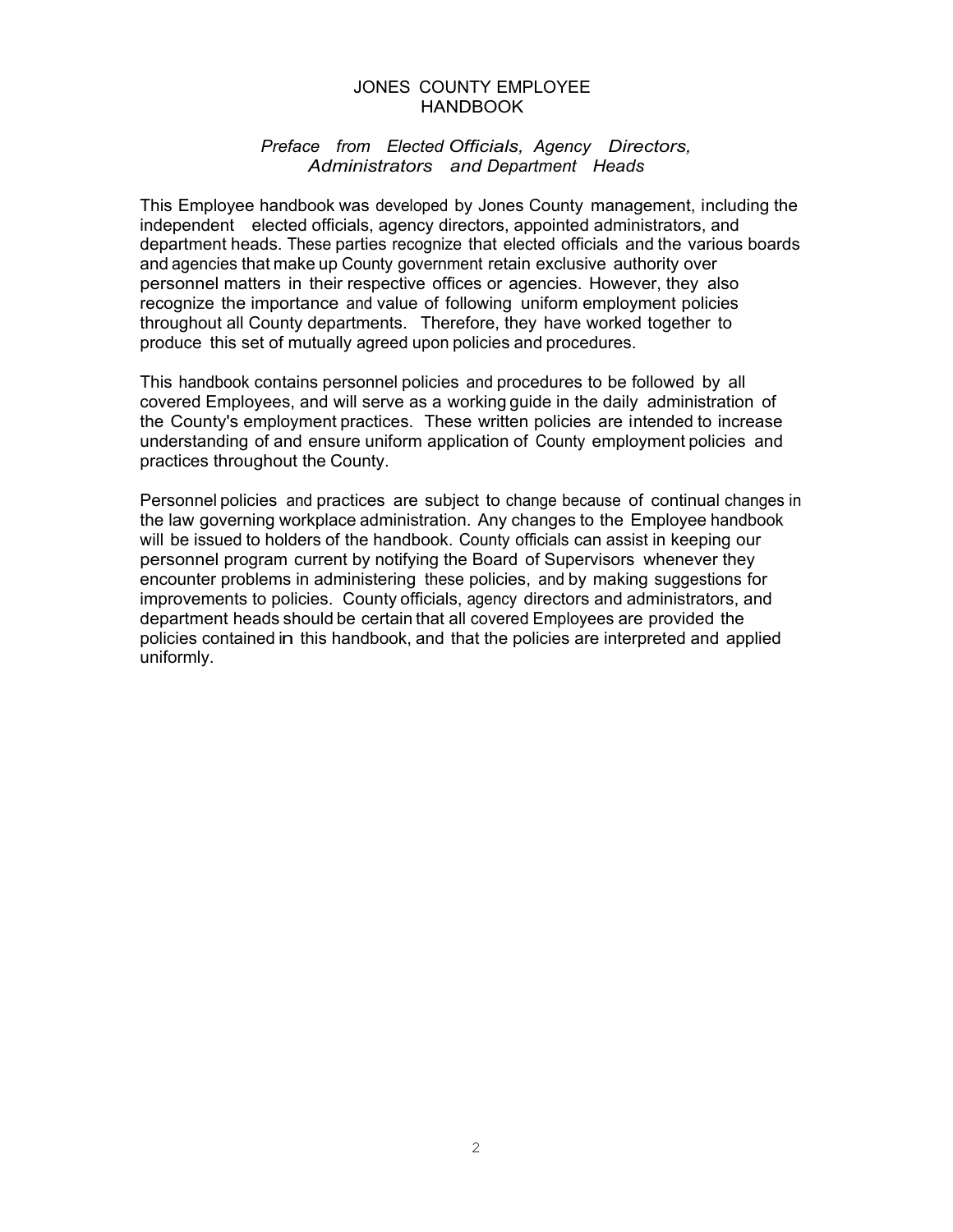County Board of Supervisors, Chair **Board of Supervisors, Vice-Chair** 

Board of Supervisors, member Board of Supervisors, member

Board of Supervisors, member

**County Auditor** 

 $\overline{a}$ 

 $\overline{a}$ 

 $\overline{a}$ 

**County Recorder County Sheriff** 

 $\overline{a}$ County Treasurer

Community Services Director **County Engineer** County Engineer

 $\overline{a}$ County Assessor, or Conference Board Chair

 $\overline{a}$ E911 Service Board, Chair

 $\overline{a}$ Emergency Management Board, Chair

County Attorney

**JETS Director** Senior Dining Director

County Board of Health, Chair County County Conservation Board, Chair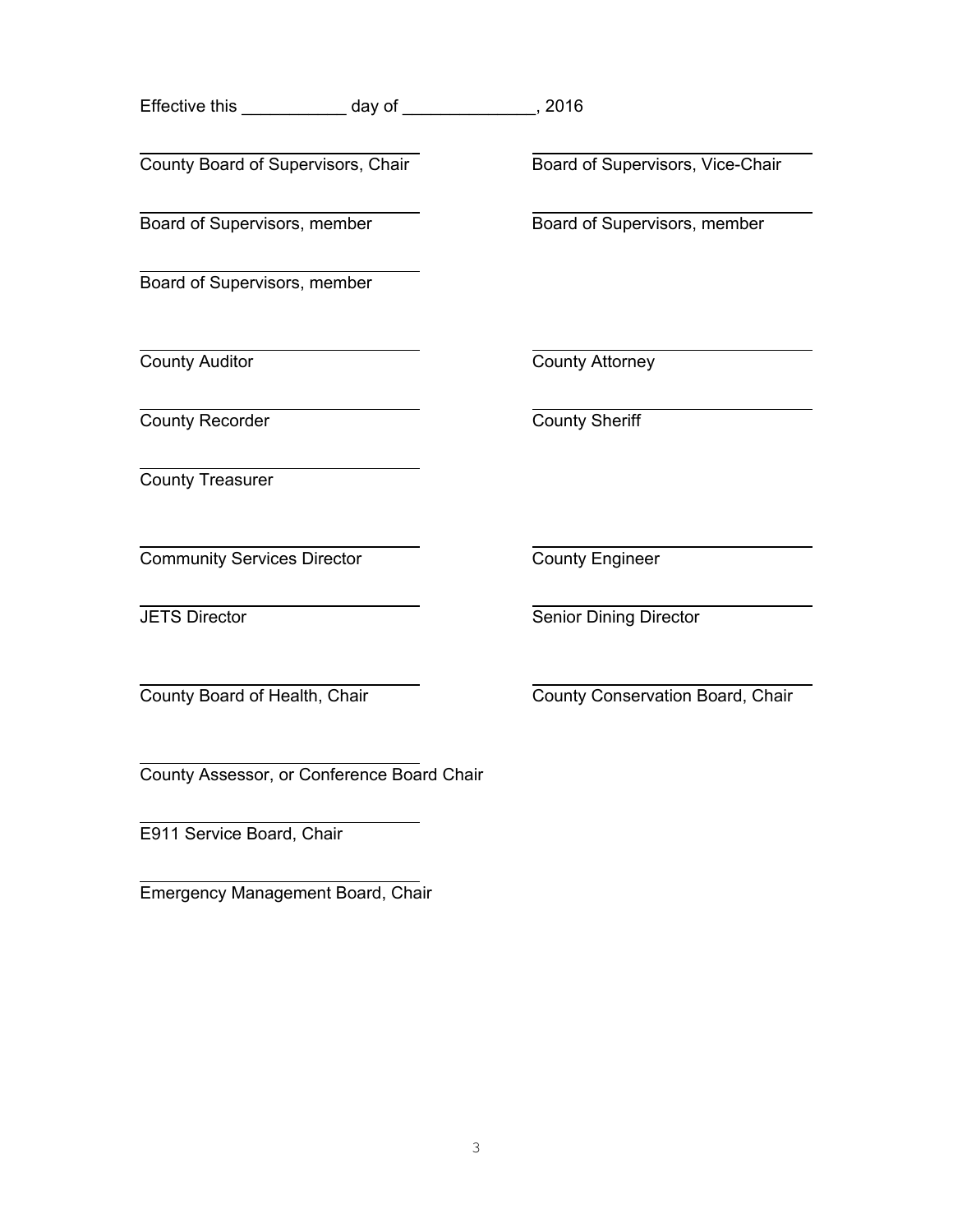# **Table of Contents**

| 1.1   |                                                                                                                                                                                                                                                                   |  |
|-------|-------------------------------------------------------------------------------------------------------------------------------------------------------------------------------------------------------------------------------------------------------------------|--|
|       |                                                                                                                                                                                                                                                                   |  |
| 2.1   | EQUAL EMPLOYMENT OPPORTUNITY, HARASSMENT, GINA & ADA COMPLIANCE 8                                                                                                                                                                                                 |  |
| 2.2   |                                                                                                                                                                                                                                                                   |  |
| 2.3   |                                                                                                                                                                                                                                                                   |  |
| 2.4   |                                                                                                                                                                                                                                                                   |  |
| 2.5   |                                                                                                                                                                                                                                                                   |  |
| 2.6   |                                                                                                                                                                                                                                                                   |  |
| 2.7   |                                                                                                                                                                                                                                                                   |  |
| 2.8   |                                                                                                                                                                                                                                                                   |  |
| 2.9   |                                                                                                                                                                                                                                                                   |  |
| 2.10  |                                                                                                                                                                                                                                                                   |  |
| 2.11  |                                                                                                                                                                                                                                                                   |  |
| 2.12  |                                                                                                                                                                                                                                                                   |  |
| 2.13  |                                                                                                                                                                                                                                                                   |  |
|       |                                                                                                                                                                                                                                                                   |  |
| 3.1   |                                                                                                                                                                                                                                                                   |  |
| 3.2   |                                                                                                                                                                                                                                                                   |  |
| 3.3   |                                                                                                                                                                                                                                                                   |  |
| 3.3.1 |                                                                                                                                                                                                                                                                   |  |
|       | A. COURTHOUSE & BROADWAY PLACE ANNEX - Departments of Auditor, Treasurer,<br>Recorder, Assessor, County Attorney, Land Use, E-911 Coordinator, Environmental Services,<br>GIS, Information Technology, Veteran's Affairs, Public Health and Community Services 16 |  |
|       |                                                                                                                                                                                                                                                                   |  |
|       |                                                                                                                                                                                                                                                                   |  |
|       |                                                                                                                                                                                                                                                                   |  |
|       |                                                                                                                                                                                                                                                                   |  |
|       |                                                                                                                                                                                                                                                                   |  |
|       |                                                                                                                                                                                                                                                                   |  |
|       |                                                                                                                                                                                                                                                                   |  |
| 4.1   |                                                                                                                                                                                                                                                                   |  |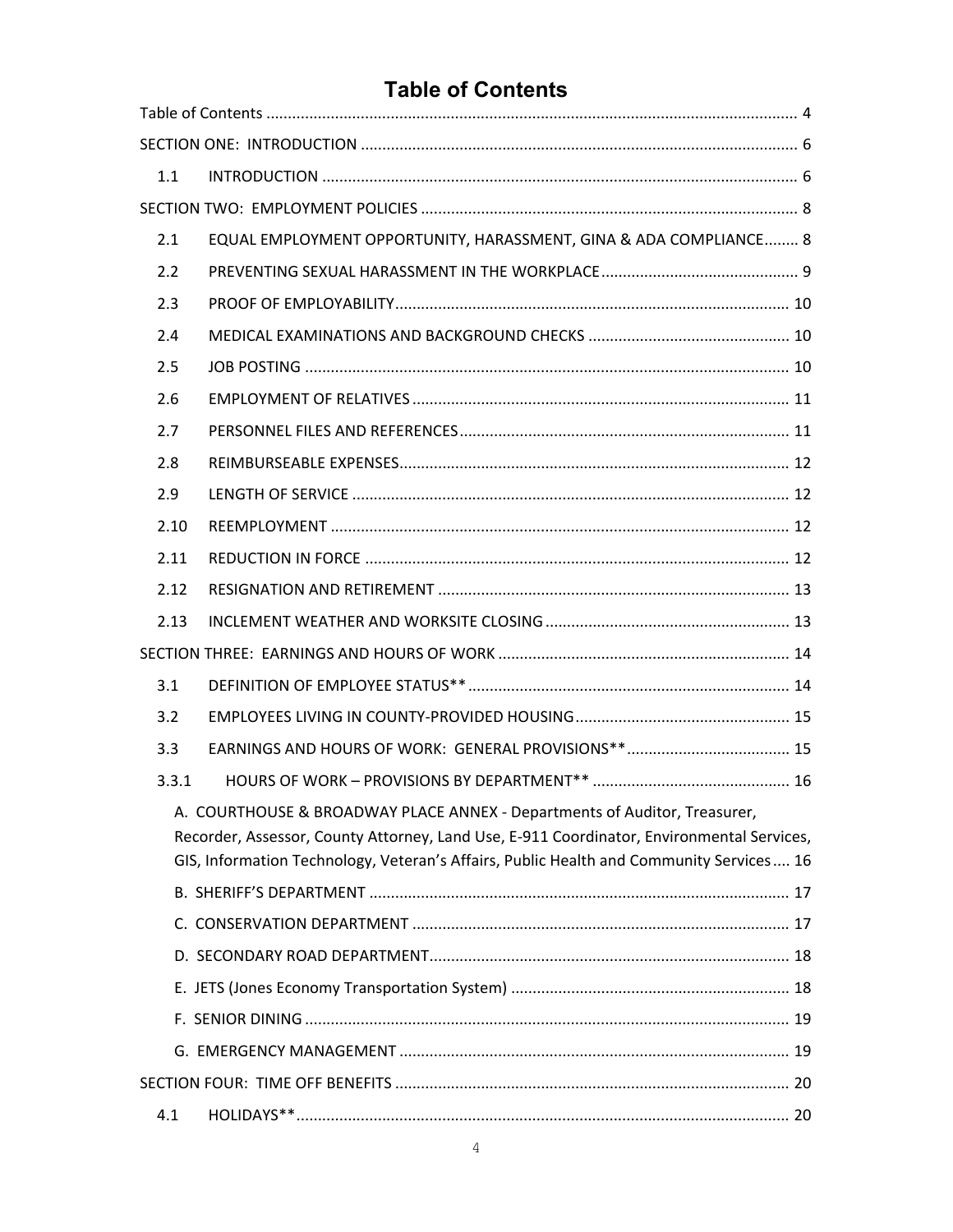| 4.2  |  |
|------|--|
| 4.3  |  |
| 4.4  |  |
| 4.5  |  |
| 4.6  |  |
| 4.7  |  |
| 4.8  |  |
| 4.9  |  |
| 4.10 |  |
| 4.11 |  |
| 4.12 |  |
|      |  |
| 5.1  |  |
| 5.2  |  |
| 5.3  |  |
| 5.4  |  |
| 5.5  |  |
|      |  |
| 6.1  |  |
| 6.2  |  |
| 6.3  |  |
| 6.4  |  |
| 6.5  |  |
| 6.6  |  |
| 6.7  |  |
| 6.8  |  |
| 6.9  |  |
| 6.10 |  |
| 6.11 |  |
| 6.12 |  |
| 6.13 |  |
| 6.14 |  |
|      |  |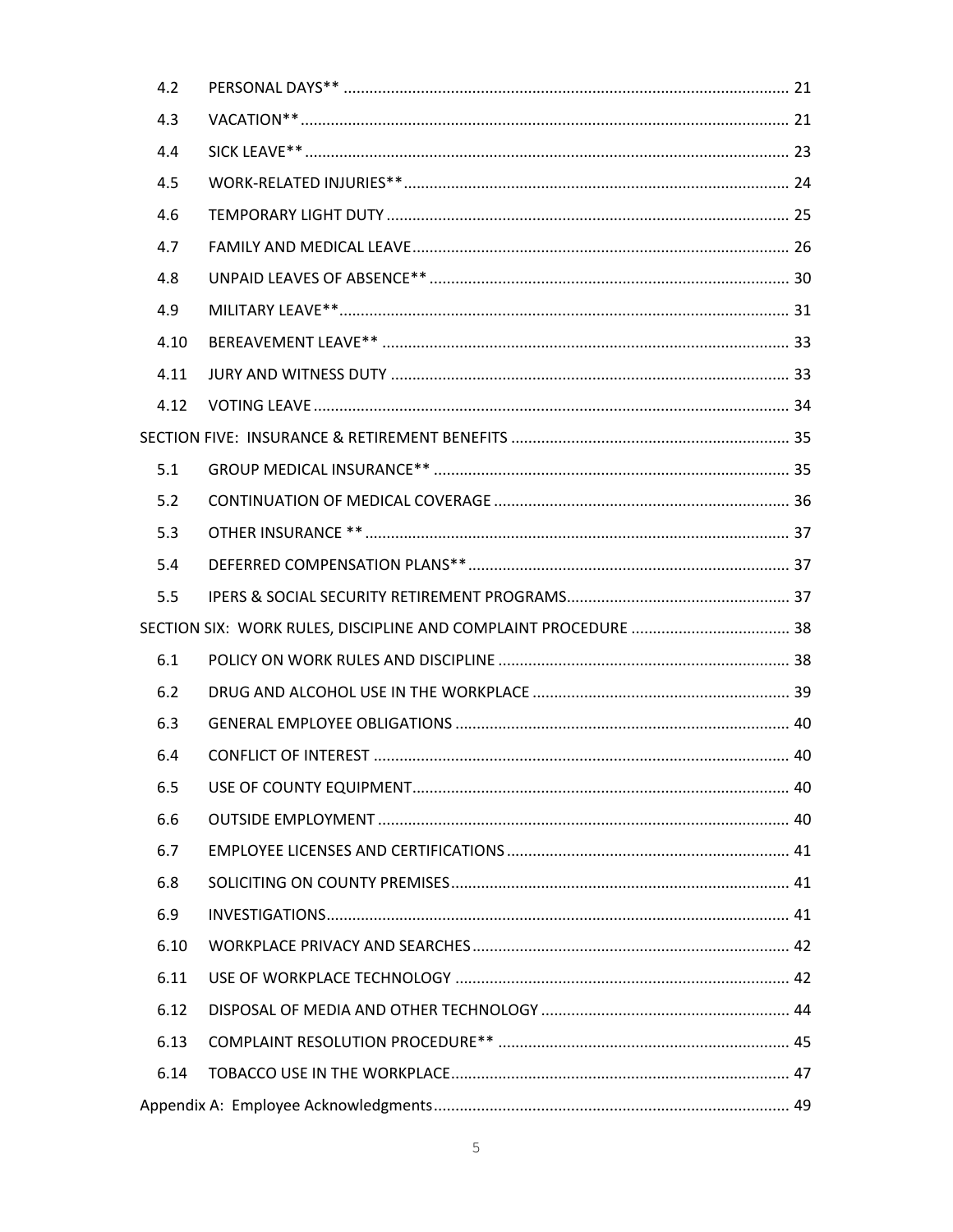# **SECTION ONE: INTRODUCTION**

*The term "the County" has been used throughout this handbook to refer to the Employer, whether that be an elected official or governing body or agency.*

## **1.1 INTRODUCTION**

Welcome to Jones County. This handbook was written to describe and outline some of the County's policies, procedures, employment benefits, and other matters concerning your employment with the County. Some of the policies and benefits described in this handbook, such as the group health insurance plan, are covered in greater detail in official policy documents from the insurance carrier. You should refer to those documents for more information.

This handbook was developed by Jones County management personnel, including elected officials and appointed administrators. The policies described in this handbook are presented as a matter of information only. While Jones County believes wholeheartedly in the plans, policies, and procedures described here, they are not conditions of employment. The statements contained in this handbook are subject to change and may be revised from time to time, without prior notice, by County officials. Any suggestions you may have for changes in the policies explained in the handbook are welcome.

All County Employees are covered by this handbook, except:

- 1. elected officials;
- 2. department heads specifically excluded by the appropriate governing body;
- 3. members of boards and commissions;
- 4. personnel appointed to serve without compensation;
- 5. persons hired on a contractual basis;
- 6. persons employed on an intermittent basis;
- 7. persons covered by 28E agreements, unless otherwise provided by the terms of the agreement.

#### *When an Employee is also covered by a Collective Bargaining Agreement (CBA) the CBA will control when the CBA conflicts with the policies described in this*

*handbook*. Sections and sub-sections marked with \*\* indicate the CBA may contain controlling provisions for CBA Employees.

**The policy prohibiting sexual harassment and other harassment in County workplaces applies to** *all* **Jones County Employees, even those otherwise excluded from coverage under this Handbook.**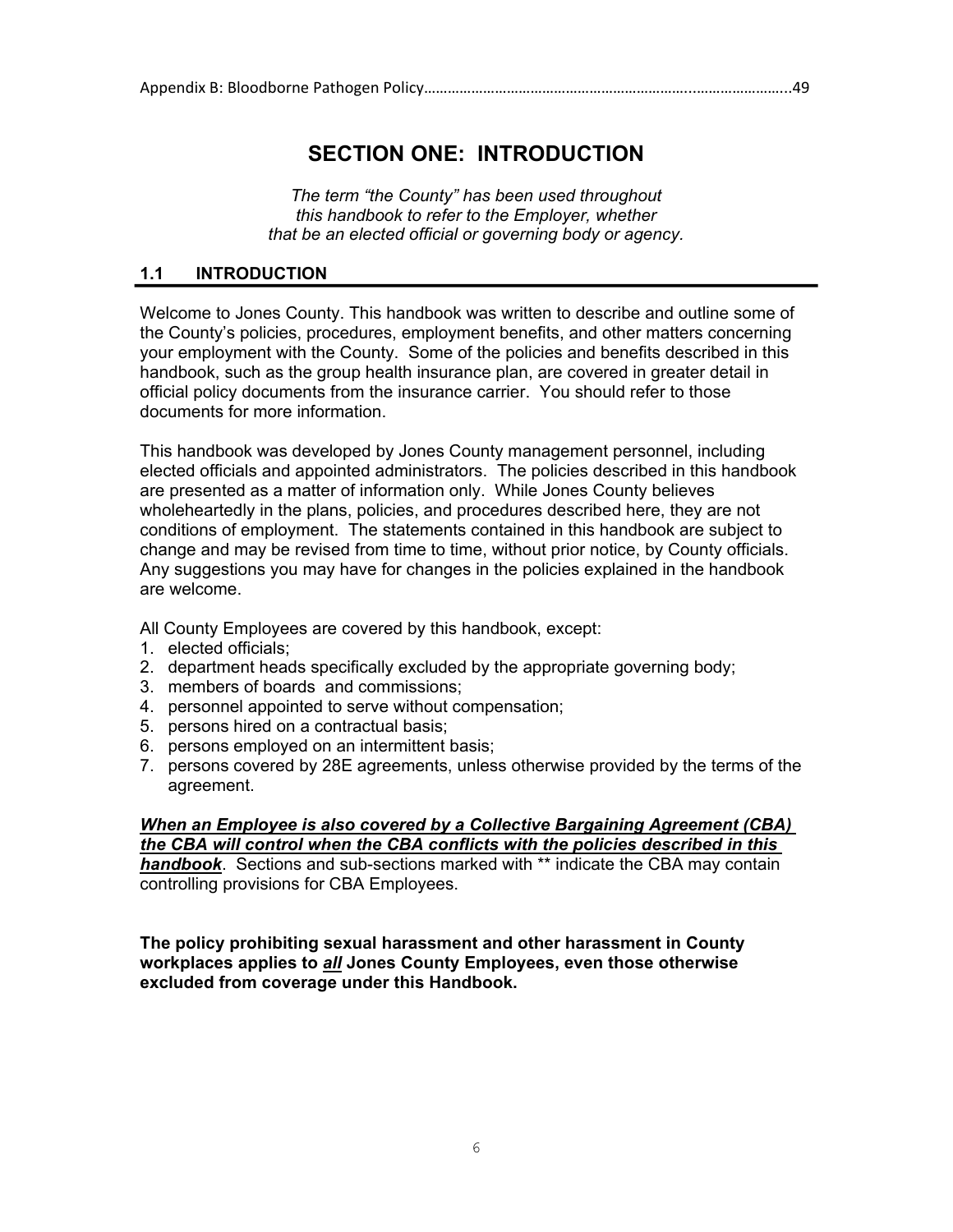## **DISCLAIMER**

**This handbook is provided for informational purposes only. The policies, procedures, benefits, and plans described in the handbook may be revised by the County at any time without prior notice. The County retains the exclusive right to change, add to, eliminate, or modify any of the policies in the handbook at any time at its discretion, with or without notice.** 

**Any promises, representations, or actions by a County official or Employee which are contrary to this handbook are not the official policy of the County, and are of no force or effect. Any Employee handbooks or manuals previously distributed are now specifically revoked and rescinded and the provisions therein are now null and void.** 

**This Employee handbook is not intended to create any contractual rights in favor of you or the County. This handbook is not to be construed as an employment contract or as a promise that you will be employed for any specified period of time. Employees may resign their employment at any time and for any reason, and the County reserves the same right to discontinue any individual's employment at any time and for any reason. Nothing in this handbook changes the at-will nature of your employment with the County.**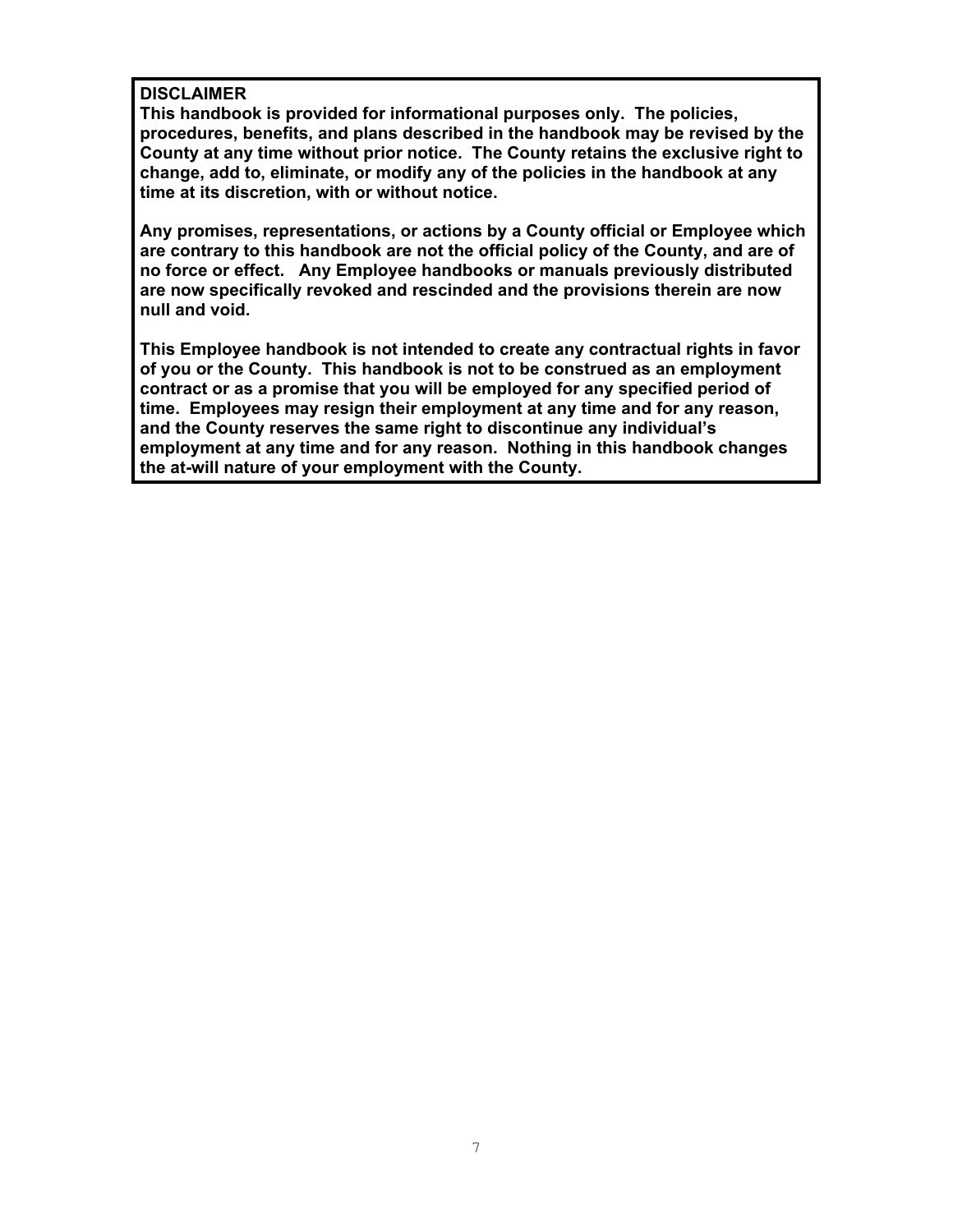# **SECTION TWO: EMPLOYMENT POLICIES**

#### **2.1 EQUAL EMPLOYMENT OPPORTUNITY, HARASSMENT, GINA & ADA COMPLIANCE**

## **Equal Employment Opportunity**

Jones County is dedicated to equal employment and advancement opportunities. It is the County's policy to hire and promote qualified individuals on the basis of their qualifications, interest and aptitude, without unlawful regard to race, religion, color, creed, sex, age, national origin, sexual orientation, gender identity, genetic information, disability, or any other characteristic protected by local, state, or federal law. This policy applies to all terms, conditions, and privileges of employment, including but not limited to recruiting, hiring, training, transfers, promotions and benefits.

#### **Harassment**

Harassment, retaliation, coercion, interference, or intimidation of any Employee due to that Employee's race, religion, color, creed, sex, age, national origin, sexual orientation, gender identity, genetic information, disability or any other characteristic protected by local, state, or federal law is strictly forbidden. Harassing conduct in the workplace includes, but is not limited to: epithets, slurs, or negative stereotyping; threatening, intimidating, or hostile acts or words; and written or printed materials that denigrate or show hostility to an individual or group made or posted in the workplace or in the course of employment for the County.

If you believe that you have been harassed or subjected to discrimination of any kind, you should use the complaint procedure for sexual harassment allegations.

#### **GINA**

The Genetic Information Nondiscrimination Act of 2008 (GINA) prohibits Employers and other entities by GINA Title II from requesting or requiring genetic information of an individual or family member of the individual, except as specifically allowed by this law. To comply with this law, we are asking that you not provide any genetic information when responding to this request for medical information. 'Genetic information,' as defined by GINA, includes an individual's family medical history, the results of an individual or an individual's family member's genetic test, the fact that an individual or an individual's family member sought or received genetic services, and genetic information of a fetus carried by an individual or an individual's family member or an embryo lawfully held by an individual or family member receiving assistive reproductive services.

#### **ADA Compliance**

It is the policy of Jones County to comply with the Americans with Disabilities Act (ADA). Jones County will not discriminate against any qualified Employee or job applicant with respect to any terms, privileges, or conditions of employment because of that person's physical or mental disability. In compliance with the ADA, the County will consider reasonable accommodations that do not pose undue hardship to the County to enable qualified applicants or Employees with disabilities to perform the essential functions of the position. The County encourages applicants or Employees to make suggestions regarding reasonable accommodations to their supervisors, department heads, or the County ADA Coordinator.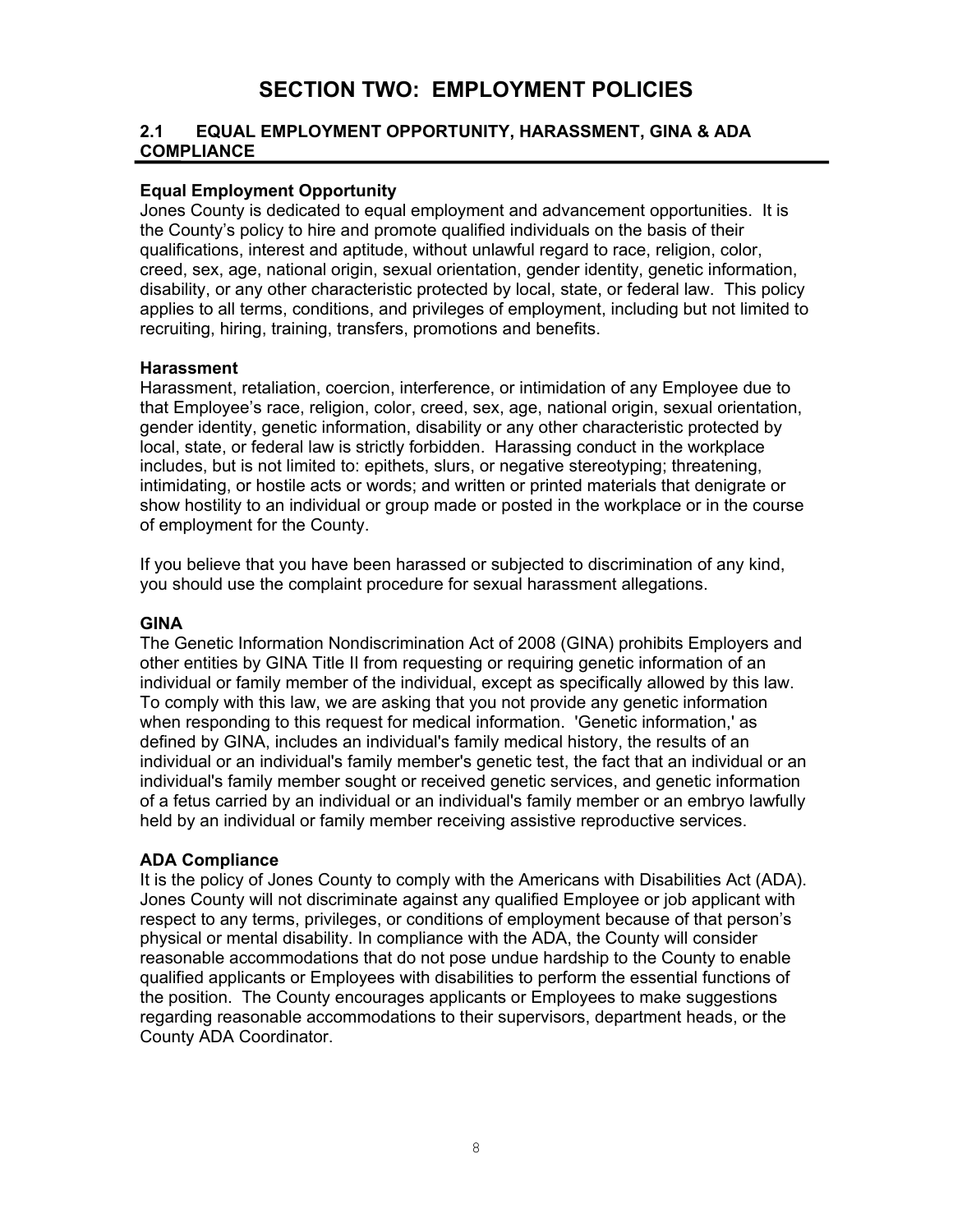## **2.2 PREVENTING SEXUAL HARASSMENT IN THE WORKPLACE**

**Purpose:** It is the policy of the County that all Employees are responsible for maintaining a workplace free from sexual harassment. Submission to sexual harassment shall not be a condition of employment or advancement with the County. The County prohibits offensive or inappropriate sexual behavior in the workplace, and all Employees must avoid any conduct which could be viewed as sexual harassment. This policy has been prepared in accordance with the Equal Employment Opportunity Commission's directives and reaffirms that sexual harassment in the workplace is an unlawful employment practice under Title VII of the Civil Rights Act of 1964.

**Definitions:** Sexual harassment is illegal discrimination on the basis of sex. It can consist of unwelcome sexual advances, requests for sexual favors, or other physical or verbal conduct of a sexual or harassing nature by supervisors, managers, co-workers, or others in the workplace. Sexual harassment exists when:

 1. Submission to such conduct is made either explicitly or implicitly a term or condition of your employment;

 2. Submission to or rejection of the conduct is used as the basis for decisions affecting your employment; or

 3. The conduct has the purpose or effect of creating an intimidating, hostile, or offensive working environment.

Sexual harassment may consist of a variety of behaviors, including, but not limited to the following examples:

 1. Verbal conduct such as sexual innuendo, suggestive comments, jokes of a sexual nature, sexual propositions, or threats;

 2. Non-verbal or visual materials such as derogatory posters, photography, graffiti, cartoons, drawings, e-mails, or gestures;

 3. Physical conduct such as unwelcome touching, hugging, kissing, coerced sexual contact or assault;

 4. Threats or demands to submit to sexual requests in order to keep your job or receive some job-related benefit; or

5. Retaliation for reporting or threatening to report harassment.

#### **Complaint Procedures:**

1. Any Employee who has a complaint of sexual harassment at work, by anyone, including supervisors, department heads, co-workers, or visitors to the workplace, should immediately bring the problem to the attention of their supervisor, manager, or department head, or any other member of management, including any member of the board of supervisors. Employees will not be retaliated against as a result of reporting a complaint about sexual harassment.

2. The person receiving a complaint of sexual harassment shall immediately notify the County Attorney, Auditor, or Board Chair who shall promptly name an impartial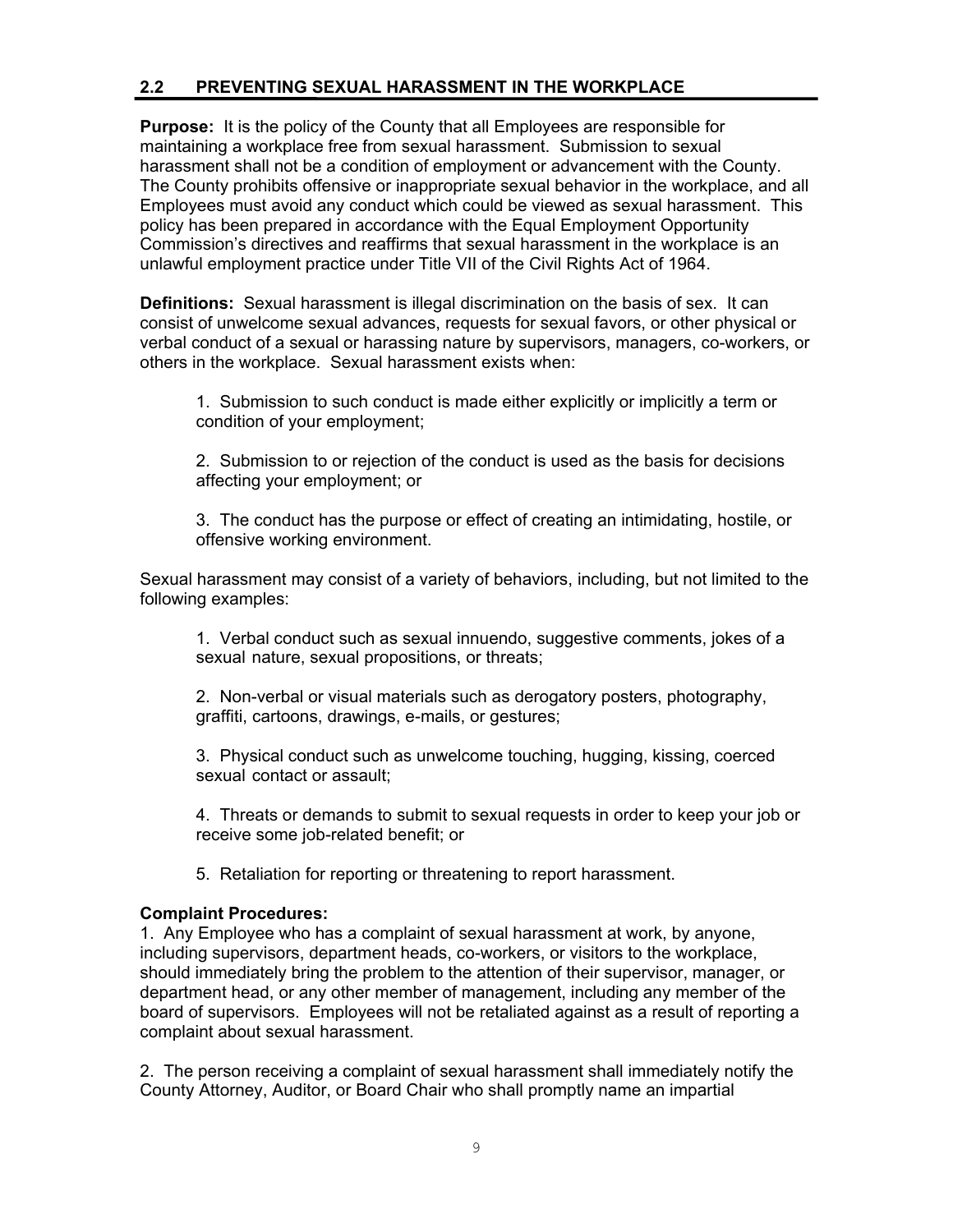investigator. Investigations will be conducted in a timely manner. Confidentiality will be maintained to the extent that is possible.

3. Investigation of a complaint normally will include conferring with the parties involved and any named or apparent witnesses. All Employees shall be protected from coercion, intimidation, retaliation, interference, or discrimination for filing a complaint under this policy, participating in an investigation, or filing a complaint with a state or federal agency.

4. Any Employee determined after investigation to have harassed another Employee will be subject to appropriate disciplinary procedures depending on the severity of the behavior, up to and including termination. The County will take appropriate action intended to punish the offender and to prevent further harassment.

5. In the event a non-Employee subjects an Employee to sexual harassment in the workplace, the Employee's supervisor or manager will inform the non-Employee of the County's policy against sexual harassment. Other action will be taken as appropriate.

## **2.3 PROOF OF EMPLOYABILITY**

To comply with the Immigration Reform and Control Act of 1986, the County requires all Employees to present documented proof of identity and eligibility to work in the United States. You are required to complete Section 1 of the Form I-9 on the first day of employment and to submit proof of employability and identity within three days of hire.

## **2.4 MEDICAL EXAMINATIONS AND BACKGROUND CHECKS**

The County may require you to submit to a job-related medical examination after you have been offered a position, and before you begin work if such examination is required of all entering Employees in the classification. The results of the examination will be kept confidential in a file separate from the Employee's personnel record.

You may also be required to submit to a job-related medical examination when necessary to determine if you are still able to perform the essential functions of your position, or to fitness for duty examinations required by federal, state or local law or policy. Also, voluntary medical examinations may be conducted as part of the County's Employee health programs.

Some positions within the County require background checks, including, but not limited to background checks regarding driving records, credit records and criminal history.

## **2.5 JOB POSTING**

Whenever a position becomes available, a notice of such opening will be posted on the official notices bulletin board on the main floor of the Courthouse for at least ten calendar days before the deadline for filling the position. The notice will contain the position title, a brief job description, and minimum hiring specifications.

Application forms are available from and shall be submitted to the party or agency identified in the notice. Applicants, including current Employees, shall be considered on the basis of ability, performance, experience, training, aptitude, disciplinary record, length of service and other job-related qualifications. Military service may also be a factor in hiring decisions, as provided by Iowa's Veteran's Preference law.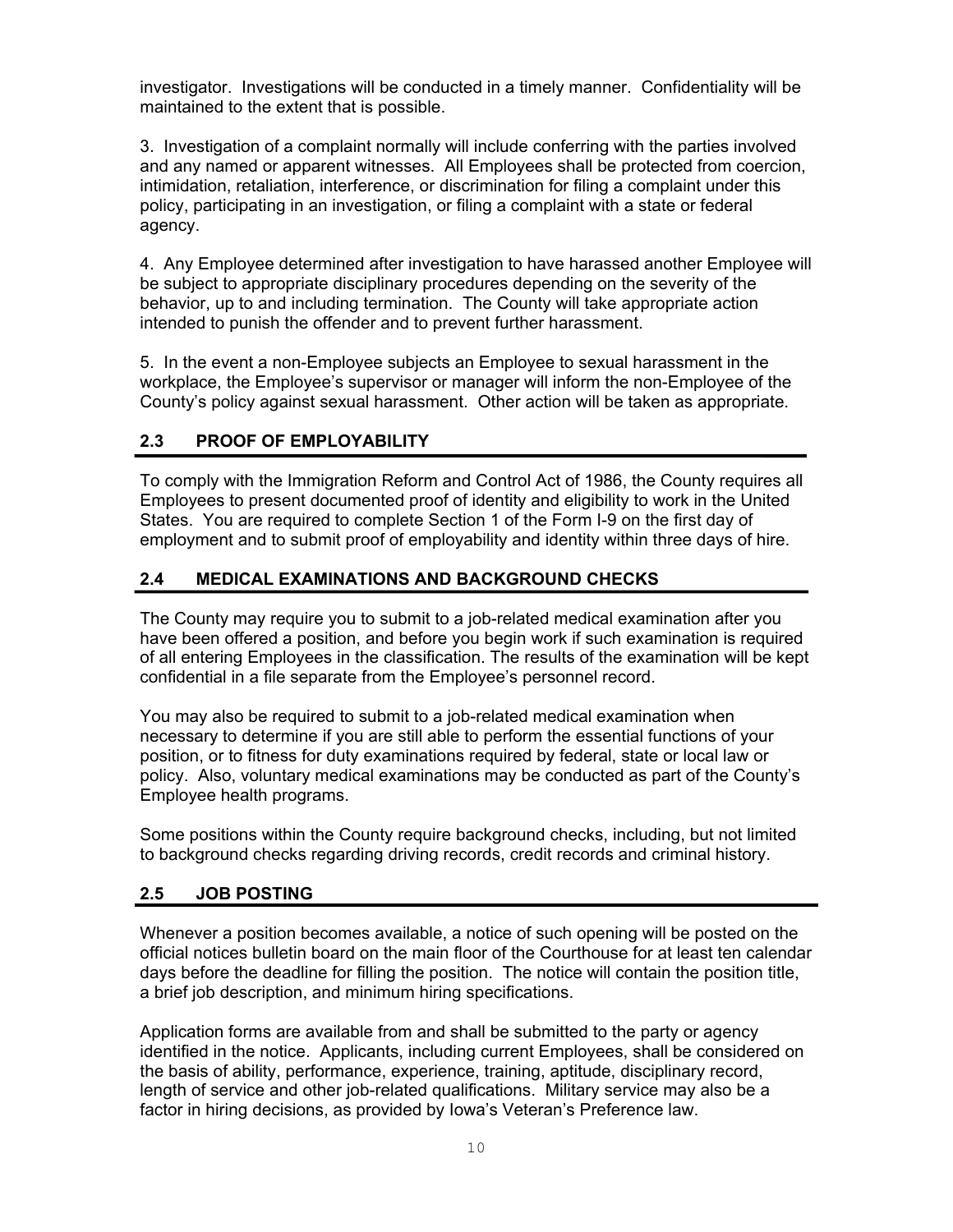## **2.6 EMPLOYMENT OF RELATIVES**

It is the County's policy to hire the best qualified person available for each position. Relatives of current Employees are eligible for employment with the County, subject to limitations of state law governing the employment of relatives of public officials and Employees and the terms of this policy. This policy applies to all County departments and all categories of employment in those departments, including full-time, part-time, and temporary classifications. Only Employees engaged in a supervisory/subordinate relationship with a relative as defined in this policy on or before the effective date of this handbook are exempt from this policy.Elected officials shall also comply with the restrictions on hiring close relatives set forth in Iowa Code Chapter 71.

To avoid the appearance of favoritism and difficulties in administering discipline, the County will not hire, appoint, transfer, promote, or otherwise place an individual in a position that involves the supervision of, or by, a family member. For purposes of this policy, "family member" includes the individual's mother, father, brother, sister, grandparent, spouse, son, daughter, grandchild, great-grandchild, niece, nephew, aunt, uncle, son-in-law, daughter-in-law, mother-in-law, father-in-law, sister-in-law, brother-inlaw, and step children.

If a supervisory relationship between family members is created by the marriage of two Employees, the two Employees will be given the option of deciding who will transfer, if possible, or who will terminate employment. If the decision cannot be made by the two Employees in a timely manner, length of service in the department will be the deciding factor and the least senior Employee will be transferred if possible. Otherwise, the employment of the least senior Employee will be terminated.

## **2.7 PERSONNEL FILES AND REFERENCES**

Department heads maintain personnel files on each Employee in accordance with recordkeeping requirements established by state and federal law. These files contain jobrelated information including performance appraisals and disciplinary records. The County will release confidential personnel information only upon your written request and release. The County will release non-confidential personnel information in accordance with applicable state law. The County will release any information relating to the results of federally required drug tests in accordance with the applicable law.

If you are interested in reviewing the contents of your personnel file, you may do so at a time mutually agreed upon by you and your department head. You will not have access to or be able to review letters of reference received or furnished by the Employer or any reference check performed by the County. A representative of the County may be present during your review. You may, at your own expense, request and receive copies of the contents of your file, except as provided above. The County may charge a reasonable fee for copying the requested items.

To assure that our records are current, please notify your department head whenever there are any changes in your home address, telephone number, marital status, emergency contact, beneficiary designations, and number of dependents. Department heads will notify the County Auditor of any changes.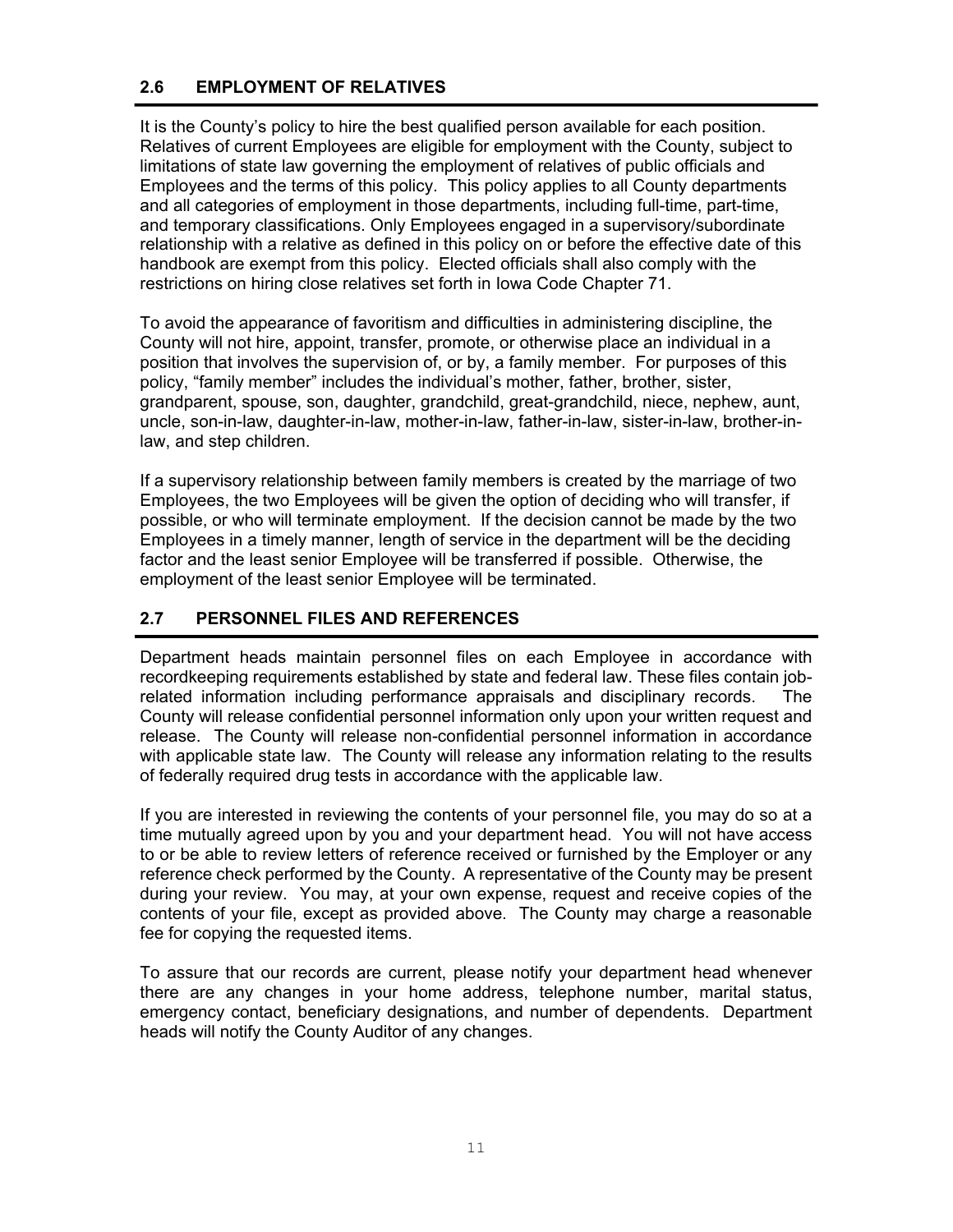## **2.8 REIMBURSEABLE EXPENSES**

## **Official Business Within the County:**

If an Employee is required to use his or her own vehicle to fulfill job requirements, the County will reimburse the Employee at the current mileage allowance. All mileage reimbursements must be approved by the department head.

## **Official Business Outside the County:**

The following expenses for County-approved meetings, training, and conventions will be considered for reimbursement:

- a. registration fees (may be paid directly by the County);
- b. lodging expenses at a reasonable cost;
- c. meal expenses according to County guidelines. Employees must submit itemized receipts for reimbursement;
- d. auto mileage at the established County rate per mile. If available, a County vehicle may be used for this purpose upon approval of the department head.

Travel expense reports and itemized receipts are to be submitted after the Employee returns from the event. Employees must submit an expense form and original itemized receipts to his/her department head.

The County will follow the provisions of the Fair Labor Standards Act regarding pay for attending and traveling to required, approved in-service meetings, schools, or other designated meetings. Employees shall be paid their regular hourly rate for hours spent at required meetings or training sessions. Time spent traveling to a required meeting or training session will be counted as hours worked with one exception: If an overnight stay is required and the Employee travels to the meeting or training session as a passenger, then hours spent traveling outside the passenger Employee's normal work hours are not compensable hours of work.

Compensable time does not include meal periods, social activities, or other personal time.

## **2.9 LENGTH OF SERVICE**

"Length of continuous service" means an Employee's length of continuous service with the County since the Employee's most recent date of hire.

## **2.10 REEMPLOYMENT**

All former Employees of Jones County who return to work for the County are considered new hires and have no accumulated benefits from previous employment unless otherwise required by law. Transfer of an Employee from one department to another County department shall not be considered reemployment and the Employee shall retain all accumulated benefits.

## **2.11 REDUCTION IN FORCE**

If and when in the County's judgment it becomes necessary to reduce the number of Employees, layoffs will be made on the basis of status, qualifications, performance evaluations and length of service.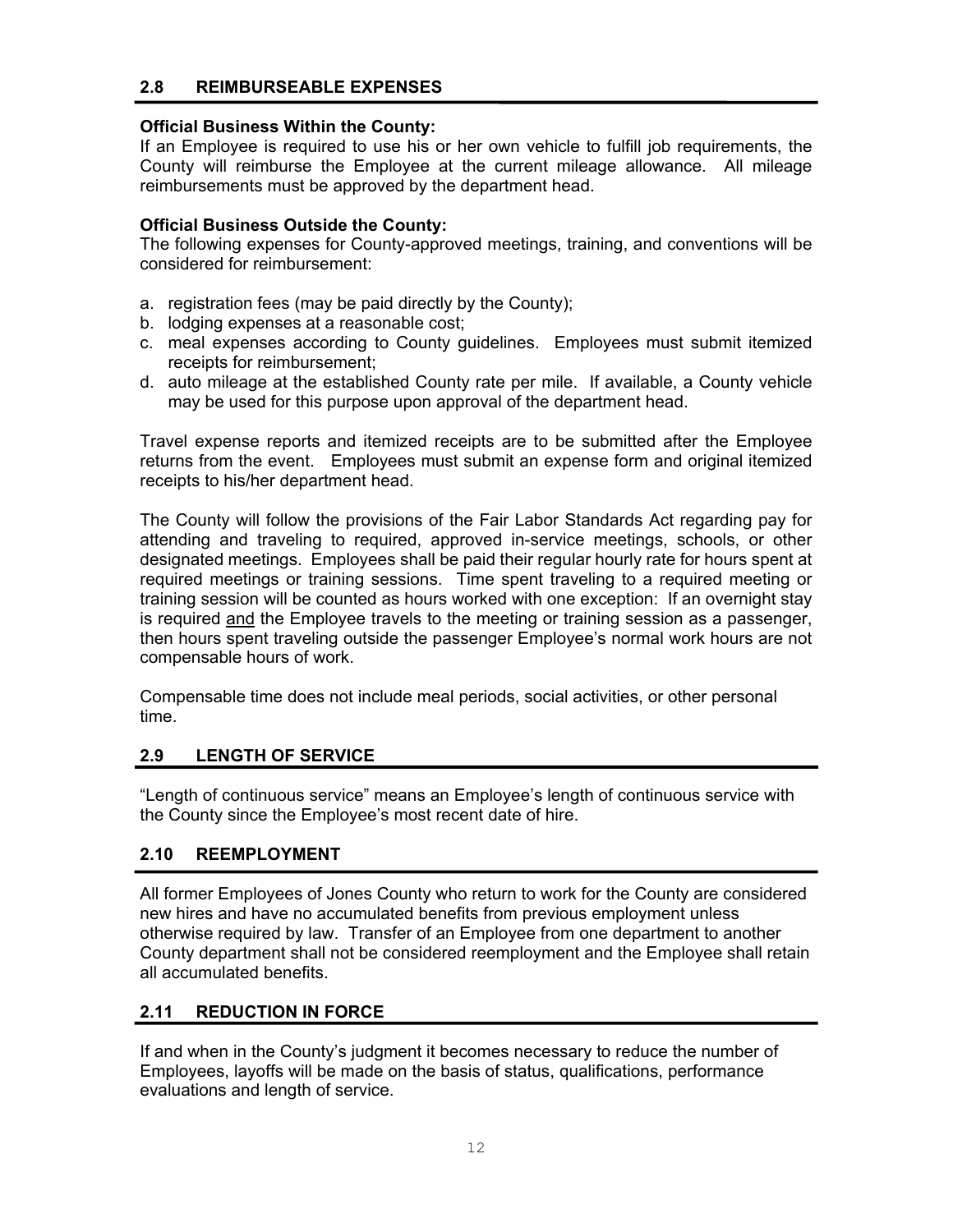Employees on layoff are not eligible for holidays, vacation, sick leave or County group insurance program. County-paid insurance coverage terminates on the last day of the month in which the Employees ceases to be actively at work. Please review the County's policy regarding continuation of health insurance benefits in Section 5.4

## **2.12 RESIGNATION AND RETIREMENT**

The County expects you to provide written notice to your department head at least two weeks before the effective date of your resignation or retirement. Department heads will notify the Auditor immediately so that necessary forms may be completed. Retiring or resigning Employees, in good standing, may at the discretion of the Department Head use any accrued paid time off to extend his or her employment to remain eligible for benefits. However, if the Employee is employed by another employer, or eligible for Medicare, vacation will be paid out and benefits will cease.

## **2.13 INCLEMENT WEATHER AND WORKSITE CLOSING**

County office buildings will remain open during normal Monday through Friday office hours, except in extreme circumstances. In such situations, the Board of Supervisors or a designated committee may determine that the courthouse or other County offices and facilities will be closed to the public. Regardless of whether a County building or facility is open or closed to the public, the following policy will apply to situations in which an Employee is absent from work due to severe weather conditions.

In case of a severe snowstorm (defined as blizzard conditions as determined by the National Weather Service), or other severe weather conditions, such as a tornado or flooding conditions, the following policy will be in effect:

1. If an Employee is unable to get to work, he/she will be allowed to charge such an absence to vacation, personal leave or compensatory time provided he/she has the time accumulated. If no paid time is available, non-exempt Employees may choose to take the time off without pay with department head approval.

2. In the event a severe snow storm or other severe weather conditions should occur the day before or on the day after one of the observed holidays, holiday pay would be paid to all eligible Employees, whether or not they worked the day before or the day after the holiday.

 3. An Employee may request to leave work early because of a severe snowstorm, or other severe weather conditions. If the request is approved, the Employee may use accumulated vacation, personal leave, or compensatory time. If no paid time is available, nonexempt Employees may choose to take the time off without pay with department head approval.

 4. Benefit accumulation and eligibility will not be affected if an Employee chooses to take the time off without pay.

 5. Employees in departments that serve the public during severe weather (including departments that provide snow removal and law enforcement services) are expected to report to work during severe weather conditions.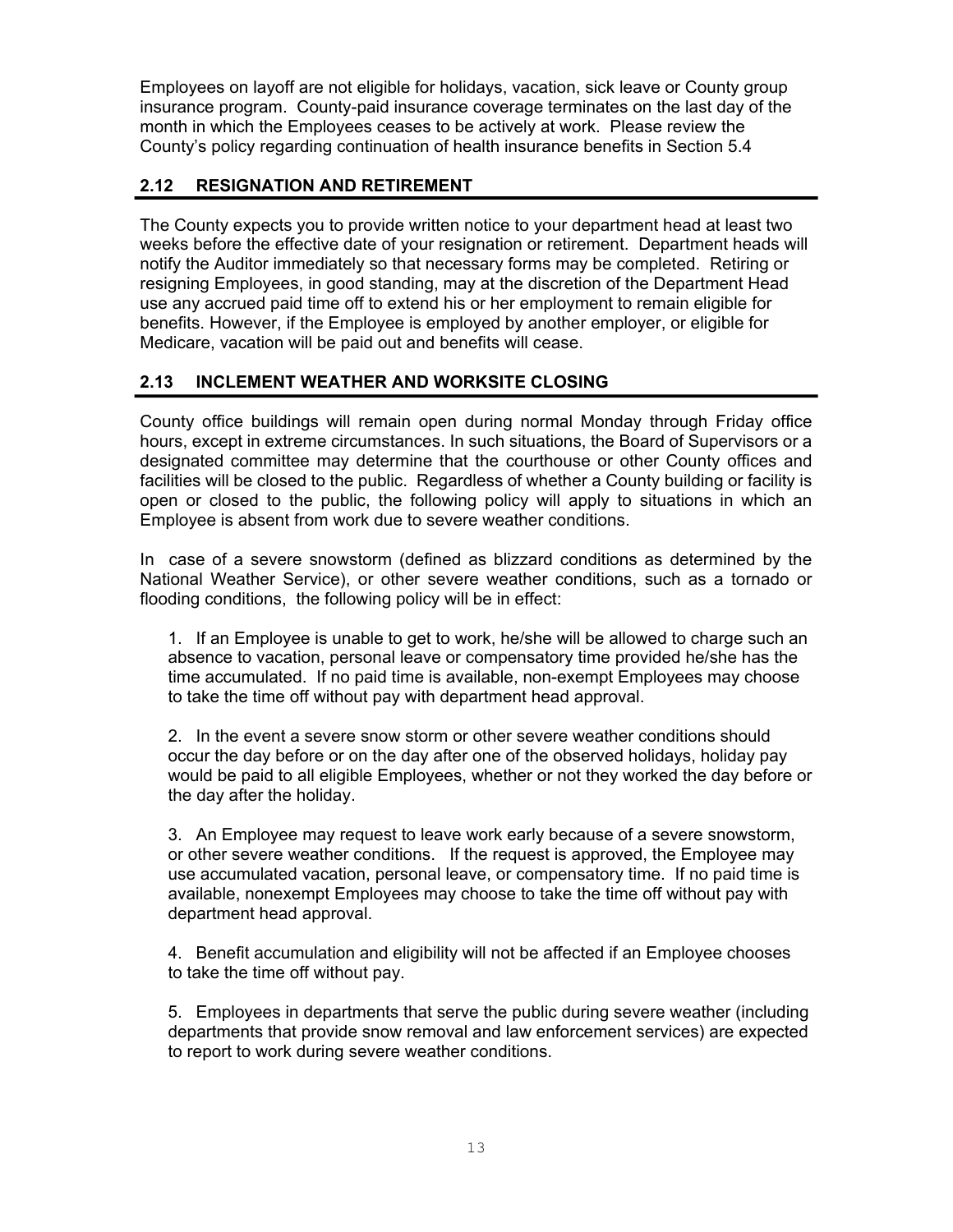# **SECTION THREE: EARNINGS AND HOURS OF WORK**

#### **3.1 DEFINITION OF EMPLOYEE STATUS\*\***

*\*\*See also the collective bargaining agreement.* 

**Full-time Employee** means an Employee hired to work the County's normal full-time schedule of thirty-five (35) to forty (40) hours on a regular basis. Such Employees may be exempt or nonexempt under the Fair Labor Standards Act (FLSA) as described below.

**Part-time Employee** means an Employee hired to work fewer than the normal full-time schedule on a regular basis. Such Employees may be exempt or nonexempt under the Fair Labor Standards Act (FLSA) as defined below. For purposes of certain benefits, part-time Employees are classified according to how many hours they are hired to work on a regular basis, either sixteen (16) to twenty-four (24), or twenty-five (25) to thirty-four (34). Employees who are regularly scheduled to work less than sixteen (16) hours per week are not eligible for benefits described in this handbook, unless otherwise indicated or as required by law. The County reserves the right to review the hours worked to determine benefit eligibility on January 1 and/or July 1.

**Temporary Employee** means an Employee engaged to work full-time or part-time on the County payroll with the understanding that his or her employment is for a one time specific assignment that will not exceed eleven (11) months in duration. Temporary Employees are not eligible for any benefits described in this handbook, unless otherwise indicated or as required by law. The County reserves the right to review the hours worked to determine benefit eligibility on January 1 and/or July 1.

**Seasonal Employee** means an Employee engaged to work full-time or part-time on the County payroll for a limited period of time, based on seasonal needs. Seasonal Employees are not eligible for any benefits described in this handbook, unless otherwise indicated or as required by law.

**Exempt Employee** means an Employee who is not subject to the overtime provisions of the Fair Labor Standards Act (FLSA.) Exempt Employees will not receive additional compensation for work performed beyond 40 hours in a work week. The following positions are exempt; however, the County may designate other positions/classifications as exempt:

 Assessor Chief Deputy Sheriff Community Services Director Conservation Director Engineer JETS Director Road Superintendent Senior Dining Director.

**Nonexempt Employee** means an Employee who is required to be paid at a rate of time and one-half  $(1\frac{1}{2})$  their regular rate for all hours worked beyond forty (40) hours in a work week in accordance with the FLSA.

**On-call Employee** is an Employee who does not work a regular schedule but works on a sporadic, fill-in or emergency basis. On-call Employees shall be paid at a rate of time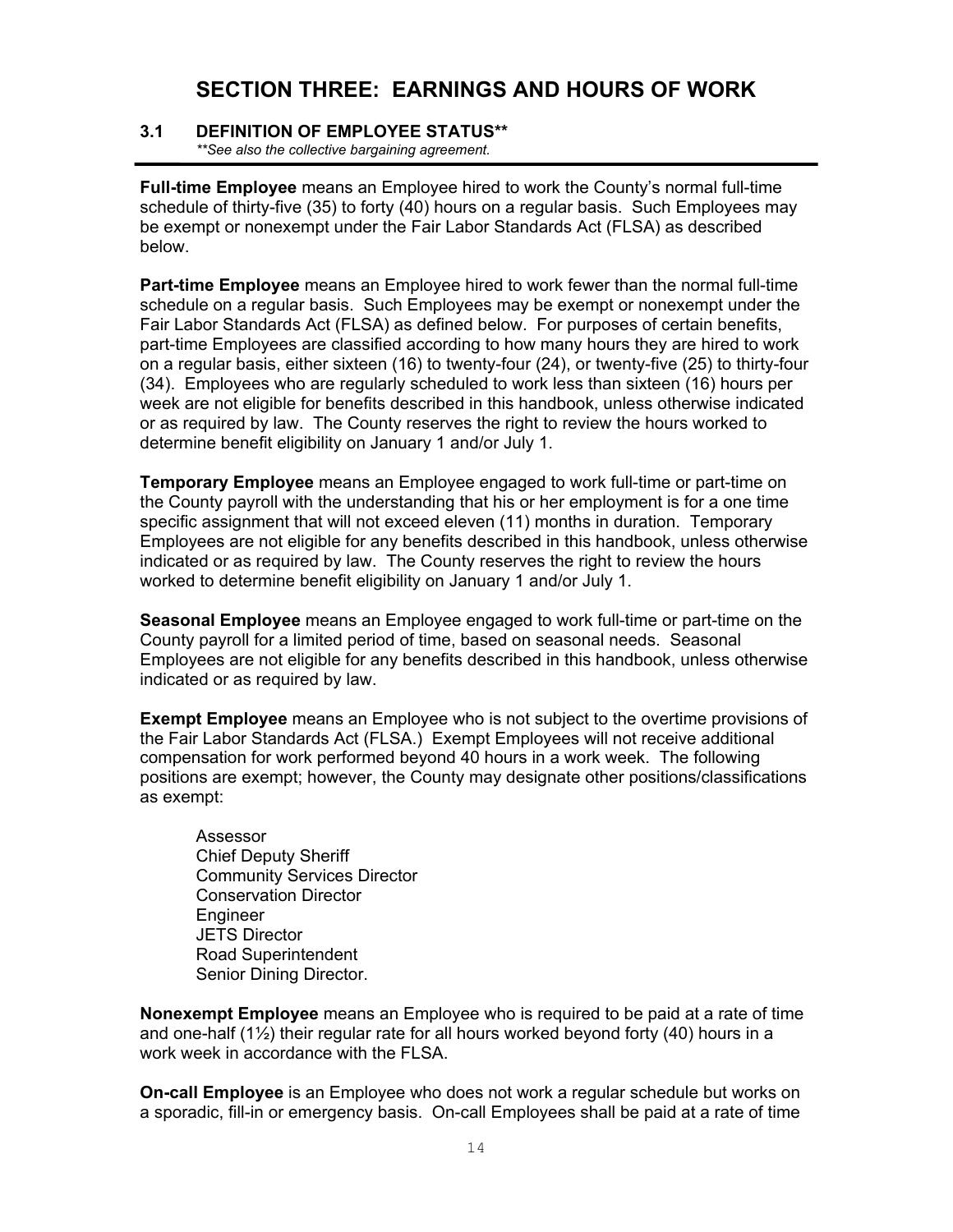and one-half (1½) their regular rate for the time the on-call Employee responds to a call during a County holiday. On-call Employees are not eligible for any other benefits described in this handbook unless otherwise required by law.

Nothing in this or any other section of this handbook shall be construed as a guarantee of the number of hours an Employee will be scheduled to work.

## **3.2 EMPLOYEES LIVING IN COUNTY-PROVIDED HOUSING**

#### **Reporting Hours**

All Employees required to live in County-provided housing must submit a bi-weekly report of hours actually worked *even if that Employee is exempt from the provisions of the FLSA.*

#### **3.3 EARNINGS AND HOURS OF WORK: GENERAL PROVISIONS\*\***   *\*\*See also the collective bargaining agreement.*

#### **Work Schedules**

Generally, your work schedule will not change from week to week, except for Employees in departments operating for twenty-four hours. However, daily and weekly work schedules may be changed at the discretion of each County official to meet varying conditions and workload. Changes in work schedules will be announced as far in advance as possible. You are expected to adjust your weekly time schedule so that the total hours for the week do not exceed forty (40) hours. In addition, your department head may adjust your scheduled hours within the seven day work period so that your total hours for the work week do not exceed forty (40) hours.

Weekly schedules for part-time Employees will be determined by the appropriate department head.

## **Recording Work Hours**

All Employees must accurately record their hours worked for each pay period on a form provided by their department head. Time sheets must be submitted to your department head by 8:00 a.m. on the Monday following the completion of the pay period. A delay in submitting a time sheet may delay your paycheck until the next pay period. All Employees must provide a written record of the hours worked for each work period.

#### **Work Week**

The work week for payroll purposes shall commence at 12:01 a.m. Monday and end at 12:00 Midnight the following Sunday.

#### **Payday**

Paychecks are normally dated and distributed on the second Friday following the end of the pay period. Paychecks will normally be distributed on Friday mornings. If an Employee will not be at work at any time during the Friday payday, the Employee may get their paycheck from the Auditor's Office after 3:00 p.m. on Thursday. This will be verified with the Employee's supervisor if deemed necessary by the Auditor.

If the Friday when paychecks would normally be dated is a day the County offices are observing a holiday, and the local banks will be open on that Friday, paychecks will be dated for Friday, but will be distributed after 3:00 p.m. on Thursday (or after 3:00 p.m. Wednesday if both Thursday and Friday are being observed as the holiday by the County).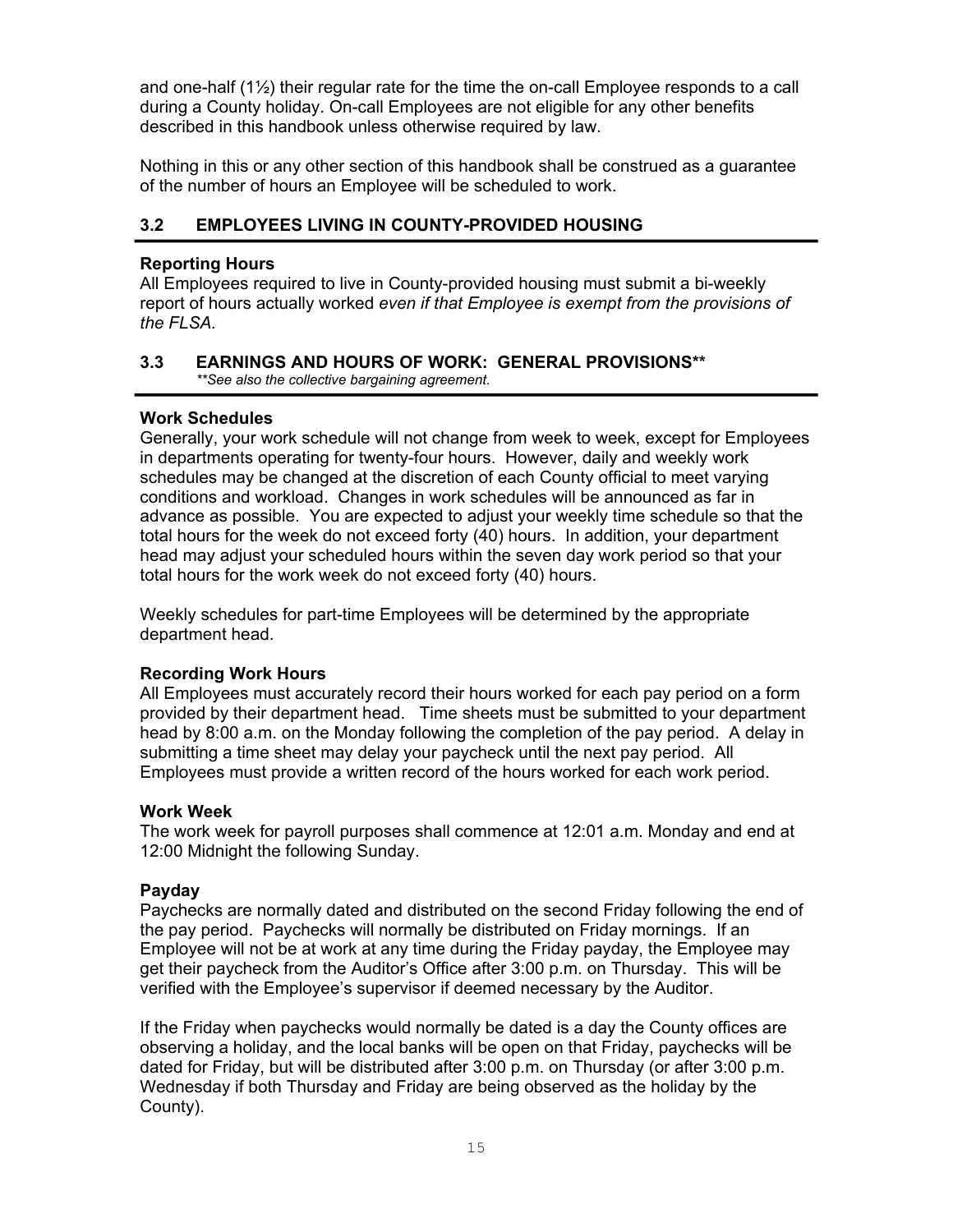If the Friday when paychecks would normally be dated is a day the County offices are observing a holiday, and the local banks will be closed, then paychecks will be dated for Thursday, and will be distributed on Thursday (or after 3:00 p.m. Wednesday if both Thursday and Friday are being observed as the holiday by the County).

All required deductions, including those for state and federal taxes, and all authorized voluntary deductions, including health insurance contributions, will be automatically withheld from your paycheck.

No one, other than the Employee, may pick up an Employee's paycheck without written authorization from the Employee. The written authorization must be filed with the Auditor's Office.

Information about the County's direct deposit payroll program is available from the Auditor.

#### **Overtime**

Holiday pay, sick leave, personal days and vacation time shall be counted as work time for purposes of determining overtime. Other paid, but not worked hours shall not be counted as working time for the purpose of determining overtime.

# **3.3.1 HOURS OF WORK – PROVISIONS BY DEPARTMENT\*\***

*\*\*See also the collective bargaining agreement.*

**A. COURTHOUSE & BROADWAY PLACE ANNEX - Departments of Auditor, Treasurer, Recorder, Assessor, County Attorney, Land Use, E-911 Coordinator, Environmental Services, GIS, Information Technology, Veteran's Affairs, Public Health and Community Services** 

#### **Hours of Work and Work Period**

It is the policy of the County officials in the departments named above to schedule fulltime Employees for thirty-five (35) to forty (40) hours per week.

Employees will normally receive either a one-half hour or one hour unpaid lunch period during the middle of the work day. The department head may allow two interruptible fifteen (15) minute rest breaks.

## **Overtime and Compensatory Time**

Each department head shall determine whether it is necessary for Employees to work overtime hours. All overtime hours must be approved in advance by the department head. All hourly and salaried nonexempt Employees who work in excess of forty (40) hours in any work week shall be granted compensatory time off at the rate of one and one-half (1½) hours for each hour of overtime worked. You are expected to adjust your weekly time schedule so that the total hours for the week do not exceed forty (40) hours. In addition, your department head may adjust your scheduled hours within the seven day work period so that your total hours for the work week do not exceed forty (40) hours.

An Employee may accrue up to one hundred twenty (120) hours of compensatory time. Employees must request to use compensatory time in advance. Approval of requests to use compensatory time is at the discretion of the department head. All compensatory time must be used during the fiscal year in which it was earned. Your department head may require you to use your accumulated comp time if you do not schedule the use of your comp time during the year. Carryover of comp time may be allowed in emergency situations and requires prior approval in advance by the department head.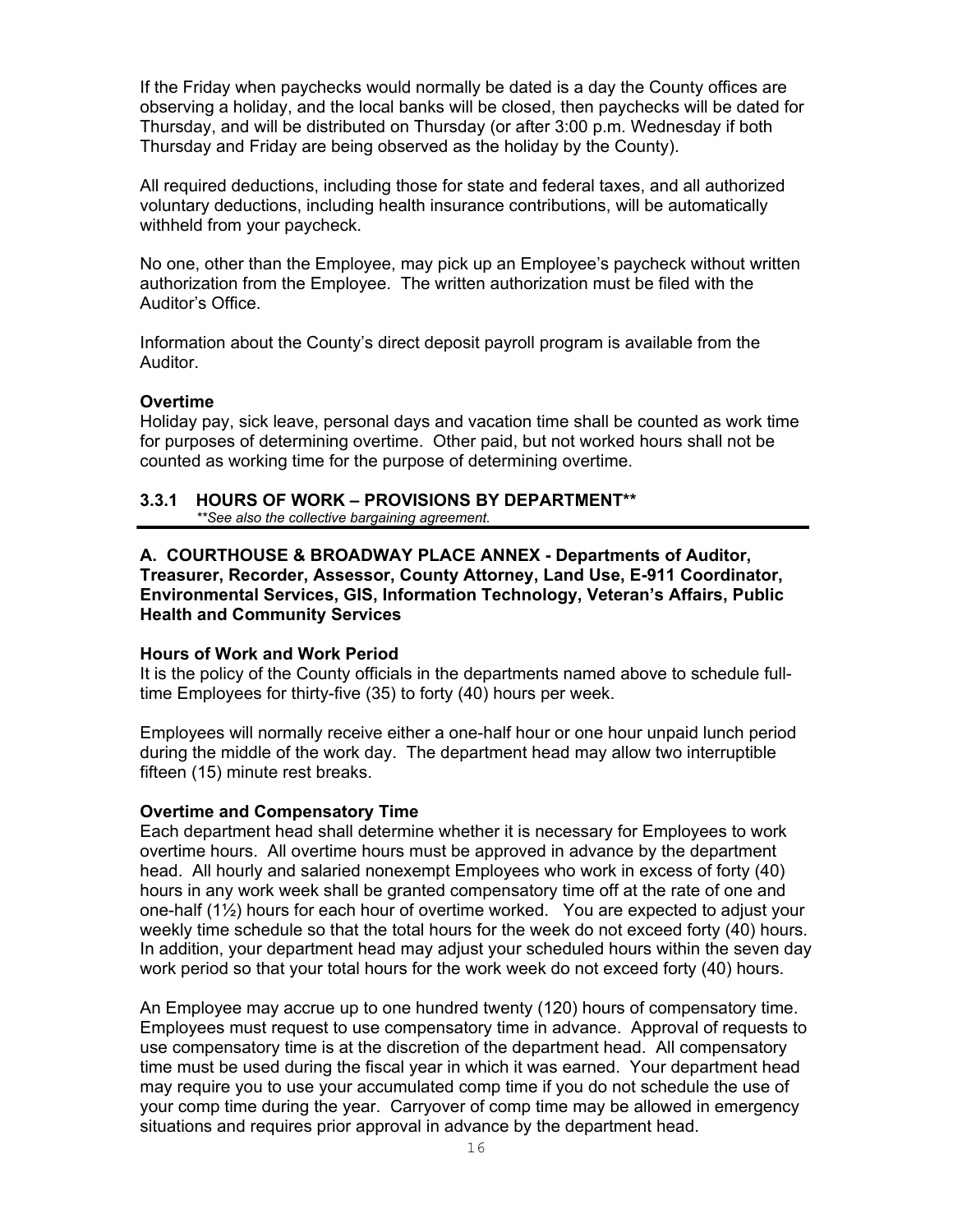## **B. SHERIFF'S DEPARTMENT**

#### **Hours of Work and Work Period**

Work schedules for the Chief Deputy Sheriff, Jail Administrator, and other nonbargaining unit personnel shall be established by the Sheriff.

Employees will normally receive either a one-half hour or one hour unpaid lunch period during the middle of the work day. This provision does not apply to jailers, radio operators, or deputy sheriffs.

#### **Overtime and Compensatory Time**

All overtime hours must be approved in advance by the Sheriff or designee. All hourly and salaried nonexempt Employees who work in excess of forty (40) hours in any work week shall be granted compensatory time off at the rate of one and one-half  $(1/2)$  hours for each hour of overtime worked. All non-exempt hourly on-call Employees who work in excess of forty (40) hours in any work week shall be paid at the rate of one and onehalf (1<sup>1</sup>/<sub>2</sub>) times their normal hourly rate for each hour of overtime worked. You are expected to adjust your weekly time schedule so that the total hours for the week do not exceed forty (40) hours. In addition, the Sheriff may adjust your scheduled hours within the seven day work period so that your total hours for the work week do not exceed forty (40) hours.

An Employee may accrue up to one hundred twenty (120) hours of compensatory time. Employees must request to use compensatory time in advance. Approval of requests to use compensatory time is at the discretion of the Sheriff. All compensatory time must be used during the fiscal year in which it was earned. The Sheriff may require you to use your accumulated comp time if you do not schedule the use of your comp time during the year. Carryover of comp time may be allowed in emergency situations and requires prior approval in advance by the Sheriff.

Exempt Employees of the Sheriff's Office are not normally eligible for overtime pay. However, the Chief Deputy is eligible for overtime pay if he/she works a scheduled shift for a patrol deputy.

## **C. CONSERVATION DEPARTMENT**

## **Hours of Work and Work Period**

Regularly scheduled work season: It is the policy of the Conservation Board to follow a schedule of five eight hour days with a one-half hour unpaid lunch period. The Director may allow an interruptible fifteen (15) minute rest break during each four hour work period. However, recognizing that varying demands of the public and work load occur, the number of hours per day and per week may be changed from time to time by the Conservation Director or Conservation Board.

Seasonal and Part-time Employees: Work schedules for these Employees will be established by the Conservation Director or his/her designee.

#### **Overtime and Compensatory Time**

The Director shall determine whether it is necessary for Employees to work overtime hours. All nonexempt salaried or hourly Employees who work in excess of forty (40) hours in any work week shall be granted compensatory time at the rate of one and onehalf (1½) hours for each hour of overtime worked. All overtime hours must be approved in advance by the Director.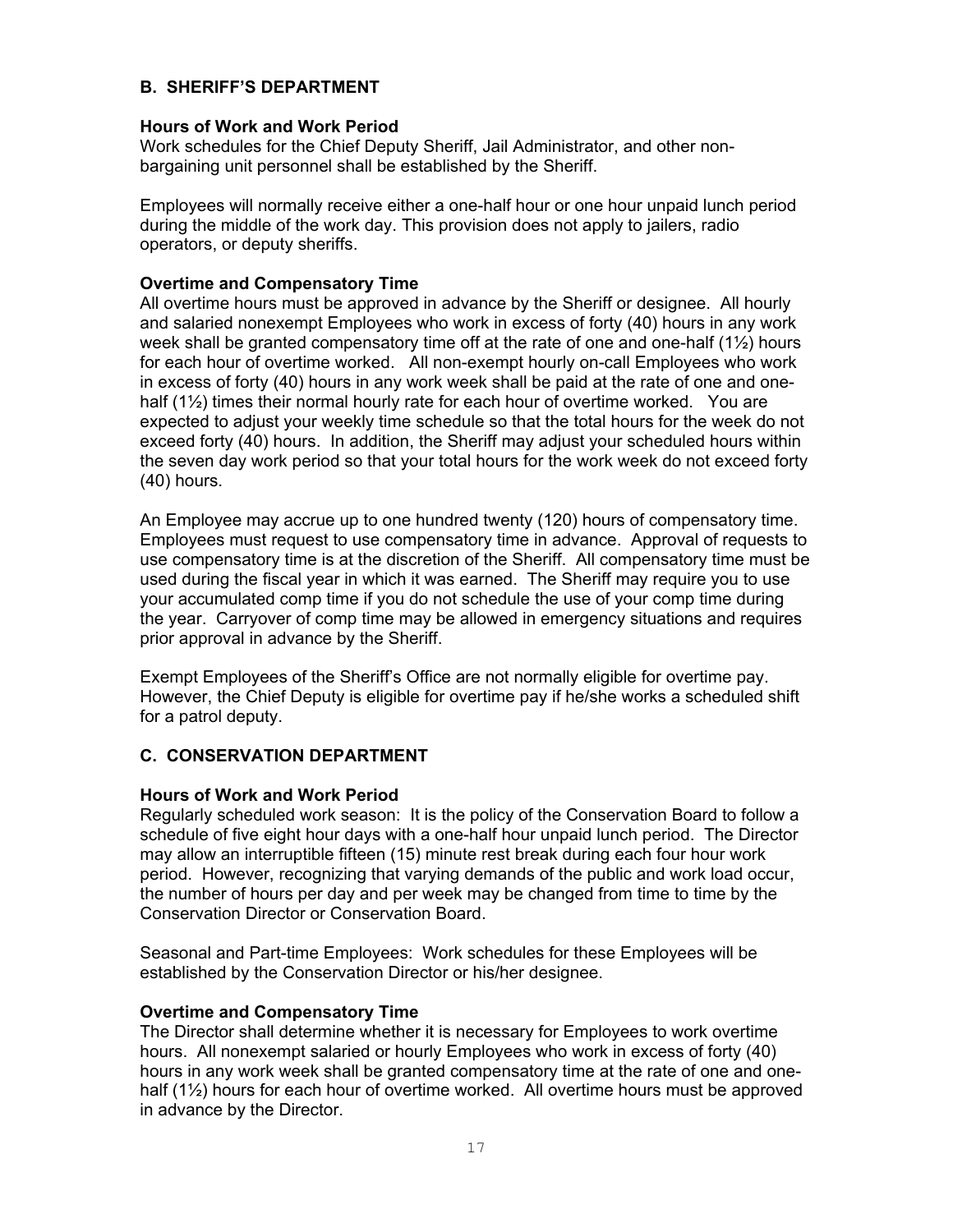An Employee may accrue up to one hundred twenty (120) hours of compensatory time. An Employee's request to use compensatory time shall be granted if such use would not unduly disrupt the department's operations. All compensatory time accumulated by the Conservation Resource Manager must be used between October 15 and March 15 of each year. All compensatory time accumulated by all other permanent Employees must be used within the fiscal year it is earned. All other Employees may utilize compensatory time throughout the year. Your department head may require you to use your accumulated comp time if you do not schedule the use of your compensatory time during the year. Carryover of compensatory time may be allowed in emergency situations and requires prior approval in advance by the department head.

## **D. SECONDARY ROAD DEPARTMENT**

## **Hours of Work and Work Period**

The normal work week for full-time Employees shall consist of forty (40) hours per week. The normal work week for the Office Manager is thirty-five (35) hours per week. A thirty (30) minute unpaid lunch period will normally be taken at or near the middle of the eight hour shift. The Engineer may allow two (2) interruptible fifteen (15) minute rest breaks during each eight (8) hour shift.

## **Overtime and Compensatory Time**

Except for emergencies, any work in excess of the normal work period must be approved in advance by the Engineer. All nonexempt Employees who work in excess of forty (40) hours in any work week shall be granted compensatory time at the rate of one and one-half (1½) hours for each hour of overtime worked. You are expected to adjust your weekly time schedule so that the total hours of work for the week do not exceed forty (40) hours. In addition, your department head may adjust your scheduled hours within the seven day work period so that your total hours for the work week do not exceed forty (40) hours.

An Employee may accrue up to one hundred twenty (120) hours of compensatory time. All compensatory time must be used in the fiscal year in which it was earned. Your department head may require you to use your accumulated compensatory time if you do not schedule the use of your compensatory time during the year. Carryover of comp time may be allowed in emergency situations and requires prior approval in advance by the department head.

## **E. JETS (Jones Economy Transportation System)**

#### **Hours of Work and Work Period**

The normal work period for all Employees shall be scheduled by the Transit Director. The times and arrangements for meal and rest periods may vary depending on the nature of the work performed. The number of hours per day and per week may be changed by the Transit Director because of changing workload demands, absenteeism and rider needs. The Transit Director will establish and post schedules for all Employees on a monthly basis.

#### **Overtime**

The Transit Director shall determine whether it is necessary for Employees to work overtime hours. All non-exempt hourly Employees who work in excess of forty (40) hours in any work week shall be paid at the rate of one and one-half (1½) times their normal hourly rate for each hour of overtime worked. Exempt Employees are not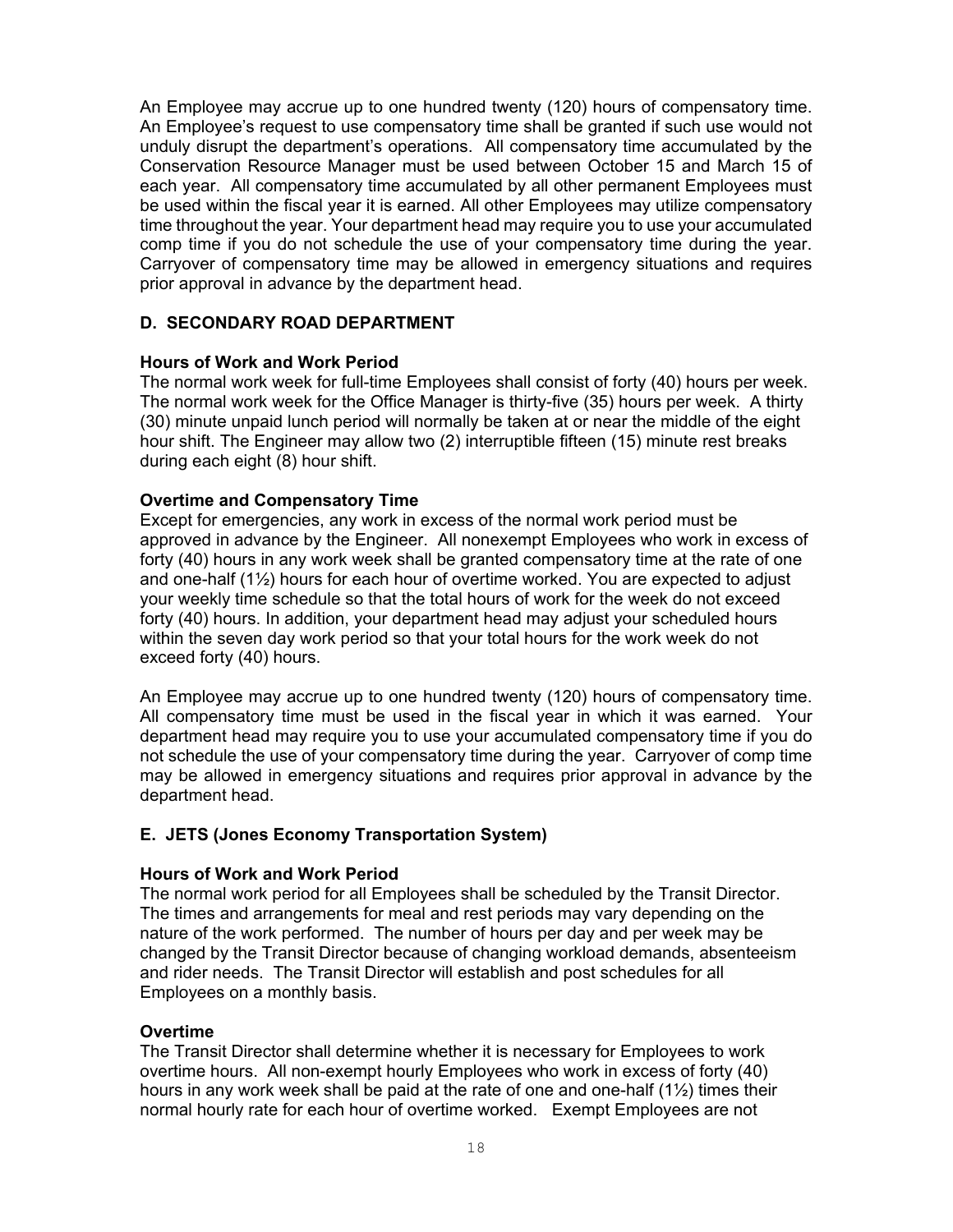eligible for overtime pay. All overtime hours must be approved in advance by the Transit Director.

## **F. SENIOR DINING**

#### **Hours of Work and Work Period**

The normal work period for all Employees shall be scheduled by the Senior Dining Coordinator. The times and arrangements for meal and rest periods may vary depending on the nature of the work performed. The number of hours per day and per week may be changed by the Coordinator because of changing workload demands, absenteeism and client needs.

## **Overtime**

The Director shall determine whether it is necessary for Employees to work overtime hours. All non-exempt hourly Employees who work in excess of forty (40) hours in any work week shall be paid at the rate of one and one-half  $(1\frac{1}{2})$  times their normal hourly rate for each hour of overtime worked. Exempt Employees are not eligible for overtime pay. All overtime hours must be approved in advance by the Director.

## **G. EMERGENCY MANAGEMENT**

#### **Hours of Work and Work Period**

The normal work period for all Employees shall be scheduled by the Emergency Management Director. The times and arrangements for meal and rest periods may vary depending on the nature of the work performed. The number of hours per day and per week may be changed by the Director because of changing workload demands, absenteeism and emergency situations. The Director will establish and post schedules for all Employees.

## **Overtime and Compensatory Time**

The Director or governing board shall determine whether it is necessary for Employees to work overtime hours. All nonexempt salaried or hourly Employees who work in excess of forty (40) hours in any work week shall be granted compensatory time at the rate of one and one-half (1½) hours for each hour of overtime worked. All overtime hours must be approved in advance by the Director.

An Employee may accrue up to one hundred twenty (120) hours of compensatory time. An Employee's request to use compensatory time shall be granted if such use would not unduly disrupt the department's operations. All compensatory time must be used by March 15 of each year. Your department head or governing board may require you to use your accumulated comp time if you do not schedule the use of your comp time during the year. Carryover of comp time may be allowed in emergency situations and requires prior approval in advance by the department head.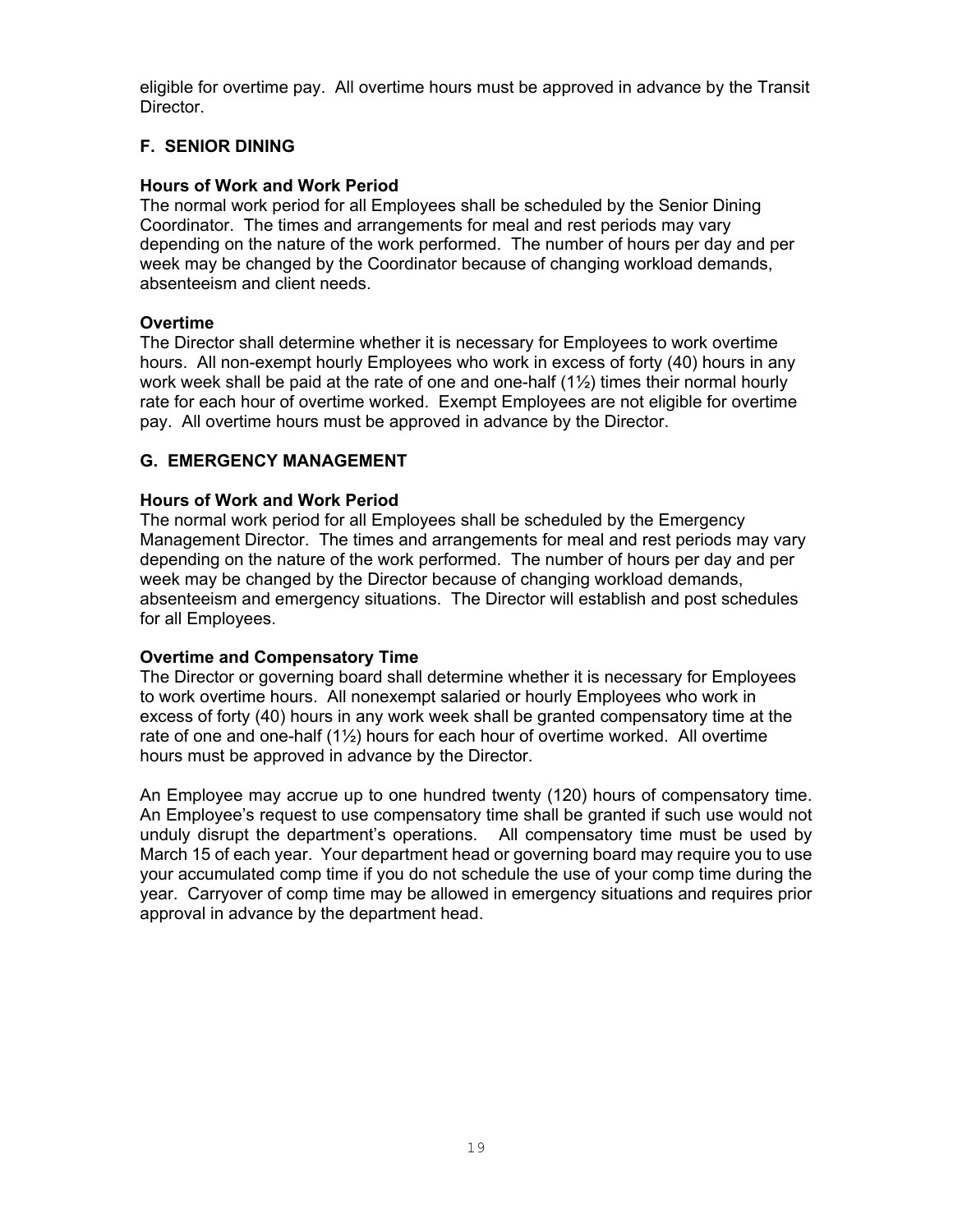# **SECTION FOUR: TIME OFF BENEFITS**

#### **4.1 HOLIDAYS\*\***

 *\*\*See also the collective bargaining agreement.*

Jones County recognizes certain days of importance as holidays and pays Employees for time off on those days in accordance with eligibility rules explained in this section. The County recognizes the following holidays:

> New Year's Day President's Day Memorial Day Independence Day Labor Day Veteran's Day Thanksgiving Day Friday following Thanksgiving Day before Christmas Christmas Day.

## **Pay for Holidays**

- Full-time Employees shall receive their regular compensation for the holidays listed above computed at one time their hourly wage rate times their normal daily work hours.
- A part-time Employee normally scheduled for sixteen (16) to twenty-four (24) hours per week will receive four (4) hours of holiday pay for each observed holiday listed above.
- A part-time Employee normally scheduled for twenty-five (25) to thirty-four (34) hours per week will receive six (6) hours of holiday pay for each observed holiday listed above.
- The amount of holiday pay a part-time Employee receives depends upon his or her part-time classification, and shall not change if an Employee works more hours than regularly scheduled.
- An Employee will not be eligible for additional holiday pay hours unless the department head first approves a change in the Employee's classification.

## **Pay for Holidays Worked**

- Full-time and part-time nonexempt Employees required to work on one of the observed holidays shall receive their regular pay (holiday pay-see above) and time off with pay scheduled with department head approval; said time off being equal to the actual number of hours worked on the observed holiday.
- On-call Employees shall receive pay at a rate of time and one-half for the time the on-call Employee responds to a call during a County holiday.

#### **When a Holiday Falls on a Saturday or Sunday**

For Employees working Monday through Friday, holidays falling on a Saturday are normally observed on the preceding Friday and holidays falling on a Sunday are normally observed on the following Monday. Departments working seven-day schedules will observe the actual holiday.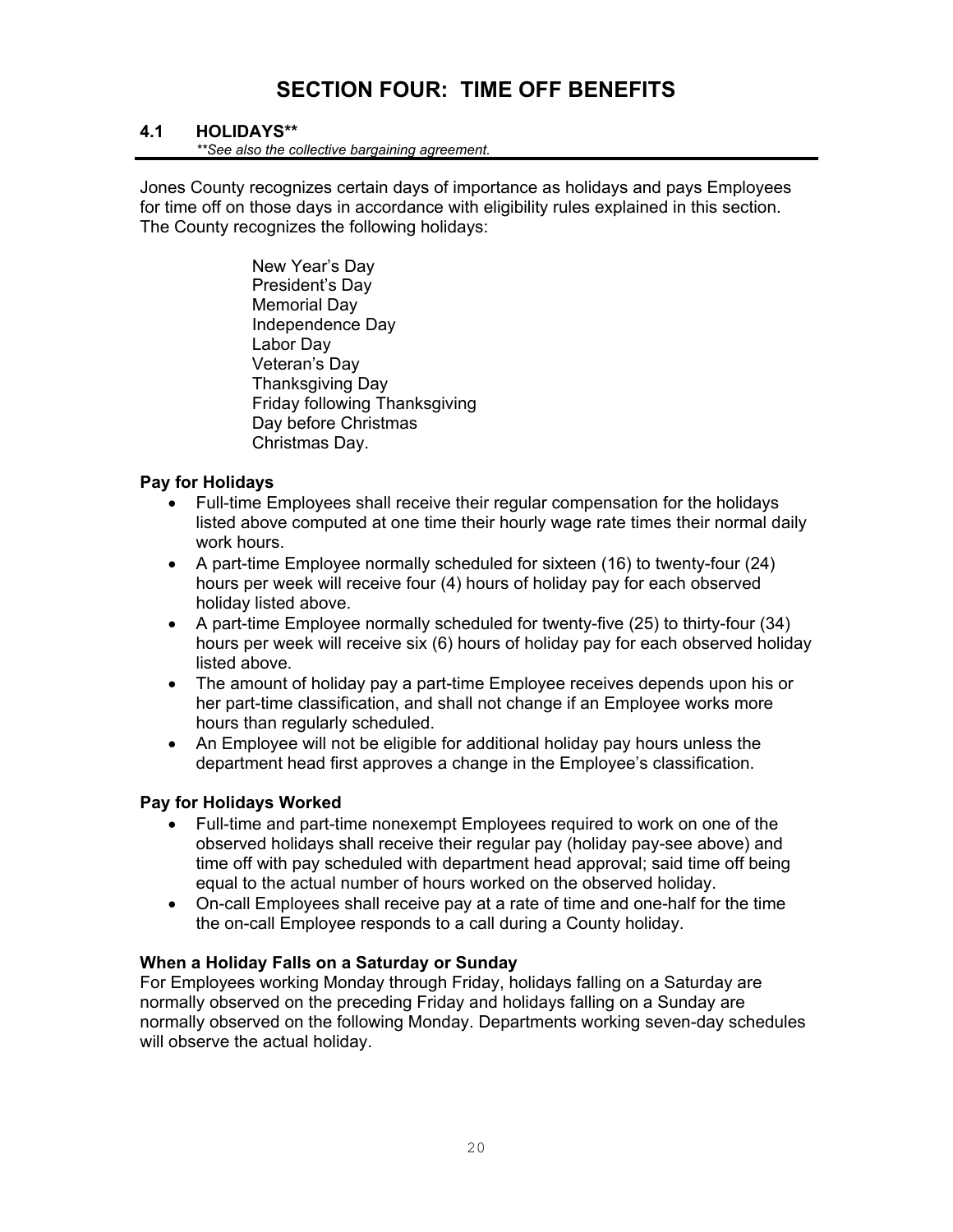## **Eligibility for Holiday Pay**

To be eligible for holiday pay, you must work your regularly scheduled hours the workday preceding and the workday following the holiday, unless the hours not worked before or after the holiday are for approved paid leave, such as vacation, etc.

#### **Excused Absence Before or After Holiday**

If you are absent due to illness or jury service on the day before or after a holiday, you must present proof of illness or jury service satisfactory to the department head in order to be eligible for holiday pay.

#### **Holidays During Paid Leave**

If a holiday falls during your vacation or any period of approved paid sick leave, it will be counted as a holiday and will not be deducted from your accumulated vacation or sick leave.

#### **Holidays During Unpaid Leave**

Employees on an unpaid leave of absence at the time a holiday occurs will not be paid for the holiday.

#### **4.2 PERSONAL DAYS\*\***

*\*\*See also the collective bargaining agreement.*

Full-time and part-time Employees are eligible for two (2) paid personal days each fiscal year (July 1 through June 30) subject to the following limitations. Employees hired in the middle of a fiscal year will receive personal days for the first year according to the following schedule:

 Hired between July 1 and September 1: Two (2) days Hired between September 2 and March 1: One (1) day Hired between March 2 and June 30: 0 days

Requests to use personal days are subject to department head approval. Personal days must be used in full day increments, unless otherwise approved in advance, by the Department Head. Employees may not carry over unused personal days from one fiscal year to the next. Upon retirement or termination, Employees are not paid for any unused personal days.

#### **4.3 VACATION\*\***

 *\*\*See also the collective bargaining agreement.*

Jones County grants vacation with pay to recognize eligible Employees' length of service and performance and to show our appreciation by providing time off with pay. Vacation is earned during the first year of service, but cannot be taken during the first year. Fulltime Employees earn vacation based on continuous years of service based on their date of hire according to the following schedule:

#### **Years of Continuous Service Days of Vacation Earned**

During the first (1) year Five (5) days During the second  $(2)$  through ninth  $(9)$  year Ten  $(10)$  days During the tenth (10) through fifteenth (15) year Fifteen (15) days During the sixteenth (16) year and any year after Twenty (20) days

A part-time Employee will receive vacation on the same basis as full-time Employees, but on a pro-rated basis based on the number of hours the Employee is normally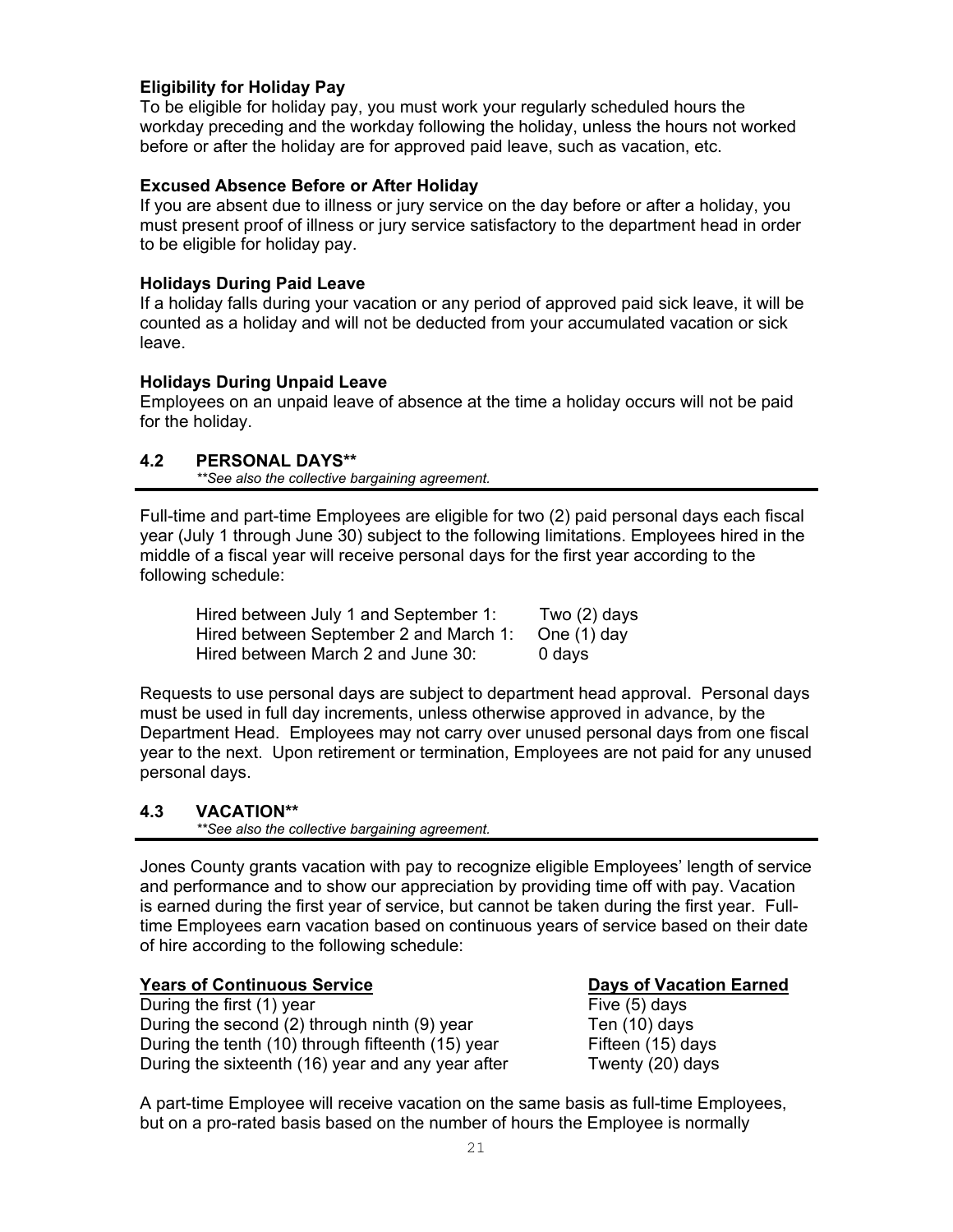scheduled to work. For example, an Employee with three (3) years of service who works sixteen (16) hours (two eight (8) hour shifts) per week would receive two (2) weeks of vacation and be paid sixteen (16) hours per week for the two (2) weeks of vacation. An Employee with three (3) years of service who normally works five (5) five (5) hour days per week would be paid twenty-five (25) hours per week for the two weeks of vacation.

Vacation is accrued monthly at the rate of  $1/12<sup>th</sup>$  of the Employee's annual vacation amount based on the anniversary of the date of hire.

#### **Computing Vacation Pay**

Vacation pay will be computed by multiplying the Employee's straight time hourly rate by the appropriate number of hours.

#### **Vacation Scheduling and Carryover**

Requests to use vacation must be submitted to your department head. All vacations are subject to department head approval. Department heads may require the scheduling of vacation time when necessary for the efficient operation of the department, and may limit the number of Employees using vacation during a particular time. In addition, department heads may require an Employee to use vacation in full week increments.

Employees may use vacation on an hourly basis with their department head's approval.

Employees are encouraged to take vacation each year. Employees may accumulate up to two (2) times their vacation entitlement. For example, if you are eligible for ten (10) days of vacation, no more than twenty (20) days of vacation may be in your vacation account at any time. However, this limitation does not apply if your department head or immediate supervisor changes your scheduled vacation or if you are called back to work during your vacation. In such cases, the vacation must be taken at the first opportunity.

#### **Vacation Pay Upon Termination**

Upon retirement, resignation or termination from County service, Employees who have completed at least one (1) year of continuous service shall be paid for all earned but unused vacation.

#### **Accrual of Vacation During Leaves of Absence**

Vacation will accrue during paid leaves of absence and during the first thirty (30) days of an unpaid leave of absence. Vacation will not accrue during lay-off, suspension, or after thirty (30) days of an unpaid leave of absence.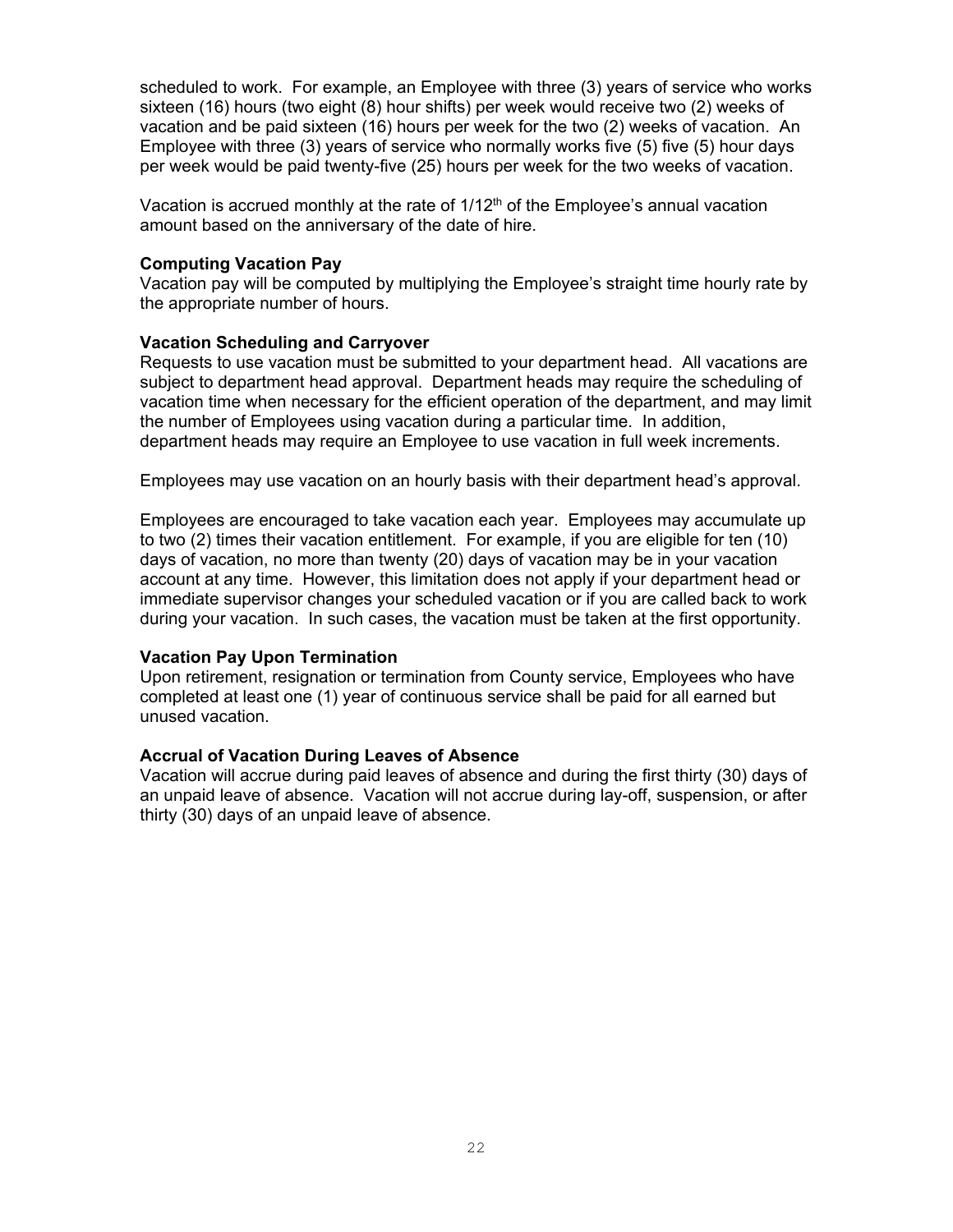#### **4.4 SICK LEAVE\*\***   *\*\*See also the collective bargaining agreement.*

Sick leave will be granted to full-time Employees on the following basis:

**Eligibility and Accrual** Full-time Employees accumulate paid sick leave at the rate of one and one-half  $(1\frac{1}{2})$  days for each month worked and can accumulate up to a maximum of one hundred twenty-five (125) days. Sick leave may not be used before it is earned. Full-time Employees start to earn paid sick leave from their most recent date of hire, but are not eligible to use paid sick leave until completing six (6) months of employment.

**Accrual of Benefits** County benefits that operate on accrual basis such as vacation and sick leave will continue to accrue while an Employee is receiving paid sick leave. Sick leave will accrue during the first thirty (30) days of an unpaid leave of absence.

## **Use of Sick Leave and Medical Certification**

Sick leave is to be used for your personal non work-related illness, injury, or temporary disability, including pregnancy that prevents you from performing your job duties. Sick leave will be granted for an illness or injury that prevents you from performing your job duties; for acute medical or dental care; or for medical or dental care which cannot be obtained after hours. Medical certification may be required by the respective elected official, the department head, or the Board of Supervisors to determine that an Employee claiming sick leave is unable to work.

Medical certification satisfactory to the County may be required to verify a fitness for duty following the Employee's use of sick leave.

## **Use of Sick Leave for Family Members**

Three (3) days of accumulated sick leave may be used to care for an ill child, stepchild, foster child, spouse, or parent during a fiscal year. This leave shall not be cumulative from year to year; shall not be used for routine medical appointments; and does not add additional earned days to the current sick leave policy.

## **Notification of Illness**

In the event you must use sick leave, you must notify your supervisor on duty at least one (1) hour before your scheduled reporting time, and indicate the nature of the illness and the expected duration of your absence.

## **Conversion of Sick Leave**

An Employee who has accumulated the maximum number of sick leave days (125) prior to the start of the month who does not use any sick leave for that month is eligible to convert the twelve (12) hours of sick leave he or she would have accumulated had the Employee not been at the maximum accumulation into three (3) hours of vacation. Employees normally working between thirty-five (35) and forty (40) hours per week are eligible to convert sick leave into vacation at the same ratio of conversion. Sick leave converted to vacation leave shall be used pursuant to the provisions of this handbook on vacation. Sick leave days converted to vacation days will count toward the maximum vacation accumulation allowed.

## **Termination of Employment**

No payment for accumulated sick leave will be made upon termination of employment.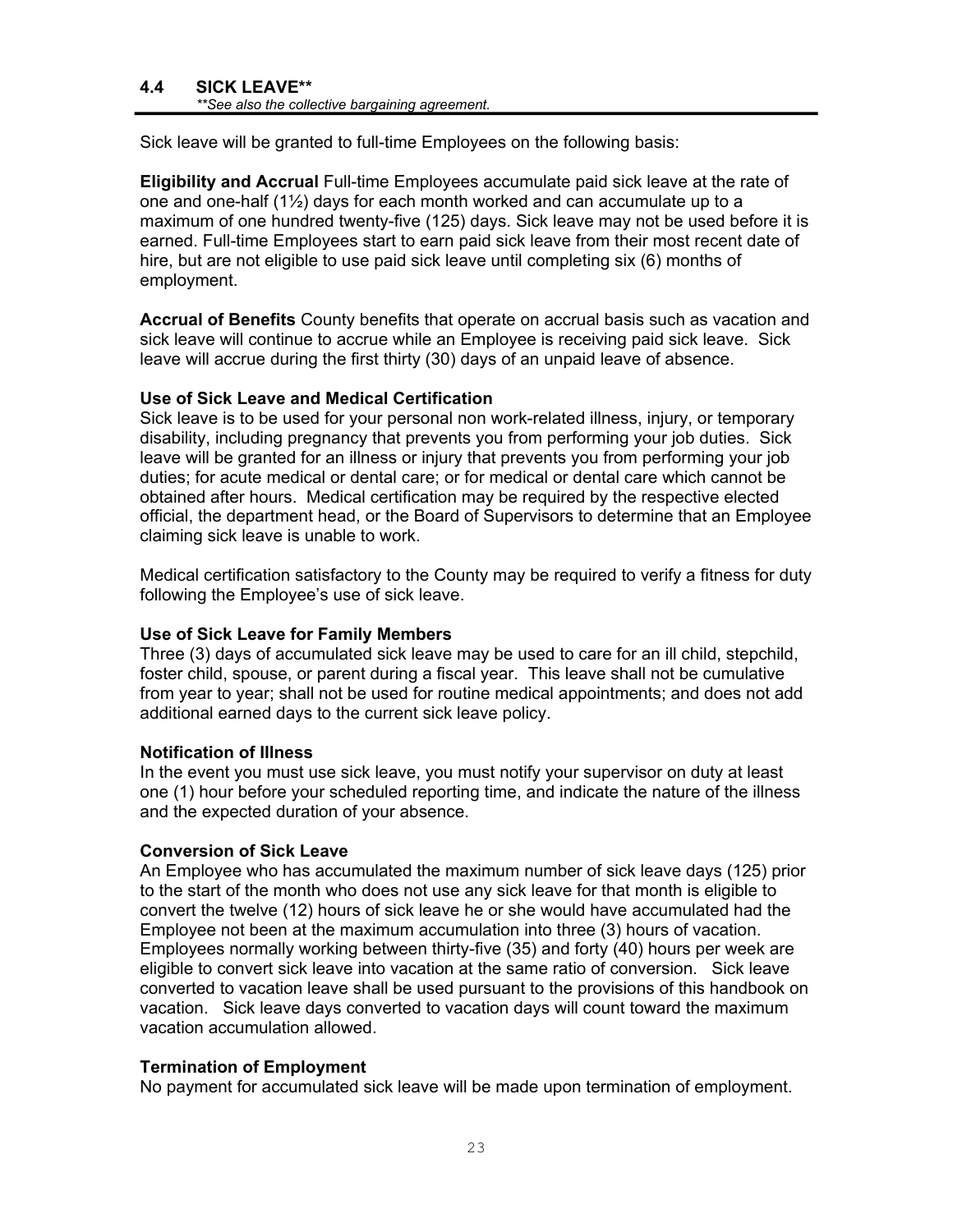#### **4.5 WORK-RELATED INJURIES\*\***   *\*\*See also the collective bargaining agreement.*

#### **Coverage**

To provide for payment of your medical expenses and partial salary continuation in the event of a work-related injury or illness, you are covered by workers' compensation insurance. The workers' compensation laws of the State of Iowa determine how Employees receive medical care and how they are paid for lost work time as a result of a work-related injury or illness.

#### **Employee's Reporting Requirement**

An Employee must report a work-related injury or illness to his or her immediate supervisor immediately following the injury, or as soon as the Employee has knowledge of the injury or illness. Your failure to report a job-related injury or illness may result in the appropriate workers' compensation report not being filed in accordance with the law, which may consequently jeopardize your right to benefits in connection with the injury or illness.

#### **Income Replacement**:

Generally, an Employee who is eligible for workers' compensation may use accumulated sick leave for scheduled work days lost during the first three (3) days following the injury or illness. If the Employee continues to be eligible for workers' compensation, the Employee will be paid at the State of Iowa workers' compensation rate of pay starting on the fourth day of the disability. If the Employee is off work for more than fourteen (14) calendar days, the insurance carrier will then pay for the first three days following the illness or injury. The County will then deduct the pay for those first three days from the Employee's next regular payroll check. An Employee may supplement workers' compensation benefits with accumulated sick leave, vacation, personal, or compensatory time if the Employee requests the supplement in writing. The County will then compensate the Employee for the difference between his or her workers' compensation payment and the available sick leave, vacation, personal, or compensatory time payment. The Employee's accumulated sick leave, vacation, personal, or compensatory time will be reduced accordingly in quarter-hour (15 minute) increments.

#### **Workers' Compensation and FMLA**

A workers' compensation absence may constitute a leave covered by the Family and Medical Leave Act (FMLA). Workers' compensation leaves will run concurrently with applicable Family and Medical Leave Act leaves in cases where a temporary light duty assignment is not available, or where the Employee has refused a temporary light duty assignment.

#### **Continuation of County-paid Health Insurance**

The County will continue to pay its share of the health insurance premium payments during leave for a work-related injury or illness up to a maximum of twenty-four (24) months if you are receiving workers compensation payments. The 24-month period begins on the first day of the month following the start of leave. You are still responsible for paying your share of the premium by the  $25<sup>th</sup>$  of the month for the following month's coverage. Failure to pay your share of the premium on a timely basis may result in termination of your coverage. If you are off of work for more than twenty-four (24) months for a work-related illness or injury, your health insurance coverage will terminate. However, you may be eligible to continue to participate in the County's group health insurance program by paying the full cost of the premium (See Section 5.4).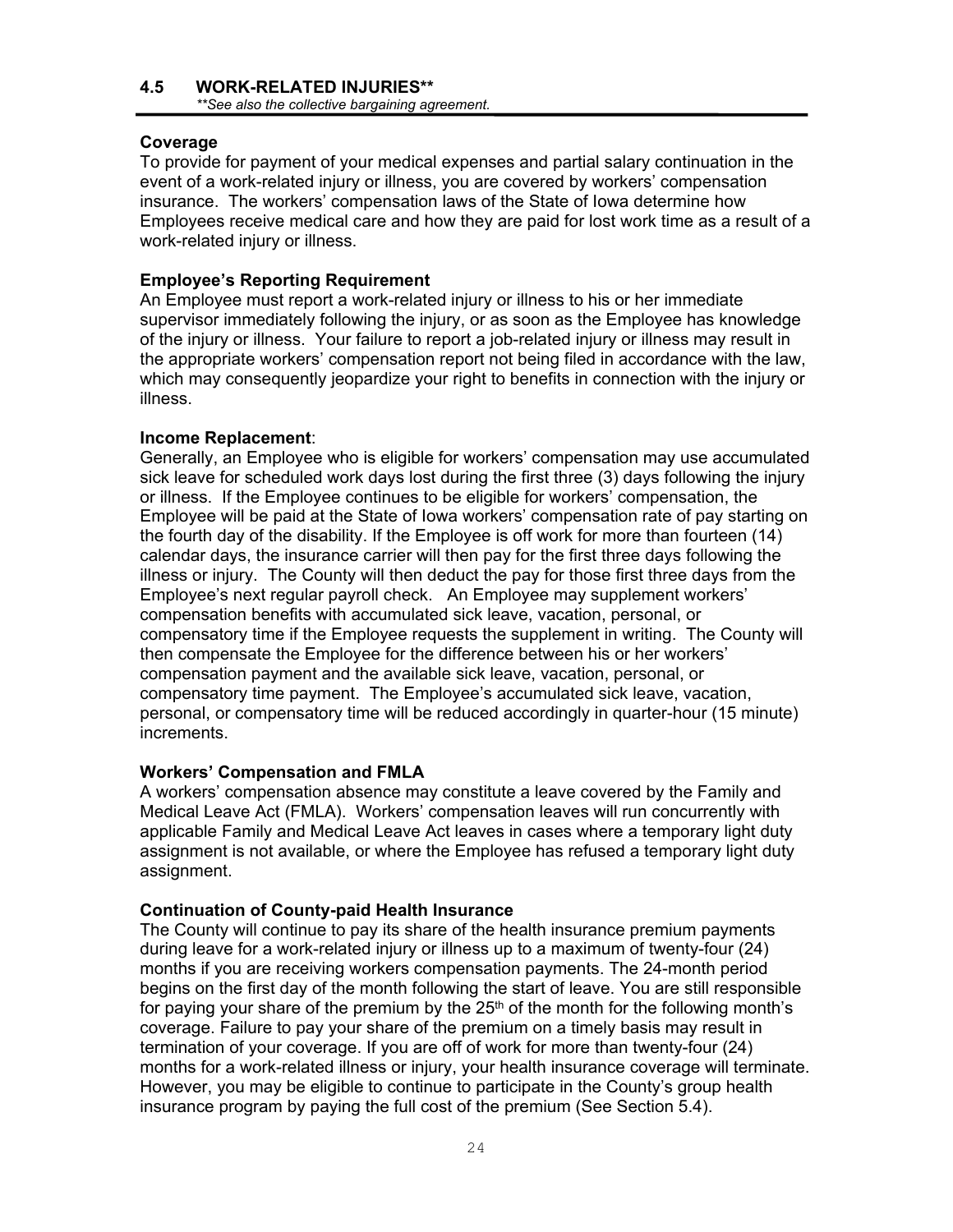#### **Return to Work**

Before returning to work, an Employee who has been receiving Workers' Compensation benefits must submit evidence satisfactory to the County that the Employee is safely able to return to work.

## **4.6 TEMPORARY LIGHT DUTY**

#### **Policy**

It is the policy of the County to provide temporary modified work, if available at the earliest possible date following an injury or illness, for employees who are unable to return to their regular job classifications. This policy is to complement the procedures applicable to employees eligible for reasonable accommodation or covered under the Americans with Disabilities Act (ADA) or leave benefits under the Family and Medical Leave Act (FMLA).

#### **Eligibility**

Temporary light duty assignments may be made by the County for Employees with workrelated injuries or illnesses who are covered by workers' compensation or for non-workrelated injuries or illnesses or for individuals with qualified disabilities under the ADA that prevent them from performing their normal job duties. In any case, eligibility for light duty is limited to Employees for whom the assignment would be a progressive step in their return to work. Whether the County offers temporary light duty work is always dependent on the individual circumstances.

An Employee with a job-related injury or illness who refuses a light duty assignment may lose workers' compensation payments and maybe placed on an unpaid Family and Medical Leave Act (FMLA) leave if the Employee's condition qualifies as a serious health condition and the Employee is eligible for leave under that policy. At that point, the Employer may require, or the Employee may elect, to substitute accrued paid leave from the date any Workers' compensation benefits cease.

#### **Duration of Light Duty Assignments**

Assignment of light duty tasks within an Employee's medical restrictions is intended to be for a temporary duration determined by the County. Light duty assignments will be documented with a list of the functions assigned and the duration of the assignment. Temporary light duty assignments are not intended to become regular assignments.

#### **Procedure**

Before assigning temporary light duty, the County will require documentation from the employee's medical provider certifying that the employee is unable to perform his or her normal job duties within medical restrictions. The documentation must also describe any medical restrictions the employee must follow and the expected duration of the restrictions. This documentation must be provided to the County Auditor. The Auditor will coordinate with the employee's department head and other county departments to determine whether there is a light duty assignment available within the employee's restrictions. The light duty assignment may be available in the employee's current department or may be for a different county department or office.

The employee will also fill out and sign a Return to Work Agreement in consultation with the County.

#### **Duties while on Light Duty Assignments**

The employee is required to: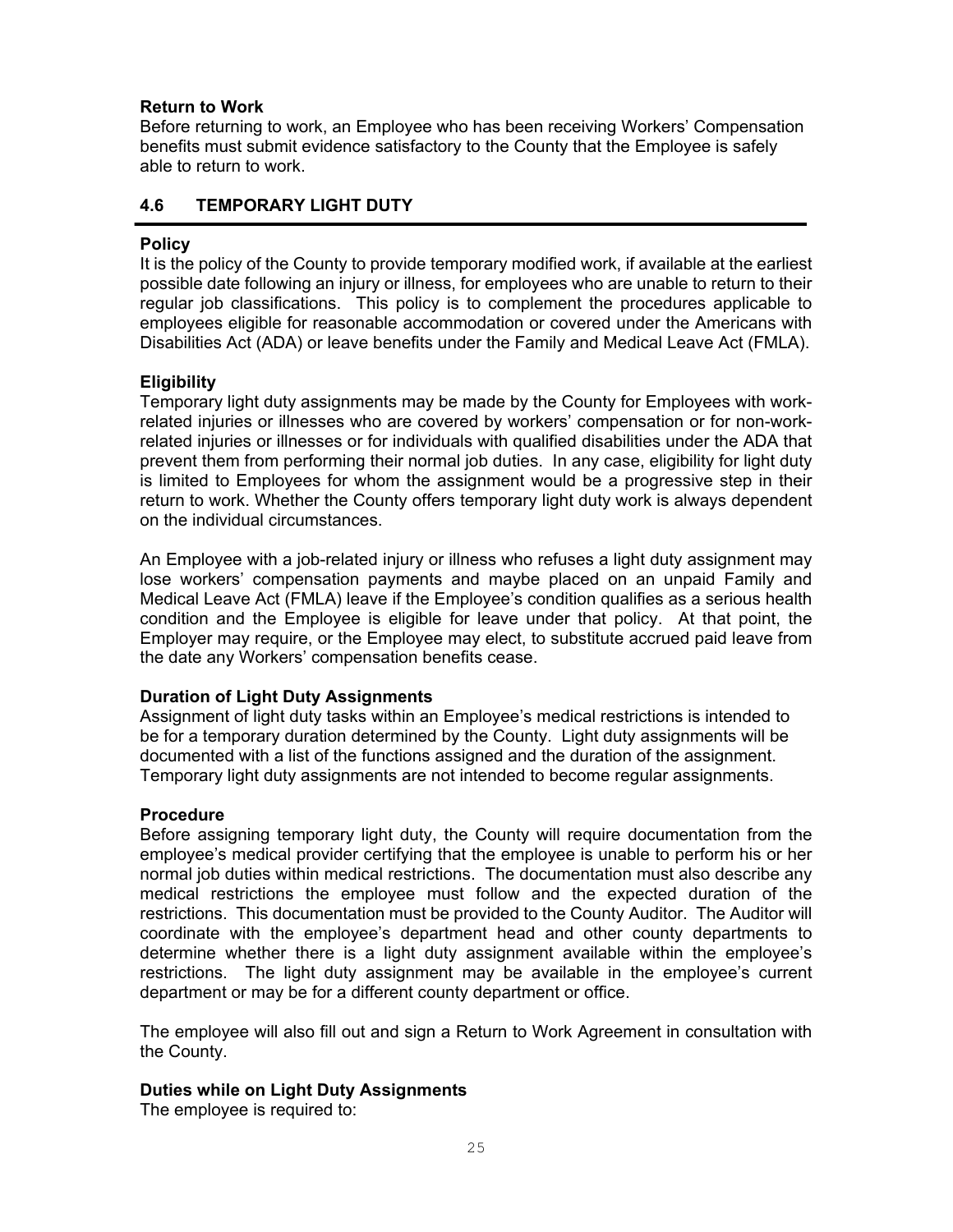- follow work restrictions as prescribed by the employee's physician or other health care provider;
- adhere to the temporary restrictions and accommodations and refrain from performing any activities that exceed the established restrictions, both at work and elsewhere as determined by the employee's physician;
- report immediately to supervisor any work duties or activities that exceed work restrictions;
- report immediately to supervisor if any work restrictions/accommodations cause discomfort or make the medical condition worse;
- Inform supervisor in advance of medical appointments, and schedule medical appointment during non-work time, if possible;
- Update supervisor after every appointment, especially if the physician issues an updated certification.

## **Return to Work After Light Duty**

At the conclusion of the light duty assignment, the County will require fitness-for-duty medical certification to determine whether the Employee is able to return to his or her normal job duties. If, at the end of the temporary light duty assignment, the Employee is able to perform his or her normal job duties without posing significant risk of harm to his or her health or the safety or health of others, the Employee may return to his or her normal position. If, at the end of the temporary light duty assignment, the Employee is not able to perform his or her normal job duties without posing significant risk of harm to his or her health or the health or safety of others, the County will review the Employee's medical condition and determine whether the individual has a qualified disability under the ADA and whether the Employee's work restrictions can be reasonably accommodated to allow the Employee to return to work. Possible reasonable accommodations include job restructuring or unpaid leaves of absence. If no reasonable accommodation is available to return the Employee to his or her previous position, the County will then consider transferring the Employee to a vacant position for which the Employee is qualified. If no position is available, the Employee's employment may be terminated.

## **4.7 FAMILY AND MEDICAL LEAVE**

## **Leaves Available**

It is the policy of the County to provide unpaid family and medical leave in accordance with the federal Family and Medical Leave Act (FMLA) of 1993. An eligible Employee will be granted up to twelve (12) work weeks of unpaid, job-protected leave each twelvemonth period for any of the following qualifying reasons:

- 1. The birth of and/or need to care for your newborn child;
- 2. The placement of a child with you for adoption or foster care;
- 3. The need to care for your spouse, child, or parent with a serious health condition; or
- 4. A serious health condition that makes you unable to perform the functions of your job.
- 5. Because of any qualifying exigency arising out of the fact that the spouse, or a son, daughter, or parent of the Employee is on active duty (or has been notified of an impending call or order to active duty) in the Armed Forces in support of a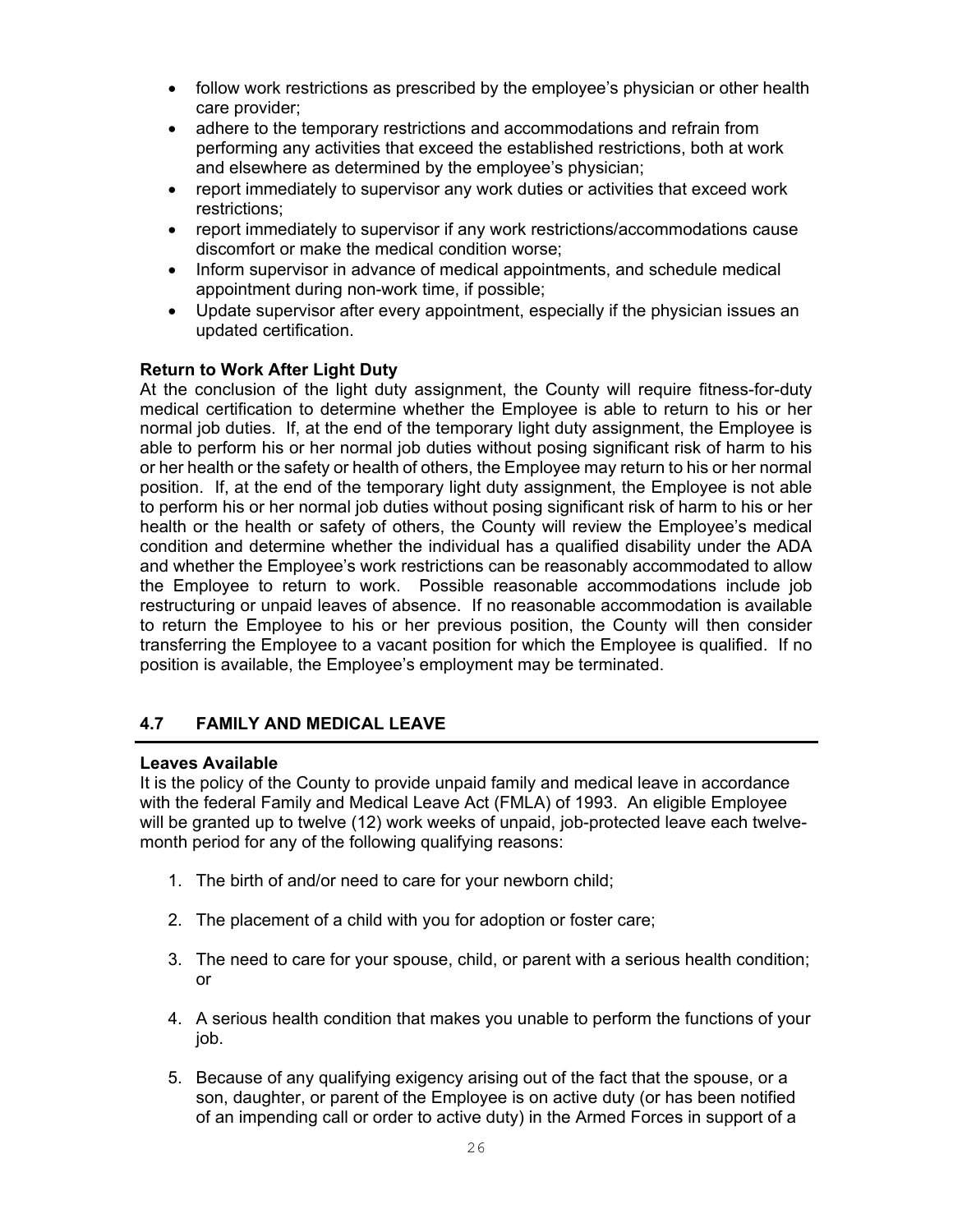contingency operation. Qualifying exigencies may include attending certain military events, arrangement for alternative childcare, addressing certain financial and legal arrangements, attending certain counseling sessions and attending post deployment reintegration briefings.

## **Service Member Leave**

An eligible Employee who is the spouse, son, daughter, parent or next of kin of a covered service member shall be entitled to a total of twenty-six (26) workweeks of leave during a single twelve (12) month period to care for the service member with a serious injury or illness. The twenty-six (26) workweeks is a combined total with other reasons for FMLA leave. For example, if an Employee had used six (6) weeks of FMLA leave for his/her own serious health condition, twenty (20) weeks would be available during that twelve (12) month period for service member leave.

## **Eligibility Requirements**

To be eligible for family and medical leave, you must have worked for the County for at least twelve (12) months, and for at least one-thousand two-hundred fifty (1,250) hours during the twelve (12) months immediately preceding the start of the leave. Employees applying for and granted a family or medical leave of absence are required to meet notification and documentation requirements as outlined in this policy. Failure to meet these requirements may result in the delay or denial of family or medical leave.

## **General Provisions**

For purposes of this policy:

**"Child"** means son or daughter under eighteen (18) years of age, or a child eighteen (18) years of age or older who is incapable of self-care because of a mental or physical disability. An Employee's child is one for whom the Employee has actual daily responsibility for care and includes a biological, adopted, foster or step-children.

**"Parent"** does not include parents-in-law.

**"Serious health condition"** means an illness, injury, impairment, or physical or mental condition that involves

- Inpatient care inpatient care in a hospital, hospice, or residential medical care facility; or
- Incapacity and Treatment a period of incapacity that requires absence from work for more than three (3) consecutive, full calendar days AND involves either two or more treatments by a health care provider within thirty (30) days of the first day of incapacity, or at least one treatment by a health care provider within seven (7) days of the first day of incapacity, plus a regimen of continuing treatment; or
- Pregnancy or Prenatal Care; or
- Chronic Serious Health Condition which requires periodic treatment (at least twice a year) by a health care provider; or
- Permanent/Long-Term Condition long-term or permanent conditions for which treatment may not be effective; or
- Condition Requiring Multiple Treatments any period of absence to receive multiple treatments (at least twice per year) by a health care provider.

**"Spouse"** means a husband or wife under Iowa law and does not include an unmarried domestic partner.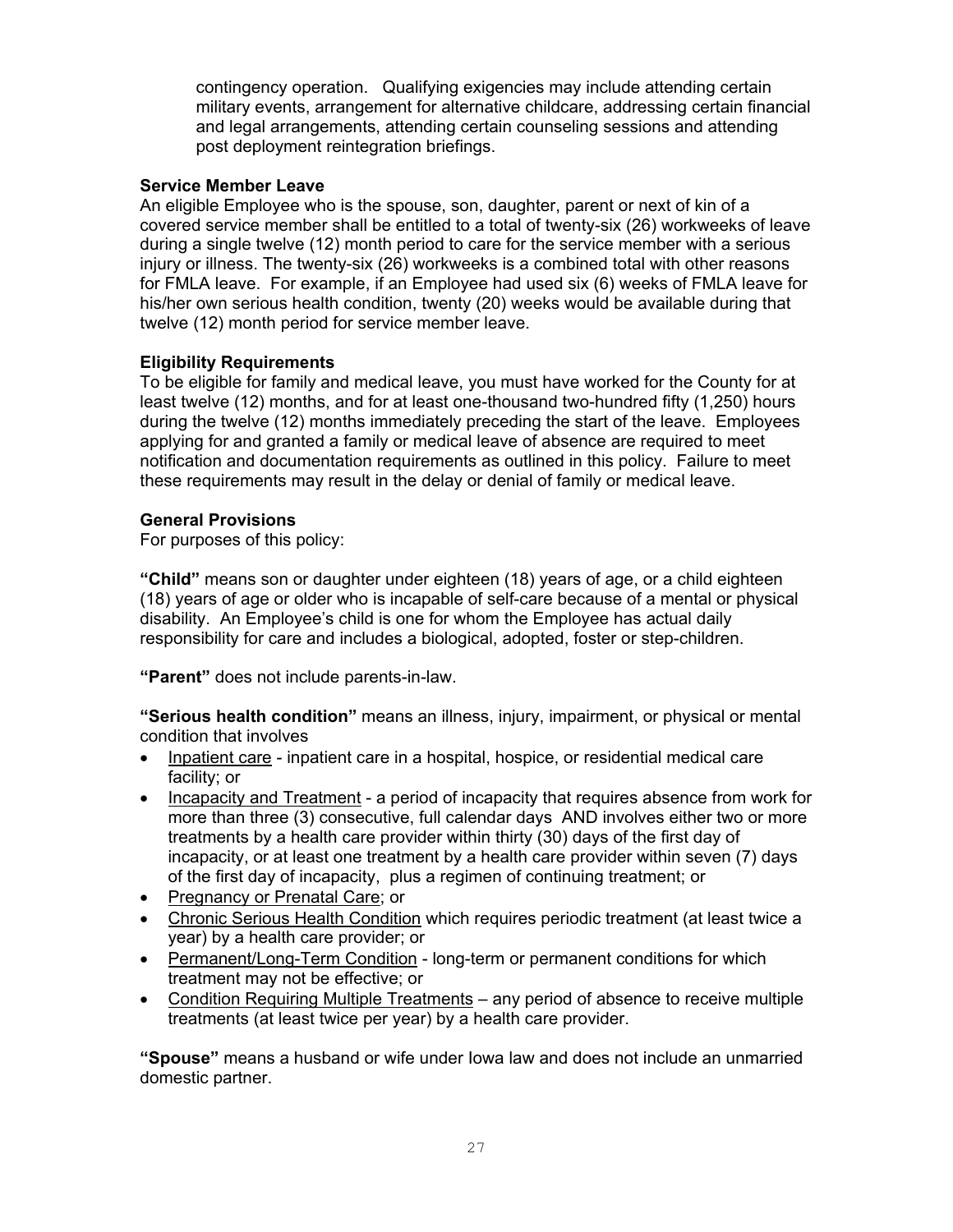The **"twelve month period"** during which the leave entitlement occurs is designated as the twelve (12) month period measured forward from the first date an Employee uses FMLA leave.

**Married Employees:** If you and your spouse are both employed by the County, and are both eligible for family and medical leave, you and your spouse will be limited to a combined total of twelve (12) weeks of family and medical leave per twelve (12) month period taken for any one or all of the following reasons: birth of a child or to care for the child after birth; placement of a child with you for adoption or foster care, or to care for the child after placement; to care for your parent with a serious health condition; or for exigency leaves. This limitation does not apply in cases of leave to care for the serious health condition of your spouse or child, or because of your own serious health condition. Married Employees will be limited to a combined twenty-six (26) week of service member leave.

#### **How and When Leave Is Taken**

Family and medical leave is taken either in consecutive workweeks; intermittently in separate blocks of time; or by reducing the number of days you work per week, or hours per day.

If the reason for the leave of absence may qualify as a serious health condition under the FMLA regulations, a Notice of Eligibility & Rights & Responsibilities form will be completed by the Employer and a copy provided to the Employee in all cases when the Employer becomes aware of a leave which may qualify as FMLA leave. The Employer retains the right to designate qualifying leave as FMLA leave.

**Intermittent or reduced schedule** leave may be taken when medically necessary to care for your spouse, child, or parent with a serious health condition, or because of your own serious health condition. You must provide the County with medical certification of the need for intermittent or reduced schedule leave, and must attempt to schedule your intermittent or reduced schedule leave so as not to disrupt County operations. You may be transferred temporarily to an alternative position or schedule, with equivalent pay and benefits, which better accommodates the intermittent leave or reduced schedule.

Leave for childbirth, adoption or foster care may be taken intermittently or on a reduced leave schedule only if the Employee's department head agrees to the proposed intermittent or reduced leave schedule.

Leave for the birth of a child or placement of a child for adoption or foster care must be taken within twelve (12) months of the birth, adoption or placement.

#### **Notice Requirements - Employee**

If you know in advance that you will be taking leave because of birth, adoption or placement of a foster child in your home, or because of planned medical treatment for you or a covered family member, you must notify your supervisor in writing at least thirty (30) days in advance.

If circumstances require that the leave begin in less than thirty (30) days, you must notify your supervisor as soon as is practicable.

When the need for leave is foreseeable based on planned medical treatment for you or your covered family member, the County expects you to consult with your supervisor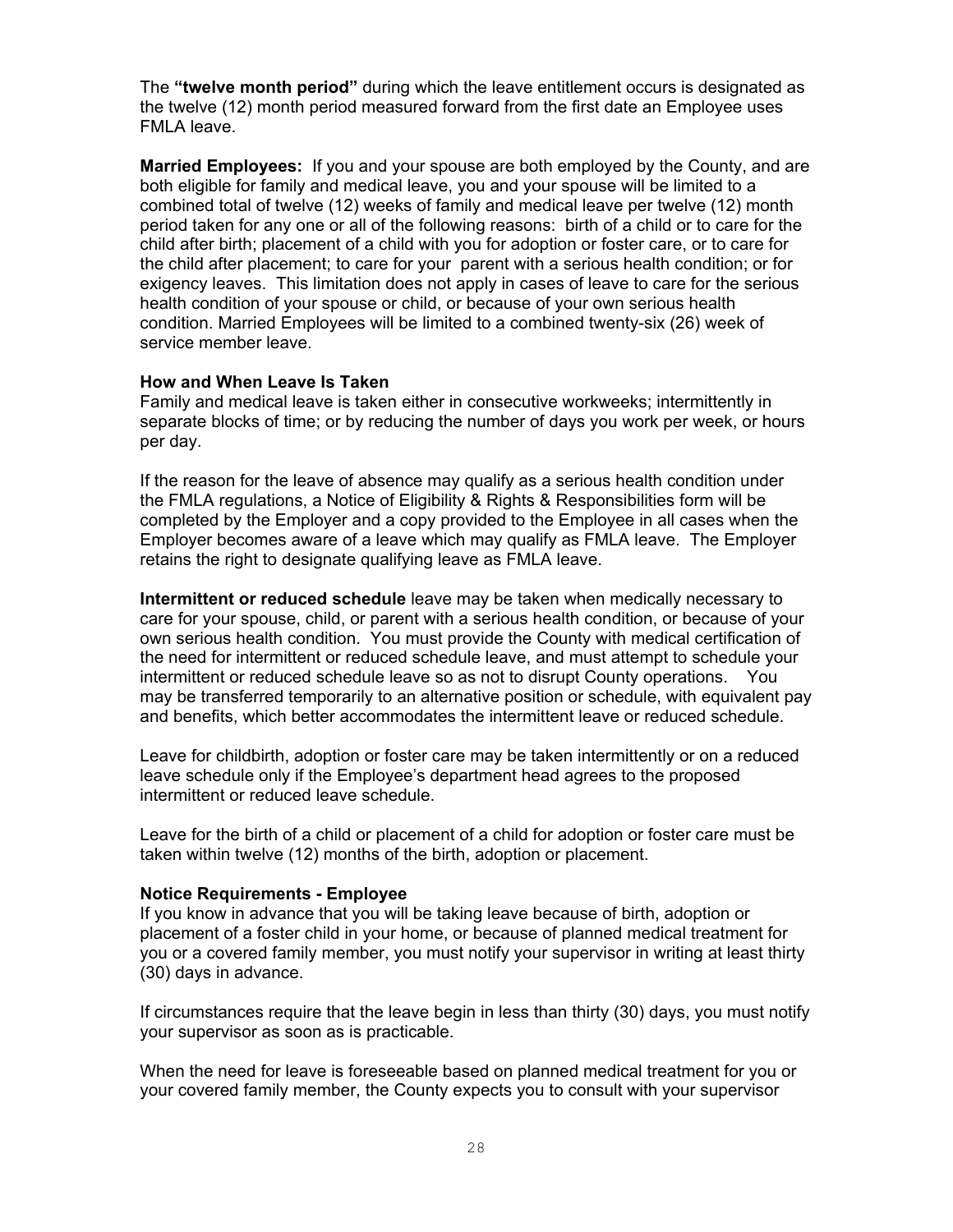and department head and to make a reasonable effort to schedule the treatment so as not to unduly disrupt County operations.

#### **Notice Requirements – Employer**

According to the FMLA regulations, the Employer is responsible for designating absences from work that are FMLA qualifying as FMLA leave, whether the leave is paid, unpaid and even if the Employee does not specifically request FMLA leave. For example, even if an Employee has sick leave available and he or she does not request FMLA leave, the County must still designate any FMLA qualifying absences as FMLA leave. A copy of the completed Employer's Designation Notice will be provided to the affected Employee and their Department Head.

#### **Medical Certification**

When leave is requested to care for a child, spouse, or parent with a serious health condition, or because of your own serious health condition, you must provide the County with written medical certification from the appropriate health care provider using a physician certification form available from the County Auditor's Office. This certification will include the date of onset, the probable duration, type of treatment, and other appropriate medical facts concerning the condition. If you are seeking leave for your own health condition, the certification must also state that you are unable to perform the functions of your position. For leave to care for a family member, the certification must state that you are needed to care for the family member, and an estimate of the amount of time you will be needed. Other certification requirements apply in the case of intermittent or reduced schedule leave. Any costs associated with medical certifications are the responsibility of the Employee.

Generally, Employees should provide the certification before the leave begins if the need for leave is foreseeable. Otherwise, Employees have fifteen days from the date of the County's request to furnish medical certification.

The County reserves the right to require a second or third opinion at the County's expense. The County also may require periodic medical recertification, and/or periodic reports from the Employee during FMLA leave.

Medical certification may also be required when an Employee is returning to work after leave for the Employee's own serious health condition.

#### **Use of Paid Leave**

The County will require you to use paid leave as part of your family and medical leave as follows:

- 1. You must use any sick leave for any portion of the twelve (12) week leave to care for your own serious health condition. If sick leave is exhausted, you must use accumulated vacation or personal leave for the balance of the FMLA leave.
- 2. You must use any accrued vacation and personal leave for any portion of the twelve (12) week leave for birth, adoption, foster placement, or to care for a child, spouse, or parent with a serious health condition, or for exigency or service member FMLA leave.

You may use accrued compensatory time for any FMLA qualifying event. When you have used all required and/or elected paid leave for any portion of a FMLA leave, the balance of the leave will be without pay.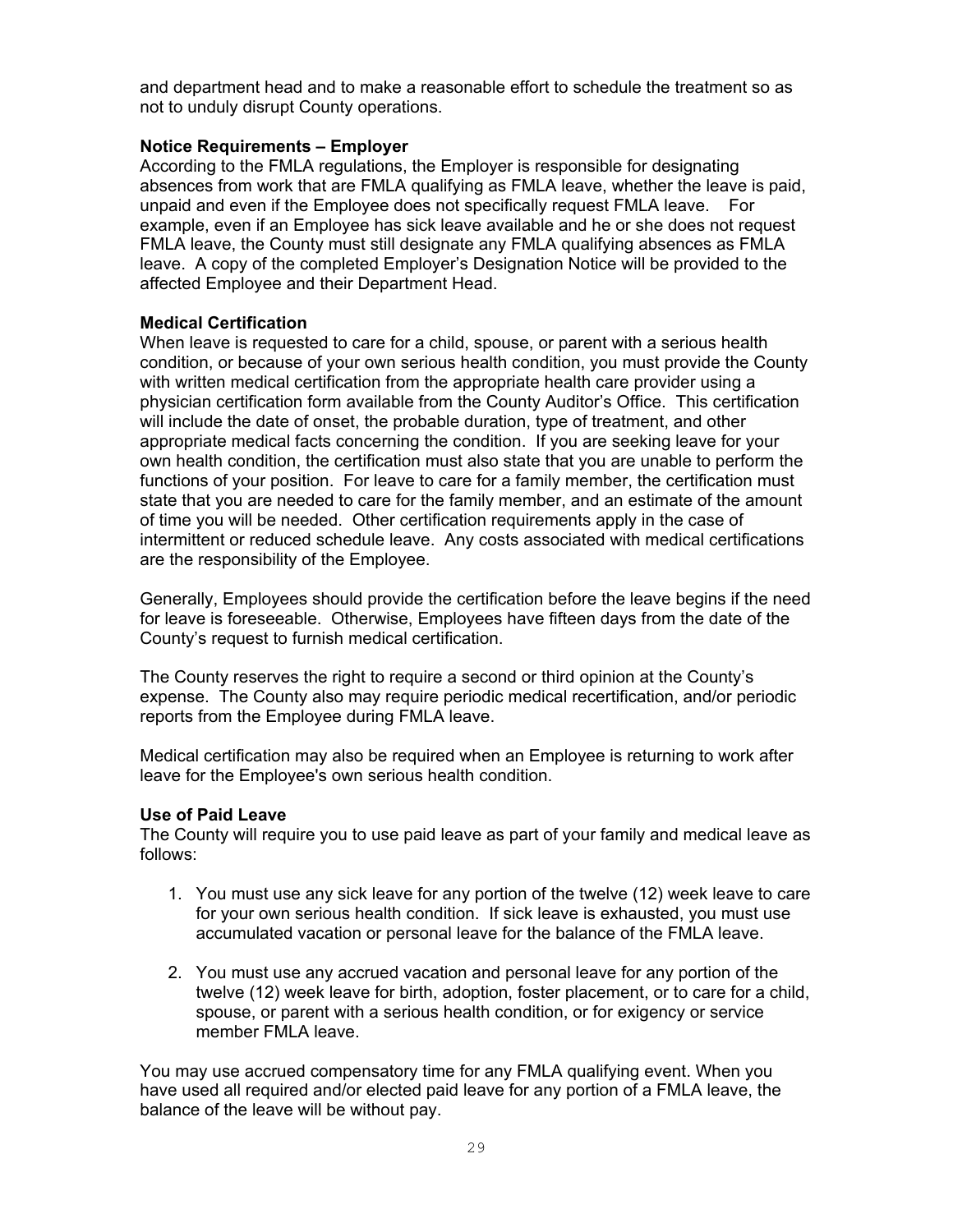#### **Rights and Benefits During Leave**

Seniority, sick leave and vacation will accrue only during periods of paid leave. All benefits which you had accrued before taking leave will be retained after returning from an approved FMLA leave, if not depleted during the leave.

While you are on family or medical leave, paid or unpaid, the County will continue your group health insurance coverage at the same level and under the same conditions that coverage would have been provided had you continued working. You will be required to pay the same cost of coverage as if you were actively at work. You will be informed of the amount and method of payment at the beginning of the leave. Loss of insurance coverage may result if the premium amount is more than thirty (30) days late. If you miss a premium payment and the County pays your contribution, you will be required to reimburse the County for the delinquent payment upon return from leave.

Under certain circumstances, if you fail to return to work after an approved FMLA leave, the County may require you to reimburse it for the amount the County paid for your health insurance coverage during the leave.

#### **Returning to Work**

At the conclusion of your FMLA leave, you will be restored to your former position, if that position is vacant, or one with equivalent pay, benefits, and conditions of employment, provided you have complied with the requirements of this policy. Upon returning to work from leave due to your own serious health condition, you may be required to provide certification from your health care provider that you are able to resume work and are fit for duty.

## **4.8 UNPAID LEAVES OF ABSENCE\*\***

*\*\*See also the collective bargaining agreement.* 

Unpaid leaves of absence may be granted in certain circumstances. If you have exhausted all applicable sick leave, vacation, personal, compensatory time, and FMLA leave, you may request an unpaid leave of absence. Unpaid leave will only be offered in certain circumstances and only when paid leave is unavailable. Applications for unpaid leave must be made in writing and shall state the reasons for the leave and inclusive dates. Approval of unpaid leave is at the discretion of the County.

Employees who are not eligible for leave under the County's Sick Leave or Family and Medical Leave Act policies may apply for an unpaid leave under this section for purposes of pregnancy or a related condition as provided in Iowa Code section 216.6(2)(e). The County may require medical certification stating that the Employee is not able to perform the duties of employment.

During an unpaid leave granted under this section, you do not receive compensation, do not accrue length of service and are not eligible for paid holidays. Vacation and sick leave will continue to accrue during the first thirty (30) days of an unpaid leave. The County does not make contributions to retirement programs for the duration of the leave. You may continue in the group health program during an unpaid leave under this section by paying the full cost of the premium by the 25th of the month for the following month's coverage. Failure to pay the premium on time may result in termination of coverage.

If you plan to return to work following an unpaid leave taken under this section, you must notify your department head before the end of your leave. The County will attempt to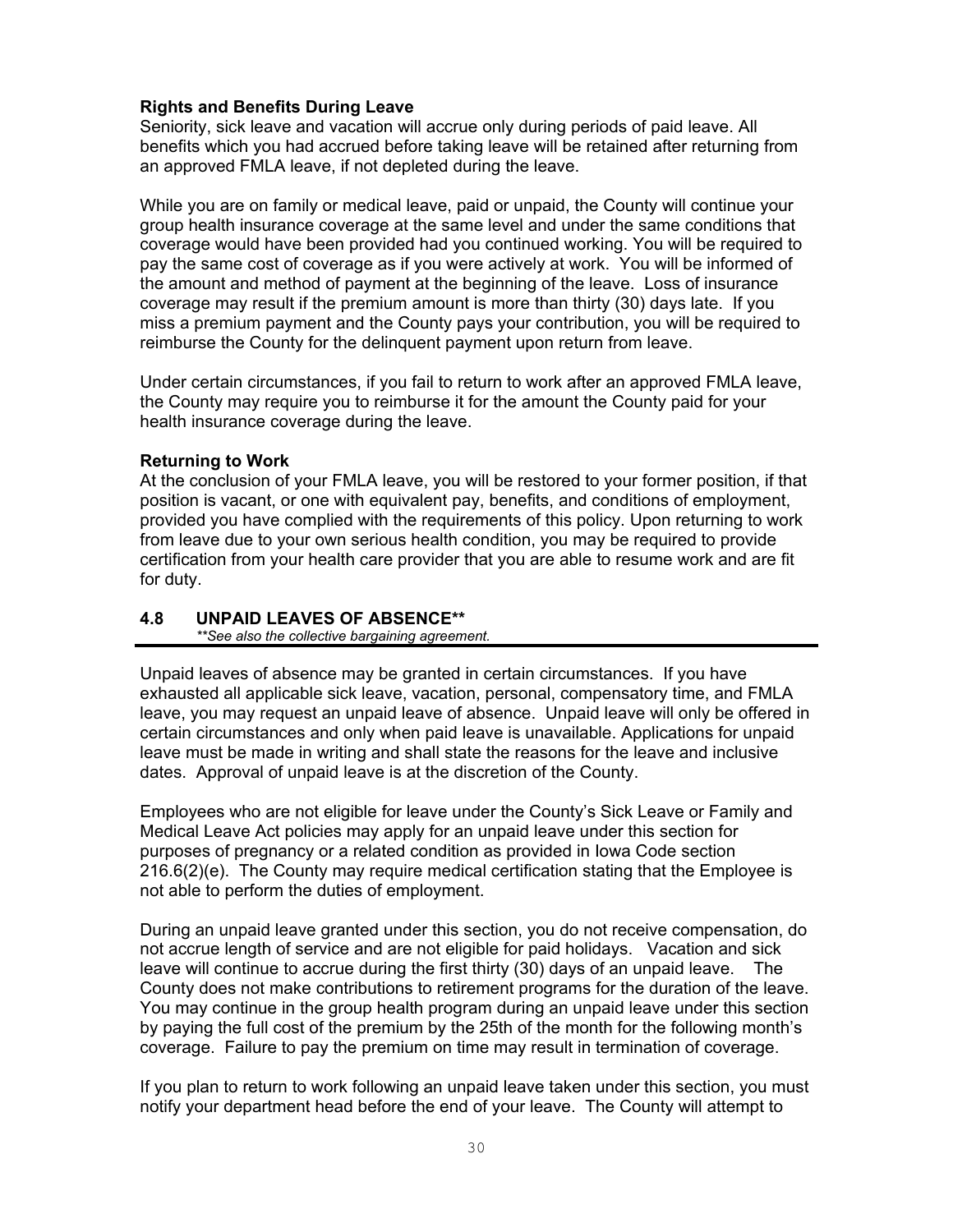restore you to the position you held at the start of the leave, or in a comparable position, if possible. If no such position is available, your employment will be terminated.

When an Employee has been on unpaid leave for thirty (30) calendar days, the department head shall review the circumstances and either extend the unpaid leave or terminate the Employee.

#### **4.9 MILITARY LEAVE\*\***

*\*\*See also the collective bargaining agreement.*

#### **Leaves Available**

The County will grant leaves of absence for military service to full-time and part-time Employees in accordance with applicable state and federal law. A full-time or part-time Employee who is a member of the uniformed services, when ordered by proper authority to serve in the uniformed services, shall be granted leave for the period of service. The first thirty (30) calendar days of military leave each calendar year shall be without loss of pay. Any amount of military leave taken during any part of an Employee's scheduled workday, regardless of the number of hours taken, shall count as one day toward the thirty (30) calendar days without loss of pay. If the leave is for a period of less than thirty (30) days, only those days the Employee normally works will count toward the thirty (30) days of leave. Absences required for military service that exceed thirty (30) calendar days shall be granted in accordance with the County's policies on vacation, personal, compensatory time, or unpaid leave, and with applicable state and federal law.

#### **Reemployment Rights - Eligibility**

Your eligibility for reemployment with the County after you complete military service will be determined in accordance with applicable state and federal law. Conditions for reemployment are briefly explained as follows:

- 1. You, or an appropriate officer of the uniformed service in which you serve, must give advance written or verbal notice of your service to your immediate supervisor, unless military necessity prevents you from giving notice or if it is otherwise impossible or unreasonable;
- 2. The cumulative length of the absence and all previous absences from your employment with the County for reason of military service must not exceed five (5) years;
- 3. Your discharge from military service must be for reasons other than dishonorable; and
- 4. When you return from military service, you must report to work or submit a timely application for reemployment according to the following schedule:

For service of less than thirty (30) days you must report to work by the beginning of your first regularly scheduled work day that would fall eight hours after you return home.

For service of thirty-one (31) to one hundred eighty (180) days you must apply for reemployment within fourteen (14) days after completing service.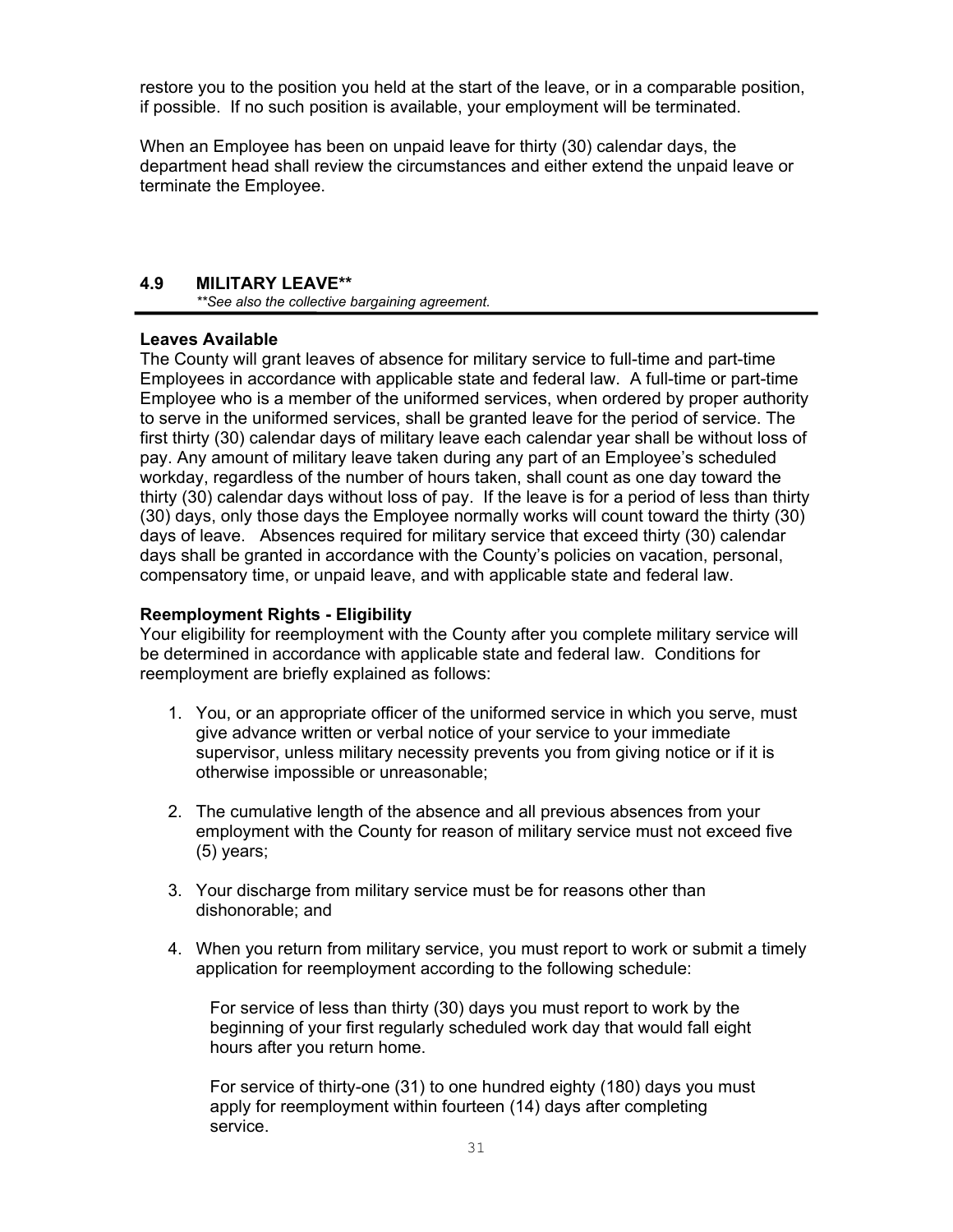For service of one hundred eighty-one (181) days or more you must apply for reemployment no later than ninety (90) days after completing service.

#### **Continuation of Benefits During Military Service**

Employees on leave for military service and any of their dependents entitled to coverage under the County's health insurance plan are entitled to coverage as follows:

- 1. An Employee that leaves employment for less than thirty-one (31) days is entitled to continued health insurance coverage, and will not be required to pay more than what an active Employee would pay for coverage.
- 2. An Employee that leaves employment for more than thirty (30) days is allowed to elect to receive continued coverage under the County's health insurance plan for up to eighteen (18) months following separation from employment or until the Employee's reemployment rights expire, whichever event occurs first. The County may require the Employee to pay up to one hundred two percent (102%) of the premium.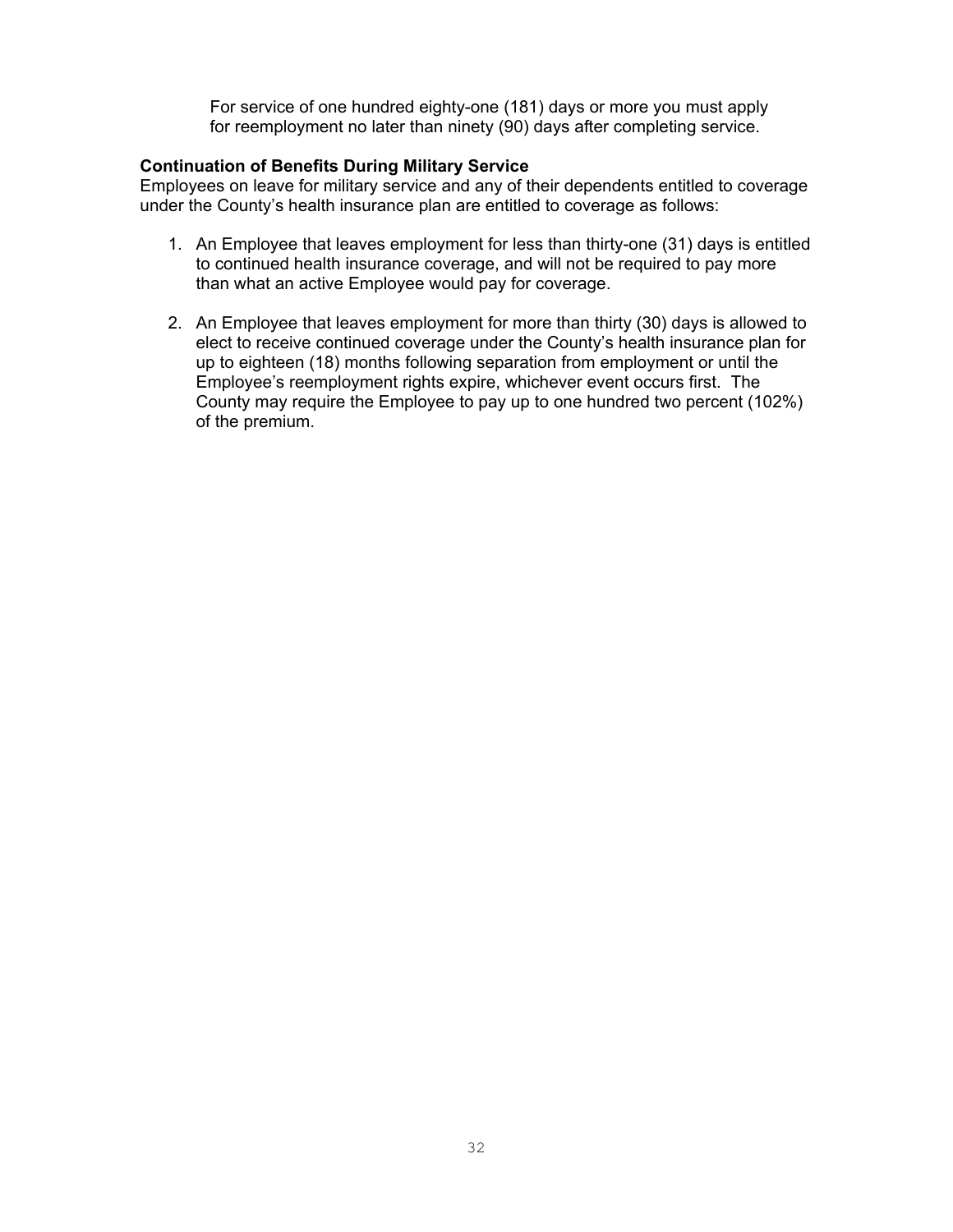# **4.10 BEREAVEMENT LEAVE\*\***

*\*\*See also the collective bargaining agreement.* 

A full-time Employee is eligible for paid bereavement leave as follows:

Up to five (5) days in the event of the death of the Employee's spouse, child (including foster children or step-children) or parent. Up to two (2) additional paid days leave may be granted at the discretion of the department head if necessary travel or other circumstances warrant the extra days.

Up to three (3) days in the event of the death of the Employee's sister, brother, father-inlaw, mother-in-law, daughter-in-law, son-in-law, brother-in-law, sister-in-law, stepmother, stepfather, stepmother-in-law, stepfather-in-law, step-sister, step-brother, grandparents, grandchild, or any relative who was a member of the Employee's household at the time of death. Up to two (2) additional paid days leave may be granted at the discretion of the department head if necessary travel or other circumstances warrant the extra days.

Up to one (1) day in the event of the death of the Employee's grandparent-in-law, uncle, aunt, niece, nephew or first cousin. The department head may grant one (1) additional day of leave for necessary travel or other reasons.

A full-time Employee may be granted a one (1) day leave with pay to serve as a pall bearer at a funeral.

A full-time Employee may be granted a one-half  $(\frac{1}{2})$  day leave with pay to attend the funeral of a friend or other relative. This may be extended to one (1) day if travel is necessary.

Payment will be made only for those days which you would have worked. If a death in your family occurs, please notify your department head as to the expected length of your absence.

## **4.11 JURY AND WITNESS DUTY**

Any full-time or part-time Employee who is required to report for jury duty or who is called as a witness shall receive a paid leave of absence for the time spent on duty subject to the following limitations.

All Employees summoned to jury duty or witness duty must submit a copy of the summons to their supervisor within two (2) working days after receiving the summons. All Employees on jury or witness duty who are released from service are expected to report for work.

Hours spent by any Employee appearing as a witness in any job-related legal proceeding at the direction of the County shall be considered to be work time.

When leave for jury or witness duty is paid leave, the County will continue your regular salary, but you must submit certification of the number of hours spent in such service and assign any compensation you receive in connection with the duty, less any reimbursement for travel or meal expenses, to the County.

Employees subpoenaed to appear as a witness in a civil or criminal proceeding in which that Employee is not directly involved as a plaintiff or defendant shall be granted a leave with pay up to a maximum of two (2) days per calendar year. Additional days shall be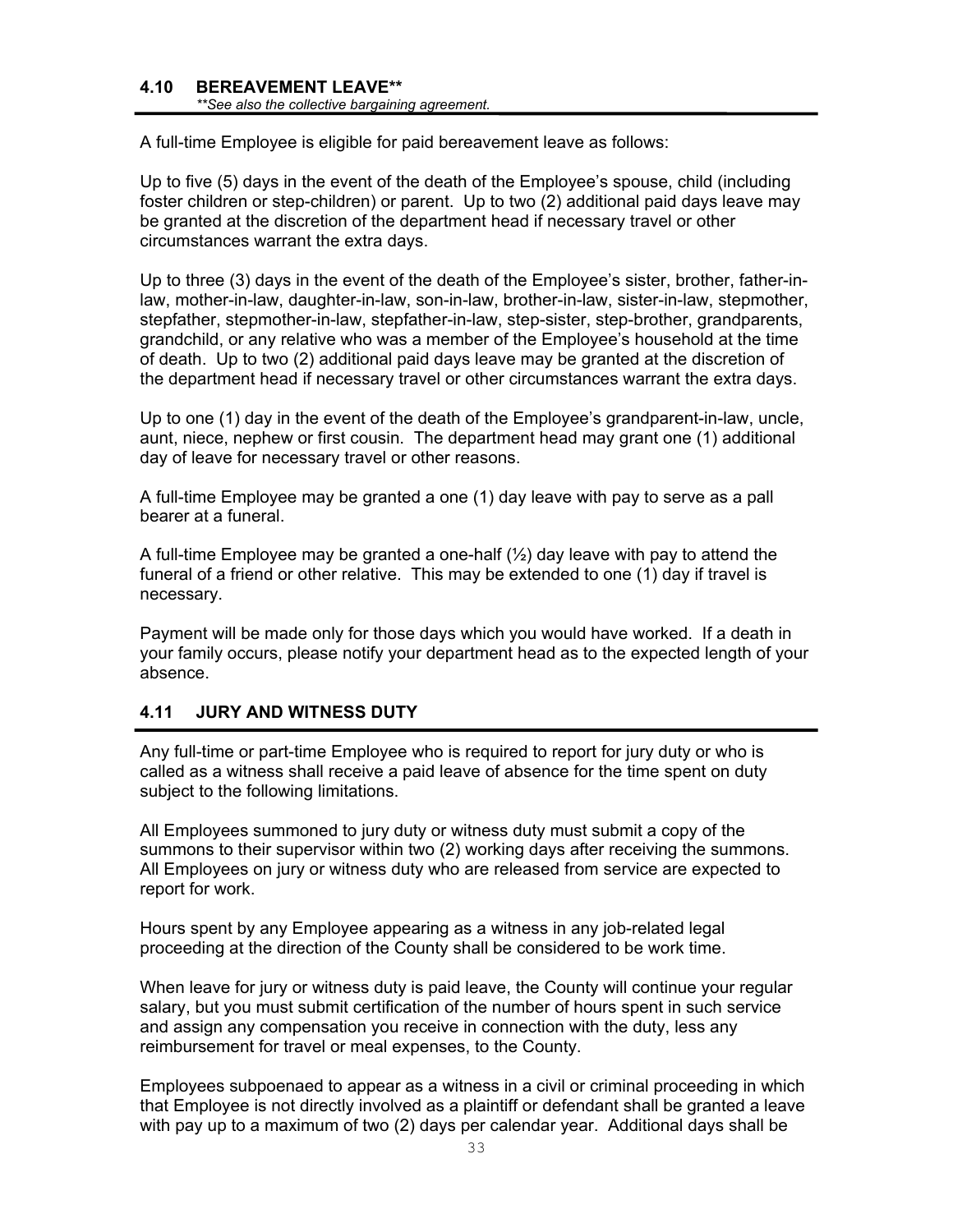without pay. Employees who must appear as a witness in a civil or criminal proceeding in which they are directly involved as a plaintiff or defendant may apply for an unpaid leave of absence under Section 4.8 of this handbook.

## **4.12 VOTING LEAVE**

The County encourages all Employees to fulfill their civic responsibilities and to vote in all official public elections. Generally, your working hours are such that you will have ample time to cast your vote before or after working hours. However, if you do not have three (3) consecutive nonworking hours between the opening and closing of polls in which to vote, you may submit a written request to your supervisor as soon as possible prior to the date of the election for paid time off of up to three (3) hours to vote. Your department head will notify you of the time you will be allowed to vote.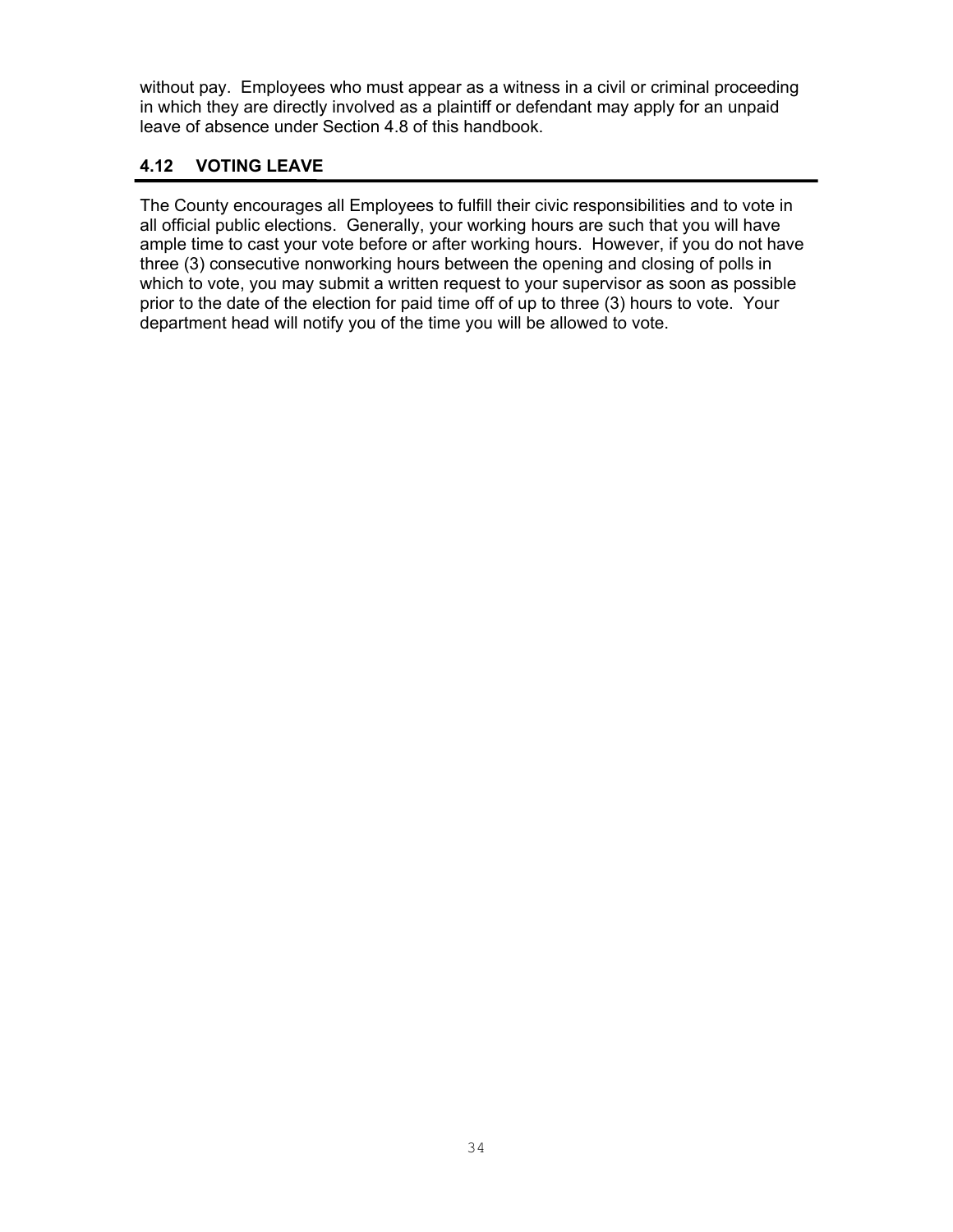# **SECTION FIVE: INSURANCE & RETIREMENT BENEFITS**

#### **5.1 GROUP MEDICAL INSURANCE\*\***

 *\*\*See also the collective bargaining agreement.* 

In order to protect you and your dependent family members against the consequences of medical expenses caused by sickness and accidents, Jones County offers eligible fulltime Employees, or any other Employee as required by law, the opportunity to participate in a group health insurance program. The insurance program, coverage and eligibility will be subject to all terms and conditions of the contract with the insurance carrier selected by the County. Details of the plan are explained in the County's group health insurance plan booklet.

#### **Eligibility**

All eligible full-time Employees and other Employees required by law may participate in our group health insurance program. Eligible Employees will be notified by the County Auditor with the date of eligibility for insurance coverage and the amount of County contribution to the Employee's premium cost. For single coverage, Jones County pays a percentage of the premium for each eligible full-time Employee. If the Employee wishes to cover his or her eligible dependents, Jones County will pay a percentage of the dependent premium cost. The County's contribution toward the health insurance premium is determined by the Board of Supervisors and is subject to change on an annual basis.

#### **Enrollment**

Upon employment, eligible Employees will receive an enrollment form to complete and sign. This form tells us whether or not you wish to enroll yourself and your eligible dependents in the program. The decision to accept or reject your application for coverage is made by the insurance company. If you do not elect plan coverage for yourself or your dependents when first eligible, but wish to enroll at a later date, coverage and eligibility will be subject to all terms and conditions of the contract with the insurance carrier selected by the County.

Individuals wishing to accept the County's offer of health insurance will be asked to disclose information about other medical insurance you or your dependents may be enrolled in, or eligible for. If this outside coverage terminates, you must notify the County within thirty days of the effective date of a change regarding health insurance coverage for any of your covered dependents. Whether or not a special enrollment period would allow you to enroll in the County's health insurance at that time is at the discretion of the insurance company.

## **When Coverage Begins**

Eligible Employees employed by the County on or before the 15th of a month shall be eligible for County paid health insurance coverage on the first of the month following the date of hire. Otherwise, coverage will begin on the first of the following month.

## **When Coverage Ends**

Insurance coverage terminates on the last day of the month in which employment is terminated, or the Employee otherwise ceases to be eligible. Please review the policy set forth in this handbook regarding continuing health insurance benefits after termination of employment. (See Section 5.2)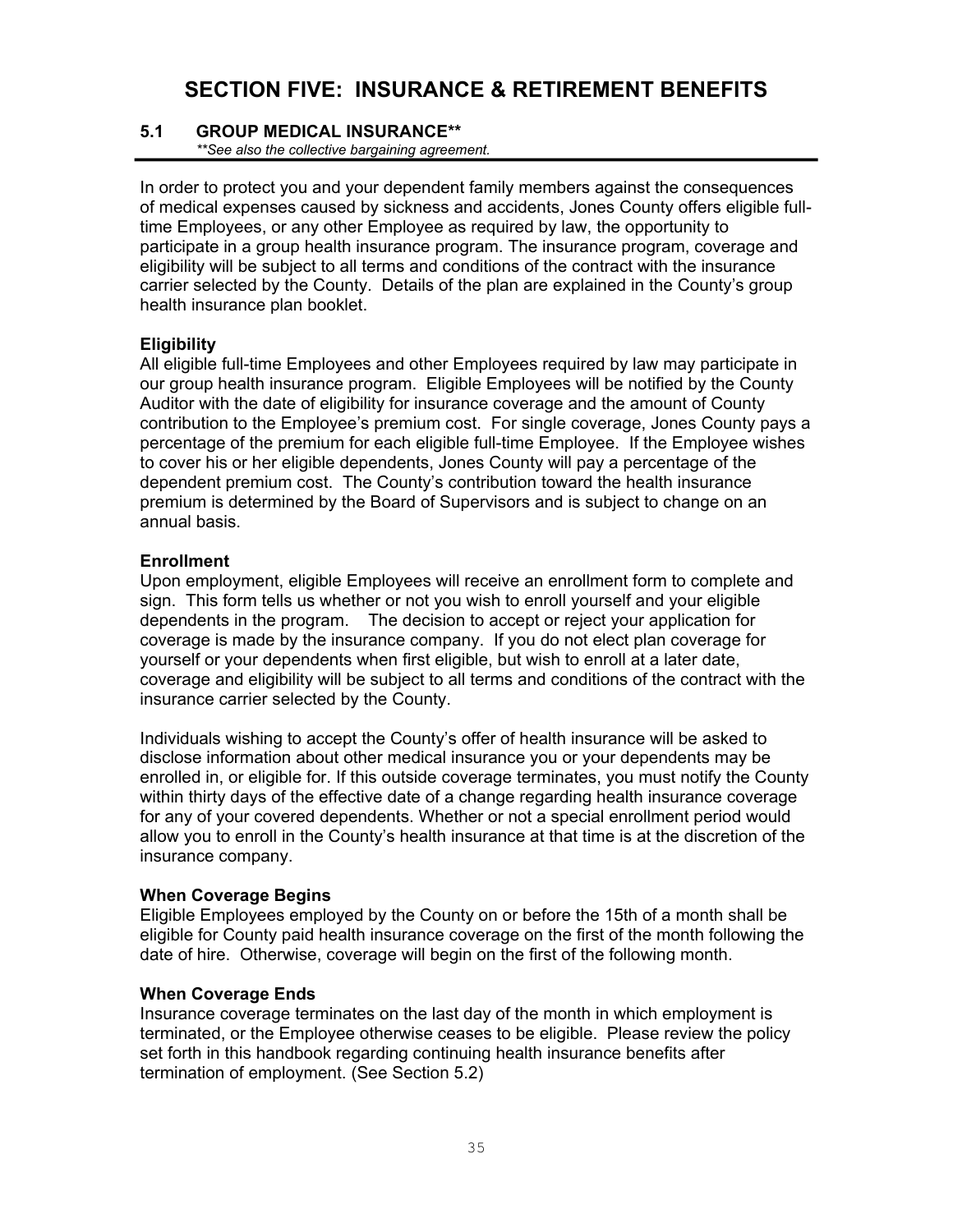## **Continuation of County-paid Health Insurance During Leaves of Absence**

The County will continue to pay its share of the health insurance premium during any paid leave; during leave for work-related injury or illness as provided in Section 4.5; and during paid or unpaid FMLA leave as provided in Section 4.7.

## **5.2 CONTINUATION OF MEDICAL COVERAGE**

The County will continue the health insurance coverage of eligible Employees after qualifying events according to the requirements of the Consolidated Omnibus Budget Reconciliation Act of 1985 (COBRA) and Iowa Code Chapter 509A.

#### **COBRA**

If you resign or your employment is otherwise terminated, or if your work hours are reduced, and consequently you or your dependents are no longer eligible to participate in the group health insurance plans offered by the County, you and your eligible dependents may have the right to continue to participate for up to eighteen (18) months at your (or your dependents') expense. The eighteen (18) month continuation coverage period provided in the event of your termination or reduction in working hours may be extended to thirty-six (36) months for your spouse and dependent children, if, within that eighteen (18) month period, you die or become divorced or legally separated, or if a child ceases to have dependent status. In addition, if you enroll for Medicare during the eighteen (18) month period, your spouse and dependent children may be entitled to extend their continuation period to thirty-six (36) months, starting on the date that you become eligible for Medicare.

If you are determined to be disabled under the Social Security Act at the time of your termination or reduction in hours, you may be entitled to continuation coverage for up to twenty-nine (29) months.

Your eligible dependents may extend coverage, at their expense, for up to thirty-six (36) months in our group health insurance plans in the event of your death, divorce, legal separation, or enrollment for Medicare benefits, or when a child ceases to be eligible for coverage as a dependent under the terms of the plan.

Continuation of coverage means the same coverage at the time of the qualifying event, unless the coverage is from family coverage to single coverage. For example, an Employee with family coverage at the time of the qualifying event can elect single coverage, but an Employee who has single coverage at the time of the qualifying event can only continue single coverage.

If you or your eligible dependents elect to continue in the group health insurance plan, you will be charged the applicable premium and may be charged an additional two percent (2%) administrative fee. Failure to make timely payments may result in termination of coverage.

If this election for continuation coverage is made, you and your dependents may have the option to convert this coverage to an individual policy with our insurance carriers at the end of the continuation period.

The Auditor will contact you concerning these options at the time termination occurs or your work hours are reduced. The Auditor will contact your qualified beneficiaries in the event of your death or enrollment for Medicare benefits. However, in the event that you become divorced or legally separated, or one of your dependents ceases to be eligible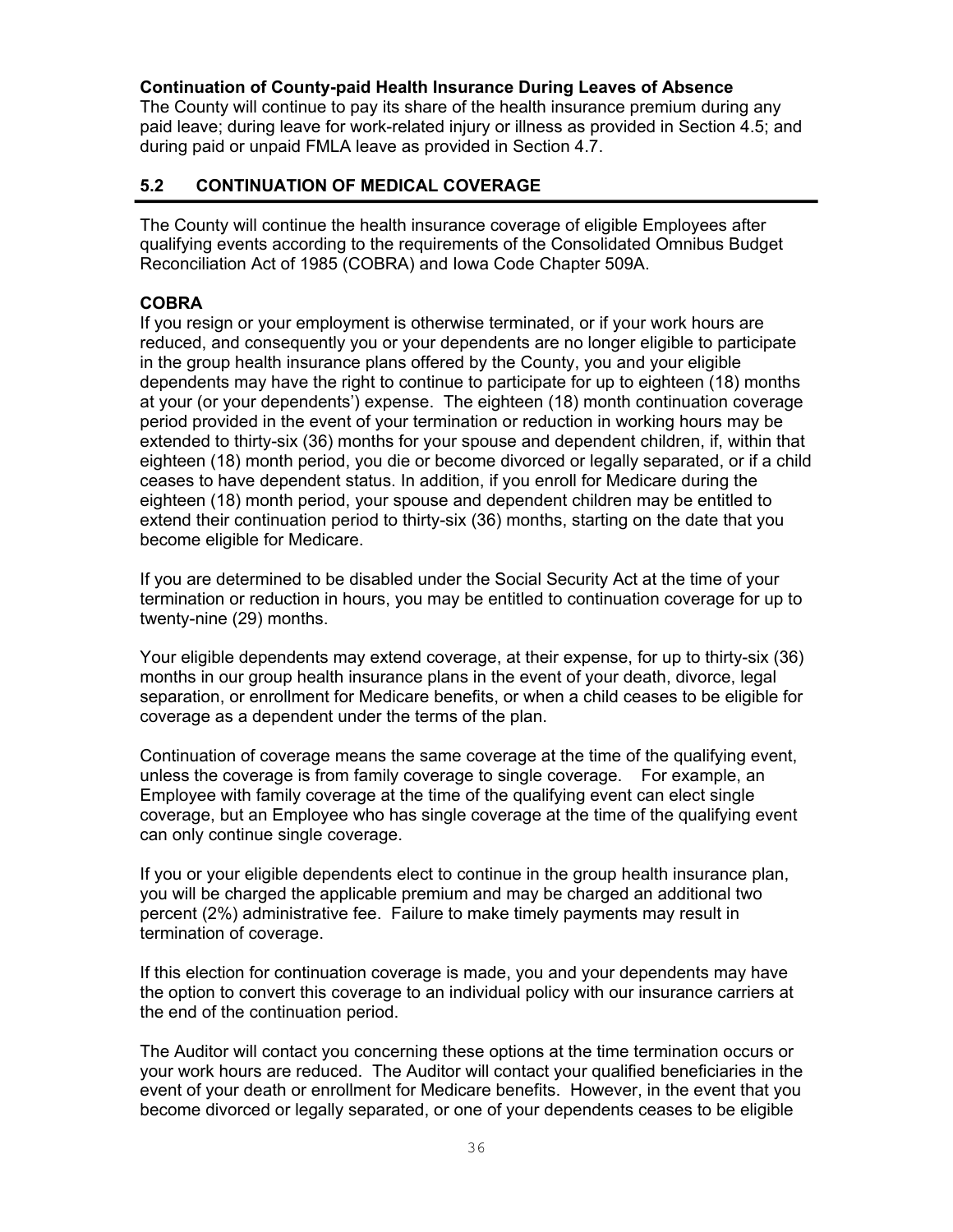for coverage under our group health insurance plan, you and/or your dependent is responsible for contacting the Auditor to discuss continuation rights. You and your qualified beneficiaries are also responsible for notifying the Auditor within sixty days of qualifying for social security disability benefits.

## **Continuation Coverage under Iowa Code Chapter 509A**

Employees who retire from County employment before age sixty-five (65) and meet the qualifications for a bona fide IPERS retirement are eligible to continue in the County's group health insurance plan up to age sixty-five (65) at the Employee's own expense. Continuation of coverage means the same coverage at the time of retirement, unless the coverage is from family coverage to single coverage. For example, an Employee with family coverage at the time of retirement can elect single coverage, but an Employee who has single coverage at the time of retirement can only continue single coverage.

## **5.3 OTHER INSURANCE \*\***

#### *\*\*See also the collective bargaining agreement.*

Jones County pays the premium for a group life insurance policy for each Full-time Employee. Full-time Employees may also be eligible for long term disability (LTD) coverage and benefits. Please see the Auditor's Office for details on the life insurance and LTD plans. The program, coverage, and eligibility will be subject to all terms and conditions of the contract with the insurance carrier selected by the County.

The County may offer the opportunity for Employees to enroll in other voluntary insurance programs through payroll deduction, subject to restrictions determined by the Board of Supervisors. The Board reserves the right to terminate any optional voluntary insurance program at any time. The offer of other voluntary insurance programs is not an endorsement of those programs or vendors.

## **5.4 DEFERRED COMPENSATION PLANS\*\***

 *\*\*See also the collective bargaining agreement.*

Employees are eligible to voluntarily participate in a deferred compensation plan (457) offered by the County through payroll deduction to assist with your retirement savings. The County will contribute one dollar for each dollar contribution by the Employee up to a maximum County contribution of \$50 per month to a 401(a) plan. Employees may contribute additional amounts, subject to federal regulations. Details about this plan are available from the Auditor's Office.

## **5.5 IPERS & SOCIAL SECURITY RETIREMENT PROGRAMS**

The County contributes to the Iowa Public Employees Retirement System and to Social Security as required by law to help provide for your retirement. Employees are generally required to contribute a portion of their salary to these two programs through payroll deduction. The county contribution rates and Employee contribution rates are determined by law and may change as legislation changes. Information about IPERS is provided to all Employees upon hire. Additional details about IPERS are available from the Auditor's Office, or from IPERS (www.ipers.org). Details about Social Security may be obtained from the Social Security Administration (www.ssa.gov).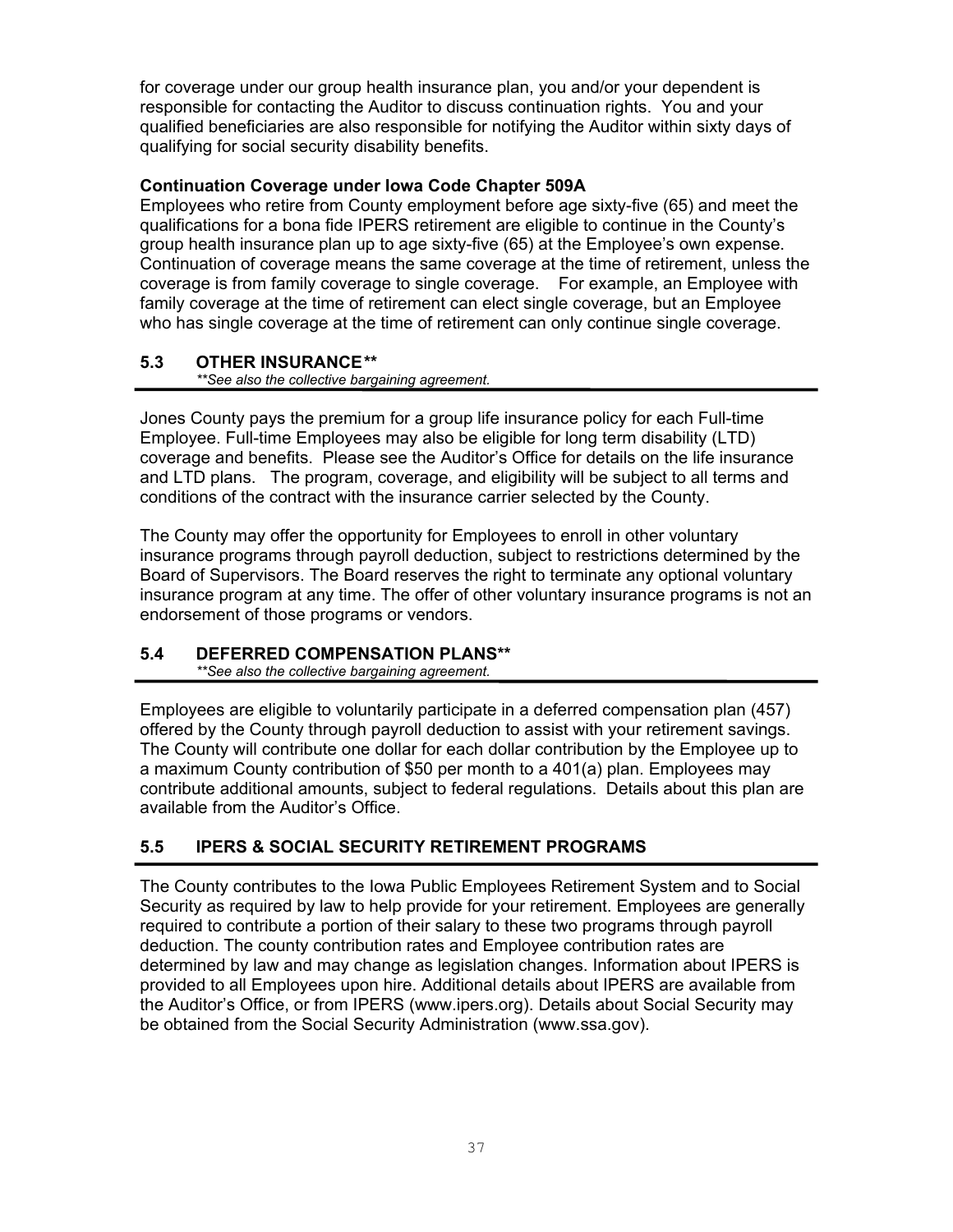# **SECTION SIX: WORK RULES, DISCIPLINE AND COMPLAINT PROCEDURE**

## **6.1 POLICY ON WORK RULES AND DISCIPLINE**

In order to maintain safe, efficient and harmonious operations, and to continue to provide the highest standard of public service, the County has adopted the following rules. Each rule reflects a common understanding of what behavior is acceptable in the workplace.

These rules can be modified by the County as changing conditions warrant. The County may take whatever disciplinary action it deems appropriate in response to an offense, even if it is not included in the following list. You must understand that any offense, whether or not it is included in these work rules, may result in disciplinary action, up to and including discharge, without prior warning.

The County expects your complete cooperation in observing these rules which have been designed for our common protection and benefit.

#### **Work Rules**

While it is not possible to list all the offenses for which you will be disciplined, the following are examples of inappropriate, unacceptable conduct:

- 1. Unsatisfactory work performance.
- 2. Falsifying employment or other job-related records, including records of time worked.
- 3. Violating the County's policy against workplace harassment of any kind.
- 4. Establishing an unacceptable pattern of tardiness or absenteeism.
- 5. Unauthorized failure to return from a leave of absence.
- 6. Engaging in excessive, unnecessary, or unauthorized use of County property or supplies, particularly for personal use.
- 7. Reporting to work intoxicated or under the influence of non-prescribed drugs, alcohol, or other substances.
- 8. Illegally manufacturing, possessing, using, selling, distributing, or transporting drugs.
- 9. Bringing or using alcoholic beverages to or in County workplaces or using alcoholic beverages while engaged in County business off of County premises.
- 10. Fighting or using obscene, abusive, or threatening language.
- 11. Stealing property of coworkers, customers, clients, or the County.
- 12. Having unauthorized firearms on County premises or while on County business.
- 13. Disregarding smoking, safety or security regulations.
- 14. Engaging in insubordination or failing to cooperate with assigned Employees, coworkers, supervisor, or managers.
- 15. Failing to follow County job instructions or to perform work requested by a supervisor or manager.
- 16. Violating a County safety rule or practice or creating or contributing to unsafe, unhealthy, or unsanitary conditions.
- 17. Failing to maintain confidentiality of County, client, patient, or customer information.
- 18. Failing to maintain necessary licenses and/or certifications.
- 19. Failing to maintain motor vehicle insurability.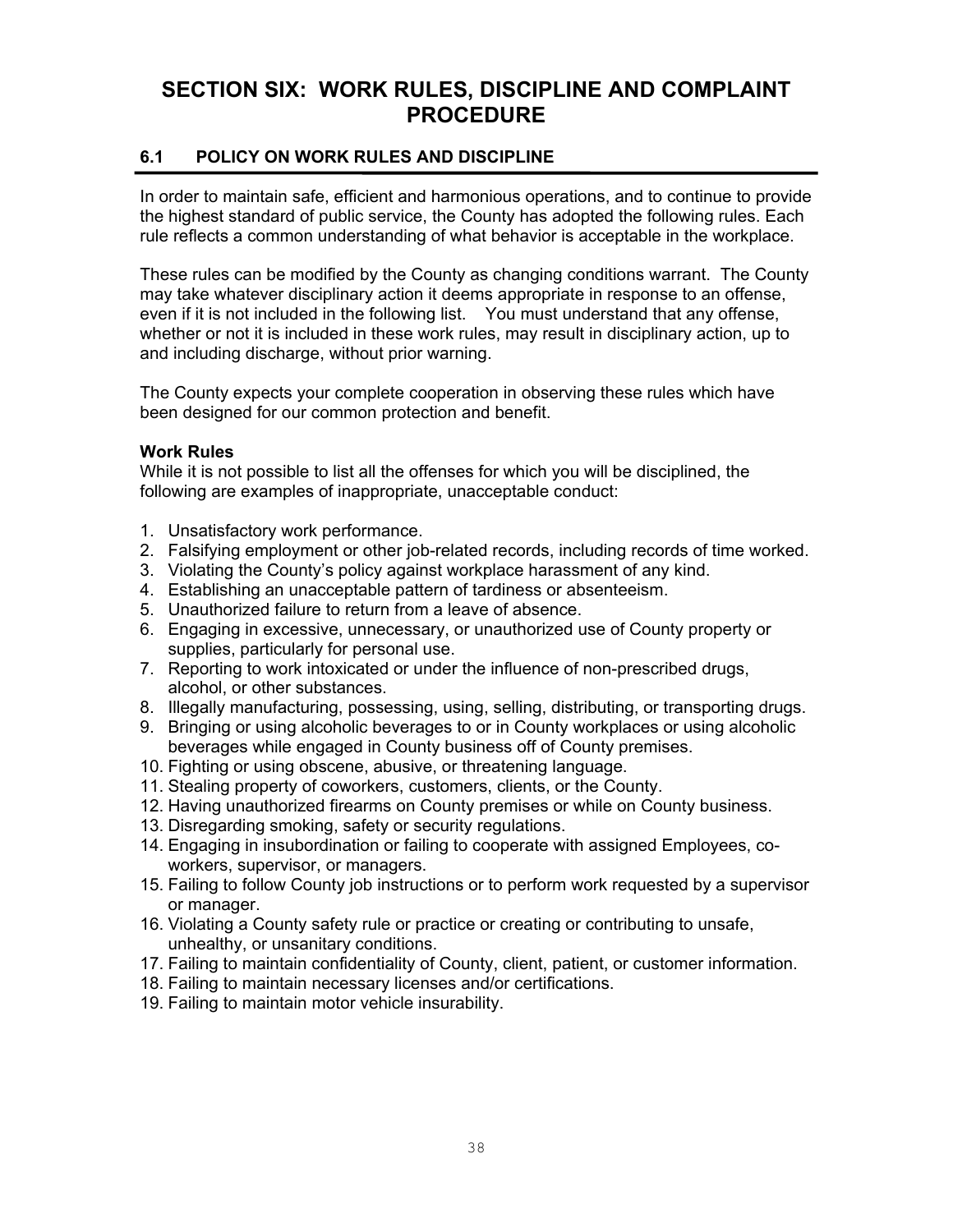## **Discipline**

If your performance, work habits, attitude, or demeanor becomes unsatisfactory in the judgment of the County, based on violations of either the rules listed above, or other County policies, rules, procedures, or expectations, you will be subject to disciplinary action, up to and including discharge. Certain offenses can be corrected using progressive discipline. Situations that the County believes will respond to corrective discipline will normally be handled as follows:

- 1. **Counseling:** The Employee's supervisor will normally give the Employee a verbal warning.
- 2. **Written warning:** If the unsatisfactory conduct continues, the Employee's department head will normally issue a written warning.
- 3. **Suspension:** If sufficient improvement has not been made, or if the conduct continues, the Employee may be suspended without pay. Exempt Employees will not be subject to unpaid disciplinary suspensions of less than one week.
- 4. **Termination:** If the conduct continues, the County may terminate the employment of the Employee.

The County reserves the right to use whatever discipline it decides is appropriate in any situation, up to and including discharge, without regard to the progressive discipline guidelines explained above.

Employees are free to resign their employment with the County at any time and for any reason, and the County retains the same right regarding termination of employment.

## **6.2 DRUG AND ALCOHOL USE IN THE WORKPLACE**

## **A. Policy on Drug and Alcohol Use in the Workplace**

The County requires all Employees to report to work on time and in the appropriate mental and physical condition for work. Employees using alcohol or drugs without medical authorization in the workplace or in the course of their employment are subject to discipline up to and including termination.

## **B. Drug Free Workplace**

It is the policy of the County to create a drug-free workplace in keeping with the spirit and intent of the Drug-Free Workplace Act of 1988. The use of controlled substances is inconsistent with the behavior expected of Employees, subjects all Employees and visitors to our facilities to unacceptable safety risks, and threatens the County's ability to function effectively and efficiently, and undermines the public's trust in our operations. In this connection, the unlawful manufacture, distribution, dispensation, possession, sale or use of a controlled substance in the workplace or while engaged in County business off the County's premises is strictly prohibited. Such conduct is also prohibited during nonworking time to the extent that in the opinion of the County, it impairs an Employee's ability to perform on the job or threatens the reputation or integrity of the County.

Employees directly engaged in work performed pursuant to a federal grant or contract are required to report any conviction under a criminal drug statute for violations occurring on the Employer's premises or off the Employer's premises while conducting Employer business to the Employee's supervisor or other appropriate County official within five days of such conviction. Employees who violate any aspect of this policy may be subject to disciplinary action up to and including termination. At its discretion, the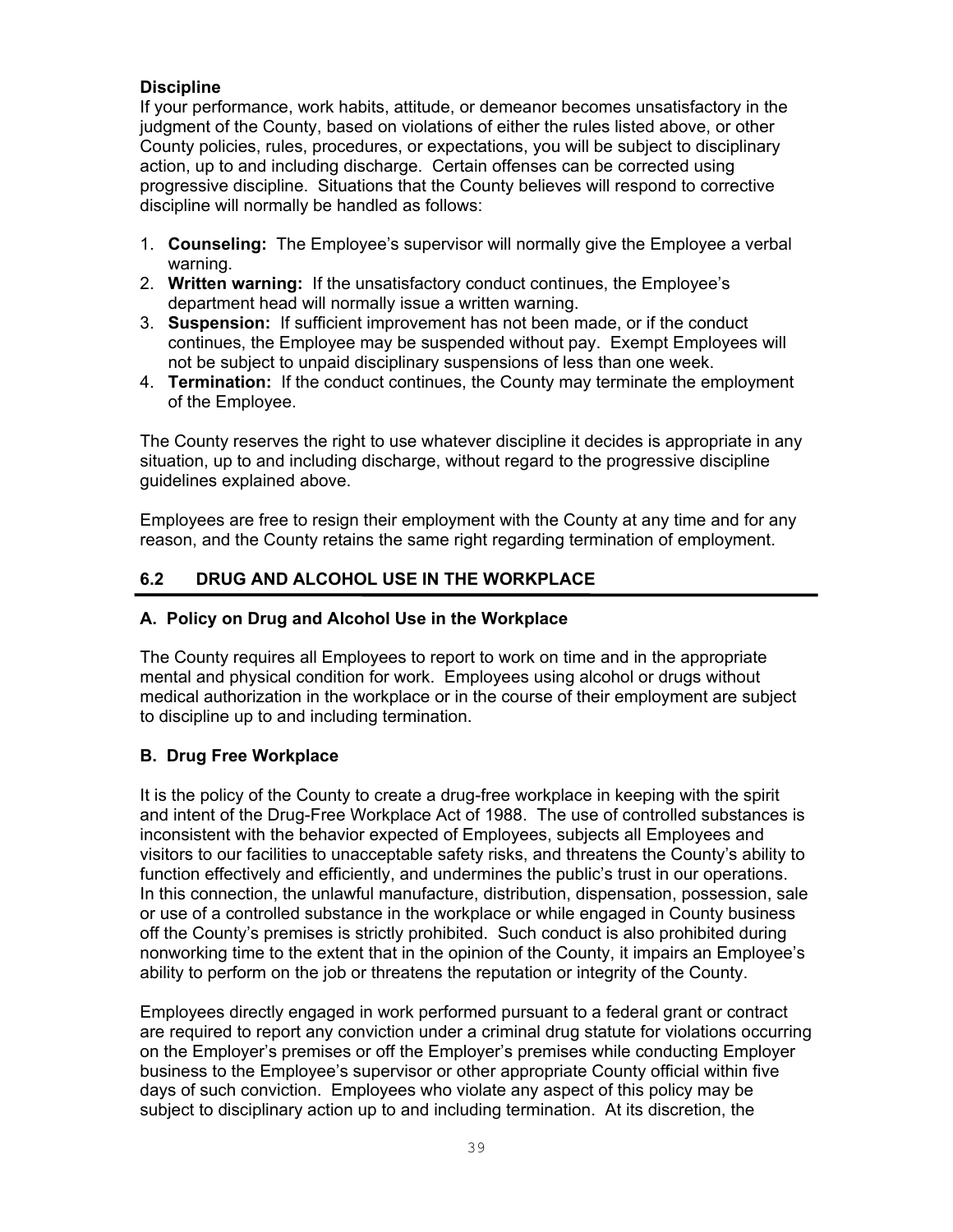County may require Employees who violate this policy to successfully complete a drug abuse assistance or rehabilitation program as a condition of continued employment.

## **C. Drug Testing of Employees Required to Maintain a Commercial Driver's License**

Drug testing of Employees required to maintain/possess a commercial driver's license (CDL) shall be conducted in accordance with applicable state and federal law.

## **6.3 GENERAL EMPLOYEE OBLIGATIONS**

Employees are expected to maintain good work habits including regular attendance and punctuality, and to conduct their job duties in an ethical fashion. Employees must avoid any activity outside of their employment with the County that would adversely affect their performance on the job or involve a possible conflict of interest. Employees must maintain the confidentiality of any protected information revealed to them during the course of their employment with the County.

## **6.4 CONFLICT OF INTEREST**

Employees shall neither solicit nor accept gratuities, favors, or anything of monetary value of more than \$3 from any restricted donor (ie. county vendor, etc.) during one calendar year.

No Employee, officer or agent of the County shall participate in the selection, or in the award or administration of a contract supported by federal funds if a conflict of interest, real or apparent, would be involved. Such a conflict would arise when:

- 1. The Employee, officer or agent;
- 2. Any member of his immediate family;
- 3. His or her partner; or
- 4. An organization which employs, or is about to employ, any of the above, has a financial or other interest in the firm selected for award.

See also Iowa Code Sections 68B.2 (Definitions), 68B.2A (Prohibited outside employment and activities-conflicts of interest), 68B.22 (Gifts accepted or received), and 68B.23 (Honoraria-banned) for further details.

## **6.5 USE OF COUNTY EQUIPMENT**

County equipment such as telephones, copy machines, faxes, computers, postage meters, etc. are to be used for County business purposes only and are not available for personal use, except where authorized in advance by the appropriate elected official, department head, or governing body.

If the County provides you a vehicle, its use may be taxed in accordance with IRS regulations. County provided vehicles should not be used for personal business.

## **6.6 OUTSIDE EMPLOYMENT**

County Officials, including Employees, should avoid participating financially, directly or indirectly, in any business enterprise which might influence or be thought to influence their official decisions or actions. In determining whether particular outside employment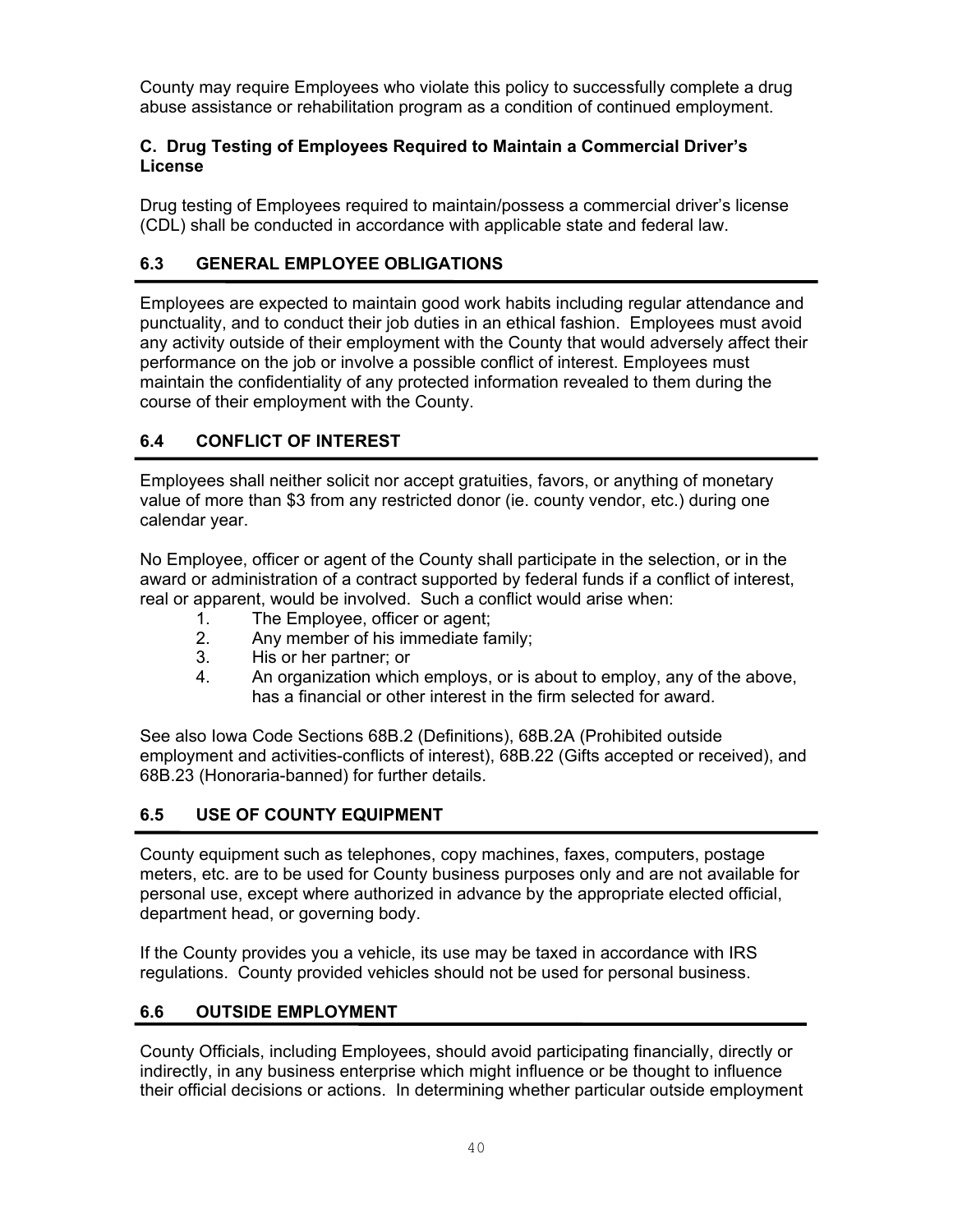or activity creates an unacceptable conflict of interest, the official should follow these guidelines:

- The outside employment should not involve the County's time, facilities, equipment or supplies or the use of the County's badge, uniform, business card or other evidences of office or employment. This prohibition does not extend to off duty police officers who provide authorized private duty security.
- The outside employment should not involve the receipt of compensation or other consideration by an individual for performing his/her regular duties for the County.
- The outside employment should not be subject to the official control, inspection, review, audit, or enforcement authority of the individual during the performance of his/her regular duties for the County.

See also Iowa Code Section 68B.2A (Prohibited outside employment and activitiesconflicts of interest.

## **6.7 EMPLOYEE LICENSES AND CERTIFICATIONS**

It is the Employee's responsibility to keep their licenses and/or certifications current. All required licenses and certificates shall be brought to the appropriate department head to be copied for the Employee's personnel file. Failure to keep required licenses and certifications current may result in termination.

## **6.8 SOLICITING ON COUNTY PREMISES**

County policy forbids solicitation, buying or selling of any kind during working hours. These activities should be conducted during non-working hours. This policy applies to any form of solicitation including seeking contributions to charities, selling tickets, or memberships in service clubs or other organizations. Solicitation by one Employee of another is prohibited during the time either Employee is required to be performing job duties. Distribution of leaflets, pamphlets, or any other materials is also forbidden during working time. For purposes of this policy, working time does not include breaks or meal times. Distribution of leaflets, pamphlets, or other materials is forbidden in working areas at any time.

## **6.9 INVESTIGATIONS**

All Employees are required to fully cooperate with any member of management who is conducting a work-related investigation. Employees will be disciplined for lying to any member of management, or providing information to any member of management that is dishonest, misleading, inaccurate, or incomplete.

Employees will also be disciplined for impeding, obstructing, or failing to cooperate with an inquiry or investigation conducted by any member of management. "Obstructing" includes, but is not limited to, threatening, intimidating, or coercing other individuals who may be contacted by management, and discouraging other individuals who may be contacted by management from responding to or cooperating with management. "Failing to cooperate" includes, but is not limited to, failing to provide information, documents, or materials requested by management, and providing information, documents, or materials to management that are dishonest, misleading, inaccurate, or incomplete.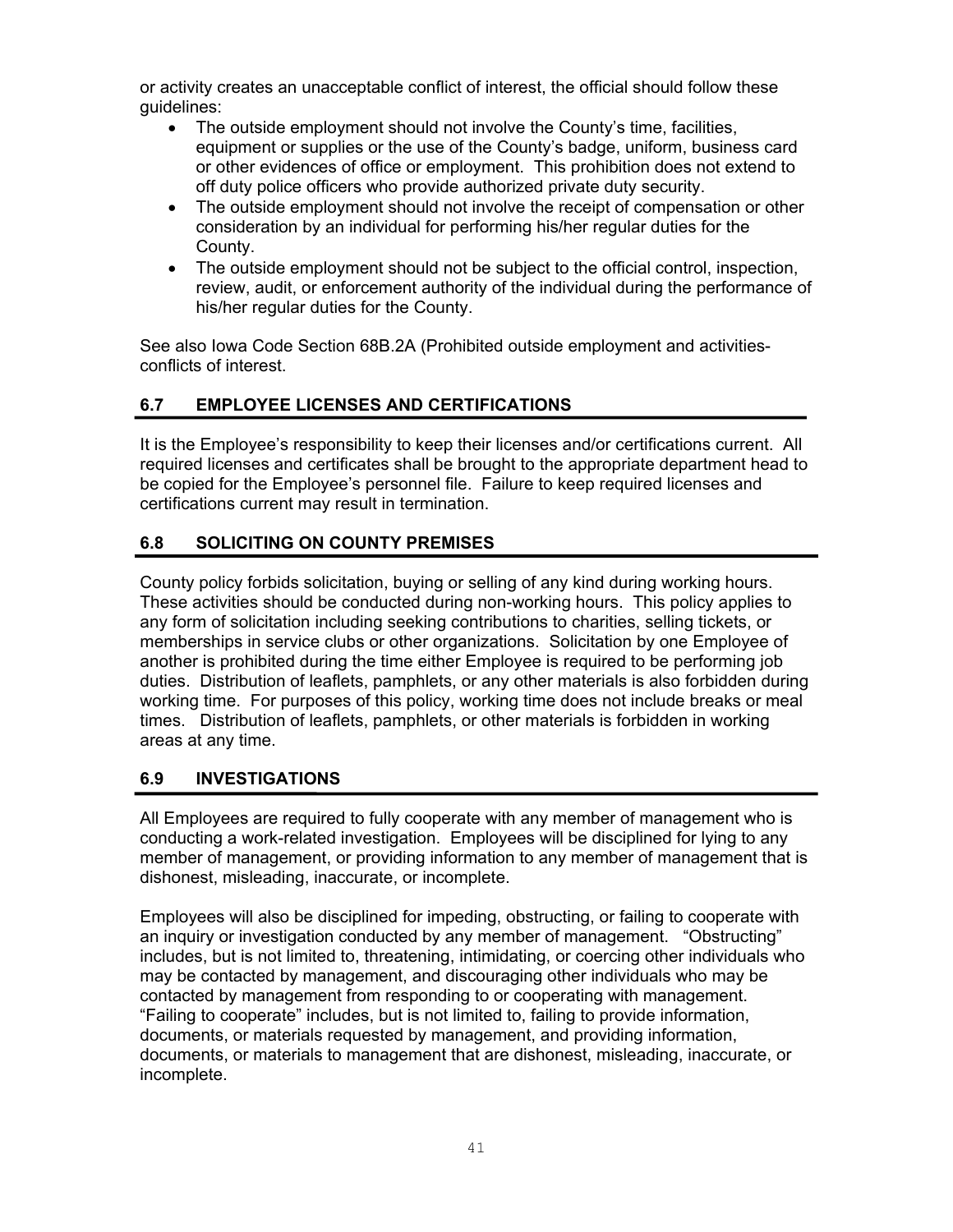#### **6.10 WORKPLACE PRIVACY AND SEARCHES**

The County attempts to maintain equipment and supplies that permit work to be accomplished in the most efficient and effective manner possible. While Employees are encouraged to use these items, it is important to understand that they are County property and are to be used only for County business.

As part of your employment, County owned equipment and furnishings, such as, but not limited to, a desk, work space, computer and other equipment may be made available to you. Because it is County property and not personal property, all County property and equipment can be inspected by the County at any time, with or without notice to you.

The County assumes no responsibility or liability for any items of personal property which are placed in the desk or work space that is assigned to you.

If the County conducts an examination or inspection under the terms of this policy, there will be at least two individuals present at the time of the examination or inspection.

#### **6.11 USE OF WORKPLACE TECHNOLOGY**

The County has adopted an Electronic Media and Technology Policy that is available to all Employees. All Employees are expected to comply with the terms and conditions of the Policy.

Employees will be disciplined, up to and including termination, for violating the County's technology policy. Employees who are terminated, laid off, or on extended leave of absence have no right to access e-mail or other County electronic communications systems.

All electronic devices issued to an Employee are County property. If an electronic device is lost or stolen, the Employee shall immediately contact his/her Elected Official or Department Head and inform him/her that it has been lost or stolen. The Elected Official or Department Head shall contact the IT Coordinator to report the missing electronic device.

County issued cell phones are subject to data use limits or limits on the number of text messages. Personal use is prohibited. Employees will be responsible for the cost of surpassing data or texting limits.

The County may provide electronic mail systems, computers, telephone systems, including cell phones and other communication devices, voice mail, fax machines and other technology to Employees at County expense for their use in performing their duties for the County. The purpose of this policy is to prevent misuse of the County's workplace technology and to ensure appropriate, efficient and effective use of such technology. County computer systems include all related equipment networks and network devices (specifically including Internet access). County computer systems are provided only for authorized County use. County computer systems may be monitored for all lawful purposes including ensuring that their use is authorized for management of the system to facilitate protection against unauthorized access and to verify security procedures survivability and operational security.

Monitoring includes active attacks by authorized County entities to test or verify the security of this system. During monitoring, information may be examined, recorded,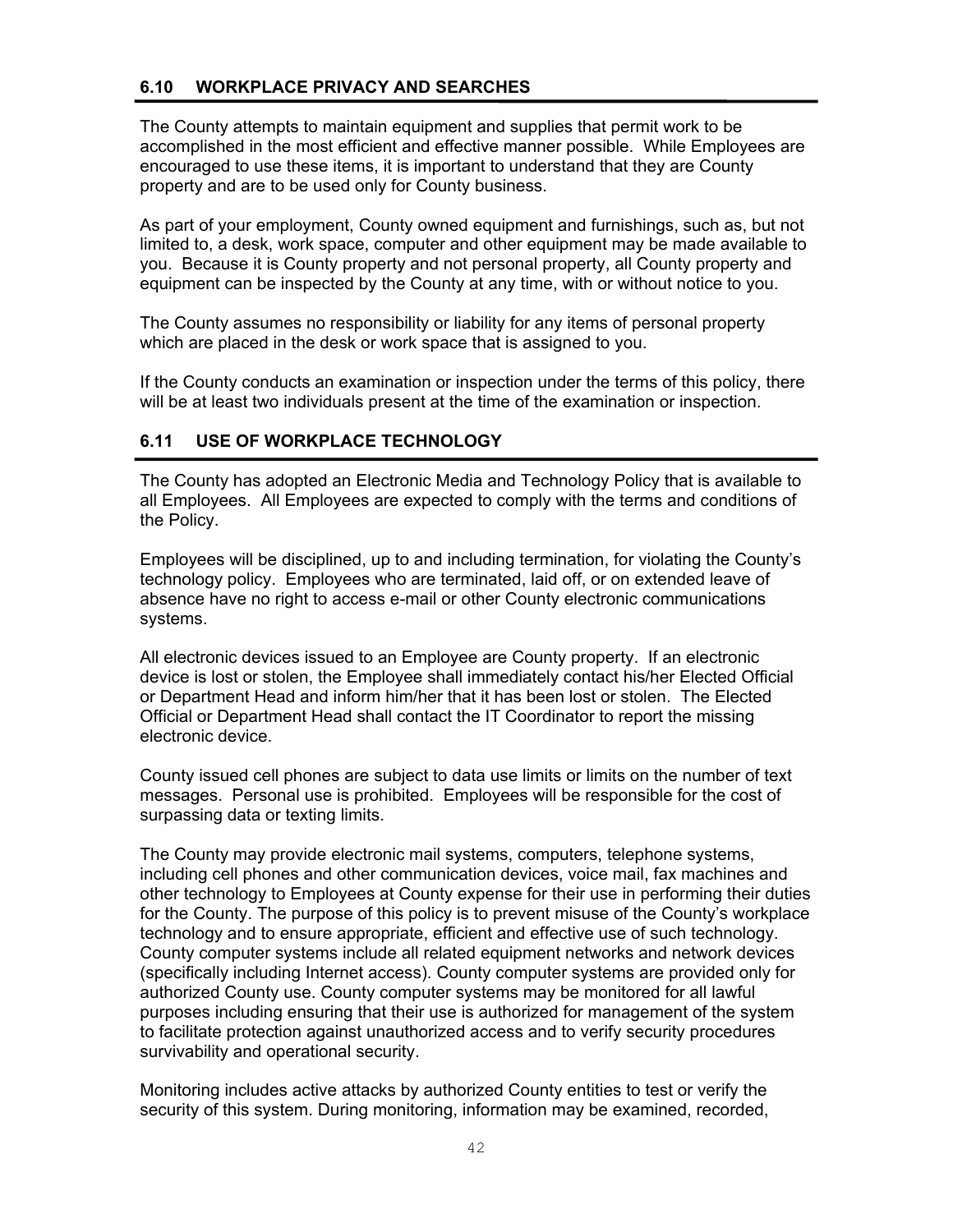copied, and used for authorized purposes. All information, including personal information placed on or sent over this system, may be monitored. Use of this County computer system authorized or unauthorized constitutes consent to monitoring of this system. Unauthorized use may subject you to criminal prosecution. Evidence of unauthorized use collected during monitoring may be used for administrative, criminal, or disciplinary action. Use of this system constitutes consent to monitoring for these purposes.

This policy applies to all County equipment, systems, data stored electronically or on paper. This policy applies to Employees who remotely access County databases, as well as Employees using County devices.

Employees shall maintain the highest professional ethics and conduct while on the County's electronic communication systems. Employees must restrict personal use to occasional use that does not interfere with the County business. Occasional, incidental personal use of County technology must not interfere with job activities nor result in any expense to the County.

Obscene, demeaning, defamatory, or disruptive messages are prohibited. This includes, but is not limited to, messages that are inconsistent with the County's policies concerning workplace harassment and sexual harassment. Any use of the Internet or other technology to obtain, transfer, download, or send sexually explicit material for personal use is expressly prohibited.

All communications over and activity conducted on the County-owned systems are the property of the County. The County may access, review, audit, and disclose all matters sent over its systems or placed into their storage.

Employees should have no expectation or right of privacy when using the County-owned systems. Some electronic communications such as electronic mail and computer files may exist on back-up tapes after the user deletes them. Simply deleting a message or file may not fully eliminate the message from the system. The use of personal passwords or access codes does not restrict the County's ability to access electronic communications or files.

The County may retrieve an Employee's voice and electronic mail messages and computer files for non-investigative reasons (such as to retrieve a needed computer file or message) and as part of a valid investigative search relating to workplace misconduct or for any other lawful purpose.

The County may review a record of an Employee's Internet usage. An Employee's use of the electronic mail, Internet, voice mail or other computer systems constitutes consent to the County's review of the Employee's electronically stored e-mail, files or messages. All messages should be composed with the expectation that they will be made public. Personal use of a County e-mail address is prohibited.

Department heads may require Employees to provide passwords to the department head for all voice mail, e-mail and computers used by the Employee. Employees shall not use unauthorized codes, passwords, or other means to gain access to others' files. Failure to maintain security with respect to County electronic databases will result in discipline.

Loading, copying or installing any software, including commercial software, shareware, freeware, games, screen savers, or any other type of software, is prohibited without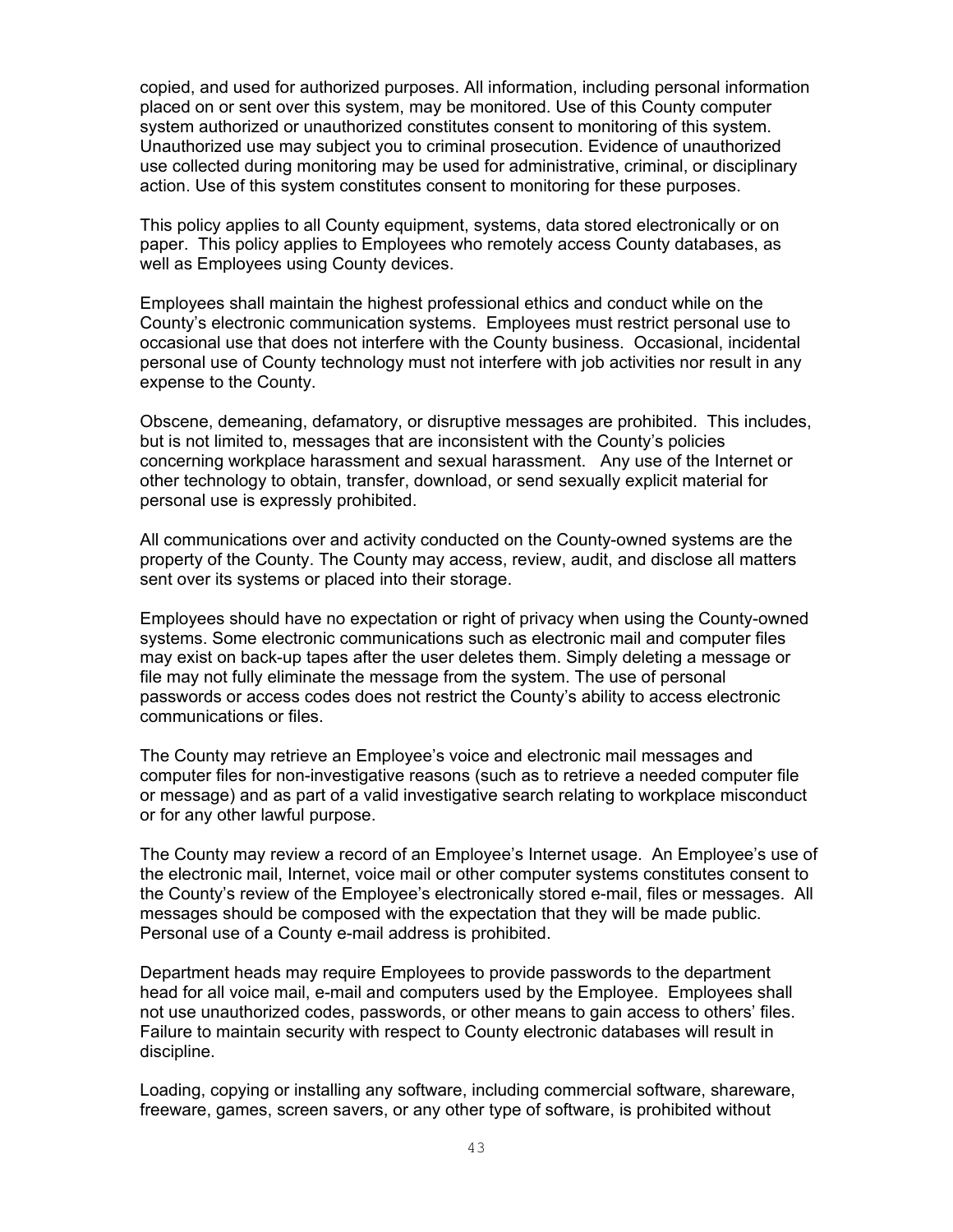authorization from the appropriate department head. Employees who are authorized to download information from the Internet must comply with disk scanning procedures established by the County to minimize the risk of contracting a computer virus. Employees are prohibited from deactivating software designed to detect and destroy computer viruses.

Use of the electronic communication system to copy and/or transmit any documents, images, software or other information protected by a copyright owned by someone other than the County, without proper authorization from the copyright owner, is prohibited. Copyright protection applies to any document, image, software or information unless it is specifically marked as public, not copyrighted, or freeware. In the absence of any specific copyright markings, material or information should be considered copyright protected. The County assumes no responsibility for reviewing, ascertaining or policing copyright material that may be transmitted to or from the electronic communication system by Employees.

The County reserves the right to block e-mails and websites.

## **6.12 DISPOSAL OF MEDIA AND OTHER TECHNOLOGY**

The purpose of this policy is to outline the proper disposal of media (physical or electronic) for the County. These rules are in place to protect sensitive and classified information, Employees and the County. Inappropriate disposal of media may put Employees and the County at risk. This policy applies to all County Employees, contractors, temporary staff, and other workers at the County, with access to sensitive and classified data. This policy applies to all equipment that processes, stores, and/or transmits classified and sensitive data that is owned or leased by the County.

When no longer usable, hard drives, diskettes, tape cartridges, CDs, ribbons, hard copies, print-outs, and other similar items used to process, store and/or transmit classified and sensitive data shall be properly disposed of in accordance with measures established by the County.

Physical media (print-outs containing sensitive or protected information and other physical media) shall be disposed of by one of the following methods:

- 1) Shredding using County issued shredders.
- 2) Placed in locked shredding bins or a locked storage area for a certified document destruction vendor to come on-site and shred, witnessed by County personnel throughout the entire process, or to securely deliver to a secured destruction facility. If media is taken off-site by a vendor to a destruction facility, said vendor shall provide the County with a written certificate of destruction, typically within one week.
- 3) Incineration using County incinerators or witnesses by County personnel onsite at agency or at contractor incineration site, if conducted by non-authorized personnel.

Electronic media (hard-drives, tape cartridge, CDs, printer ribbons, flash drives, printer and copier Hard-drives, etc.) shall be disposed of by one of the following methods:

1) **Overwriting (at least 3 times)** – an effective method of clearing data from magnetic media. As the name implies, overwriting uses a program to write (1s,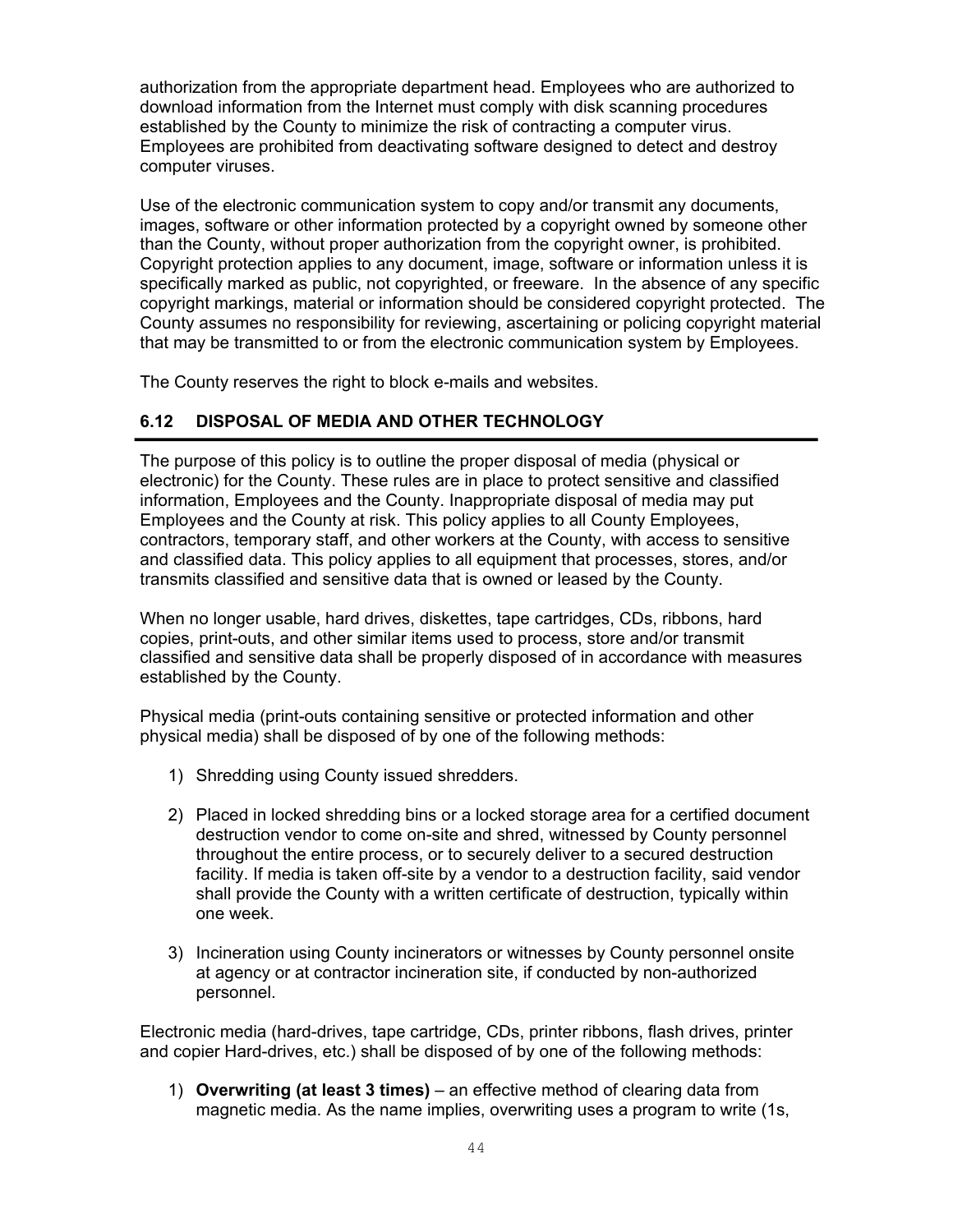0s, or a combination of both) onto the location of the media where the file to be sanitized is located.

- 2) **Degaussing**  a method to magnetically erase data from magnetic media. Two types of degaussing exist: strong magnets and electric degausses. Note that common magnets (e.g., those used to hang a picture on a wall) are fairly weak and cannot effectively degauss magnetic media.
- 3) **Destruction** a method of destroying magnetic media. As the name implies, destruction of magnetic media is to physically dismantle by methods of crushing, disassembling, etc., ensuring that the platters have been physically destroyed so that no data can be pulled.

IT systems that have been used to process, store or transmit sensitive and classified information shall not be released from the County's control until the equipment has been sanitized and all stored information has been cleared using one of the above methods.

Any Employee found to have violated this policy may be subject to disciplinary action, up to and including termination.

## **6.13 COMPLAINT RESOLUTION PROCEDURE\*\***

\*\*See also the collective bargaining agreement.

Misunderstandings, conflicts, problems, or other questions about your job can arise in any workplace. To ensure effective working relations, it is important that such matters be resolved before serious problems develop. If your concern relates to sexual harassment or another type of workplace harassment, follow the procedure in the sexual harassment policy contained in this handbook. Also, certain complaints may fall under resolution procedures established by state law. For other complaints, the County has adopted the following procedure to respond to your concerns.

#### **STEP ONE: IMMEDIATE SUPERVISOR**

First see your immediate supervisor. He or she is in the best position to resolve your problems or concerns. In an effort to resolve the problem, your immediate supervisor will consider the facts and conduct an investigation, if necessary. You will normally receive a response regarding your problem within five days of meeting with your supervisor. If you are not satisfied with the response of your immediate supervisor, or if the supervisor fails to respond to your complaint within five working days, you may proceed to Step 2.

#### **STEP TWO: ELECTED OFFICIAL, BOARD OF SUPERVISORS, OR GOVERNING BODY**

You may prepare a written summary of your concerns and request that the matter be reviewed by the appropriate Elected Official, Board of Supervisors, or the appropriate governing body.

Employees of the Auditor, Treasurer, Recorder, Sheriff or County Attorney may direct their complaint to the appropriate elected official. Employees of Community Services, Senior Dining, JETS, Land Use, GIS, IT, Veteran Affairs and Secondary Road Departments may direct their complaint to the Board of Supervisors. Employees of the Assessor, Board of Health, Conservation, Emergency Management and E-911 may direct their complaints to the appropriate governing body.

After a full examination of the facts (which may include a review of the written summary of your statement, discussions with all individuals concerned, and a further investigation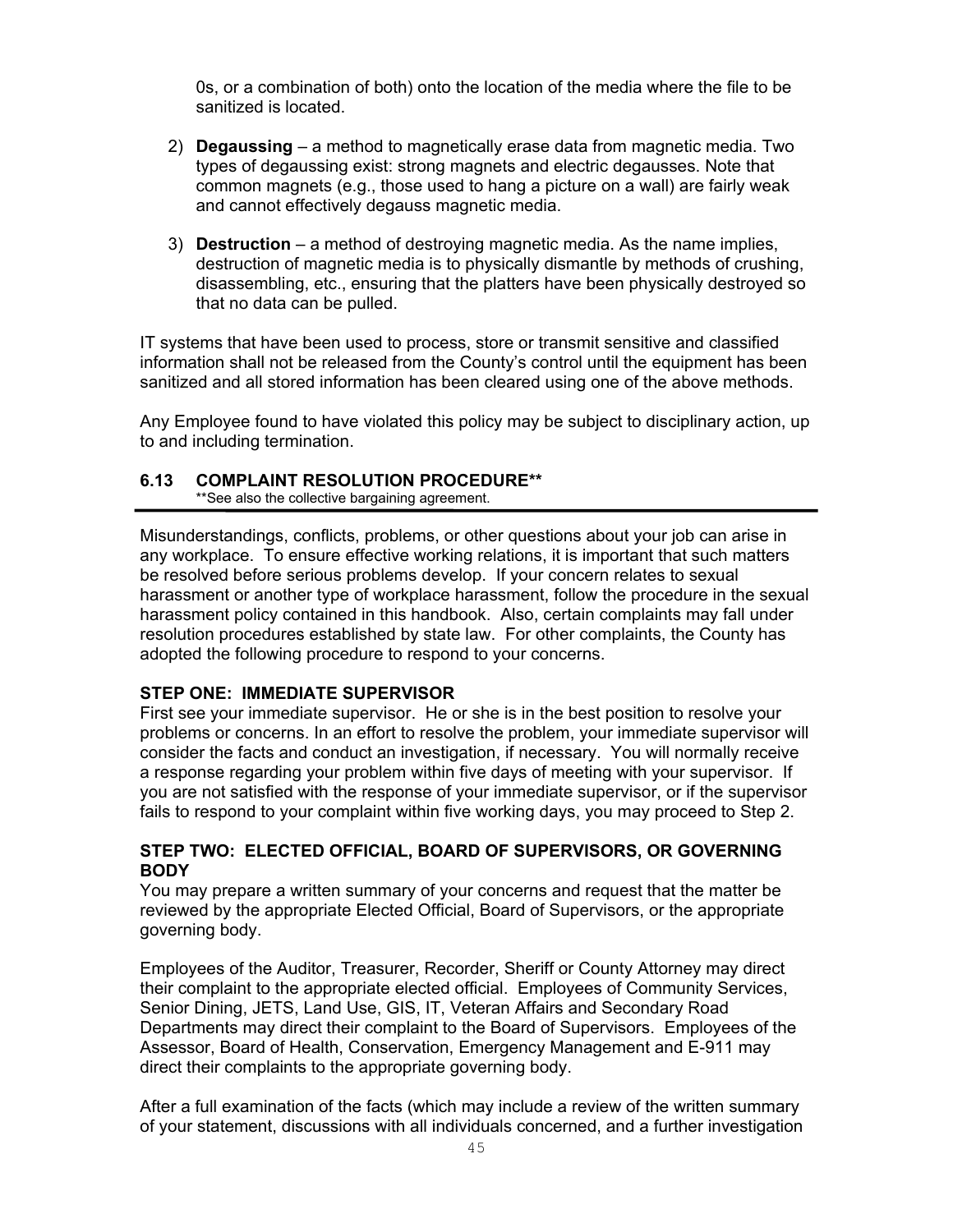if necessary), the elected official, Board of Supervisors, or appropriate governing body will normally advise you of its decision within fifteen days. The decision of the elected official, Board of Supervisors, or governing body shall be final.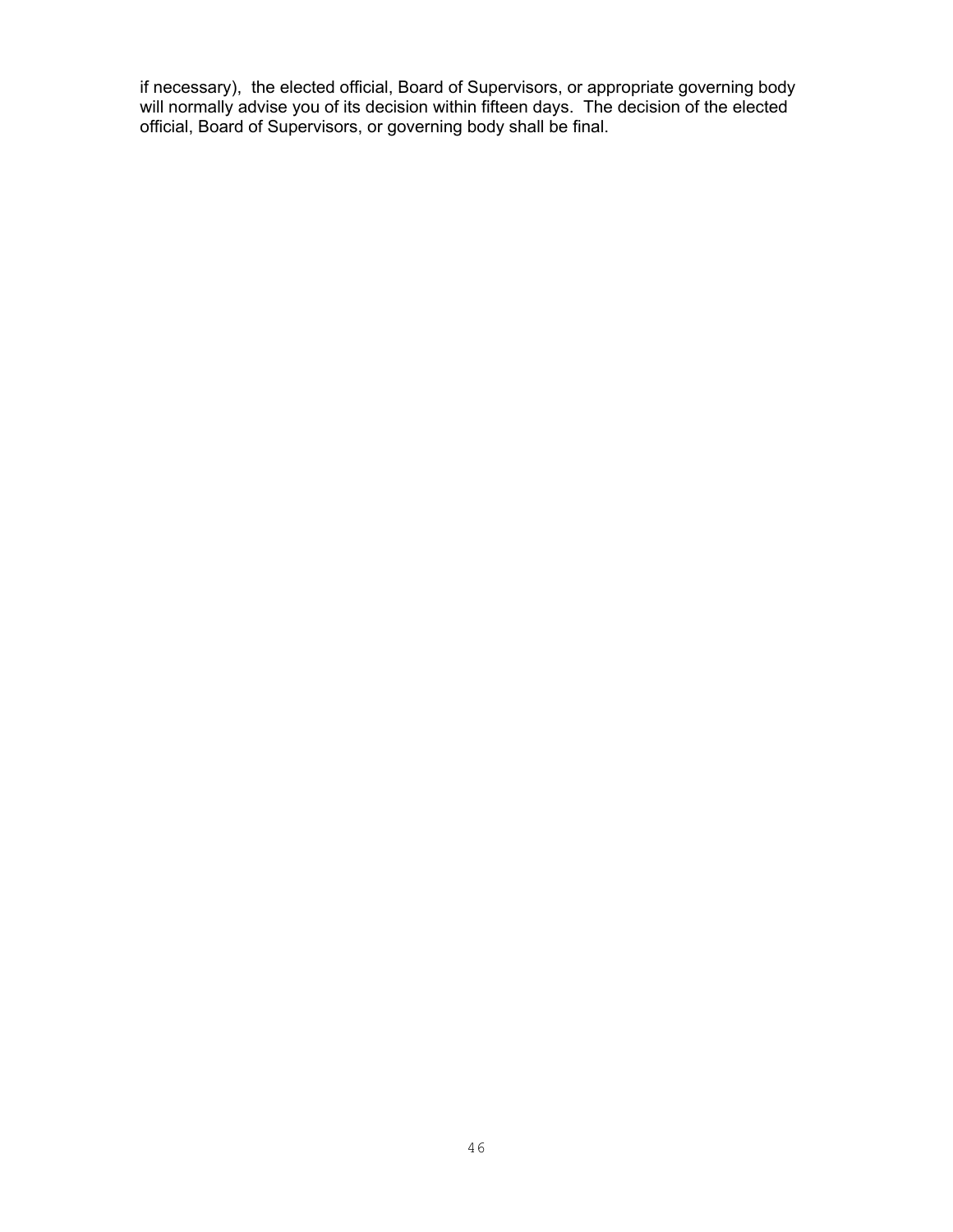## **6.14 TOBACCO USE IN THE WORKPLACE**

The purpose of this policy concerning tobacco use in County facilities is to create a more healthful environment for Employees and the public. The United States Surgeon General has determined that tobacco use is harmful to smokeless tobacco users, smokers and non-smokers. The County is covered by Iowa's Smokefree Air Act (Iowa Code Chapter 142D).

## **Definitions**

"**Tobacco Use**" means the use of any burning tobacco or smokeless tobacco product, or the use of vapor products including e-cigarettes, while conducting official County business. This includes all forms of cigarettes and other materials that are smoked. This policy does not prohibit Employees from storing tobacco products in Employee-issued storage areas such as lockers.

"**Public**" means visitors, vendors and others not considered County Employees.

#### **Policy**

Tobacco use will not be permitted by Employees or visitors on all county property (buildings, grounds, and parking lots) as well as in county-owned, or leased, vehicles. County property includes, but may not be limited to: Courthouse, Secondary Road facilities, Conservation facilities\*, Broadway Place Annex, Grant Wood Memorial Park, Wyoming Memorial Hall, County Landfill & Transfer Station, and Edinburgh Historical Site. Smoking is also prohibited in facilities used for Senior Dining purposes during the time clients or Employees are present, unless otherwise regulated by the respective property owner. Smoking may be permitted inside personal vehicles that are parked in a county-owned, or leased parking lot.

\*Smoking regulations for individual camp-sites and trails shall be determined by the County Conservation Board.

Department directors may be authorized, in consideration of the operating needs of their business units, to enact additional policy provisions further restricting Employee tobacco usage. Such policy provisions require approval by the Board of Supervisors before they are implemented.

#### **Enforcement**

The success of this policy is dependent upon the consideration and cooperation of tobacco users and non-tobacco users. All Employees share in the responsibility for adhering to and enforcing the policy. Violation of Iowa's Smokefree Air Act may subject an Employee, and/or the Employer to monetary fines. Employees who violate this policy will be subject to disciplinary action up to and including termination.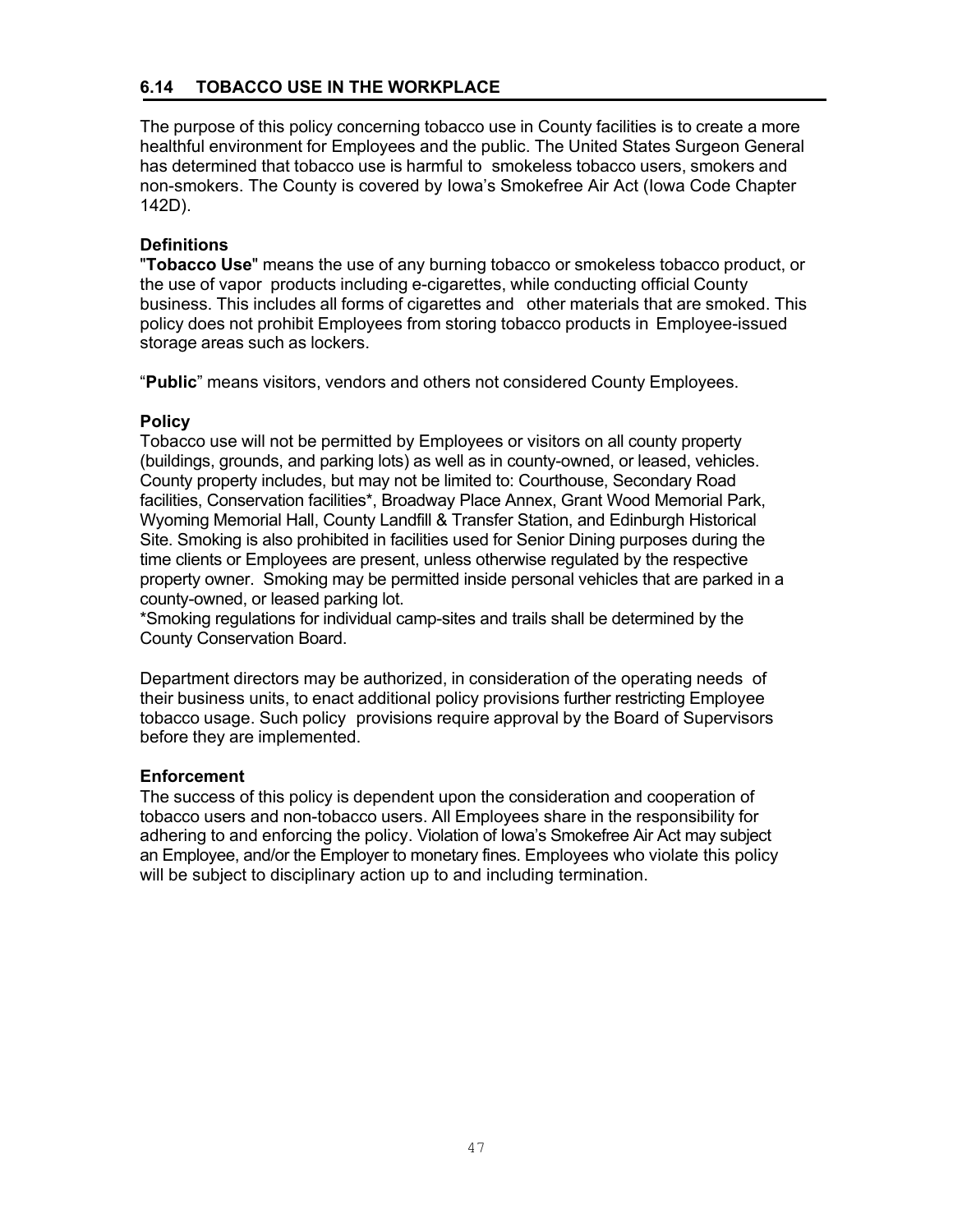[This page intentionally left blank.]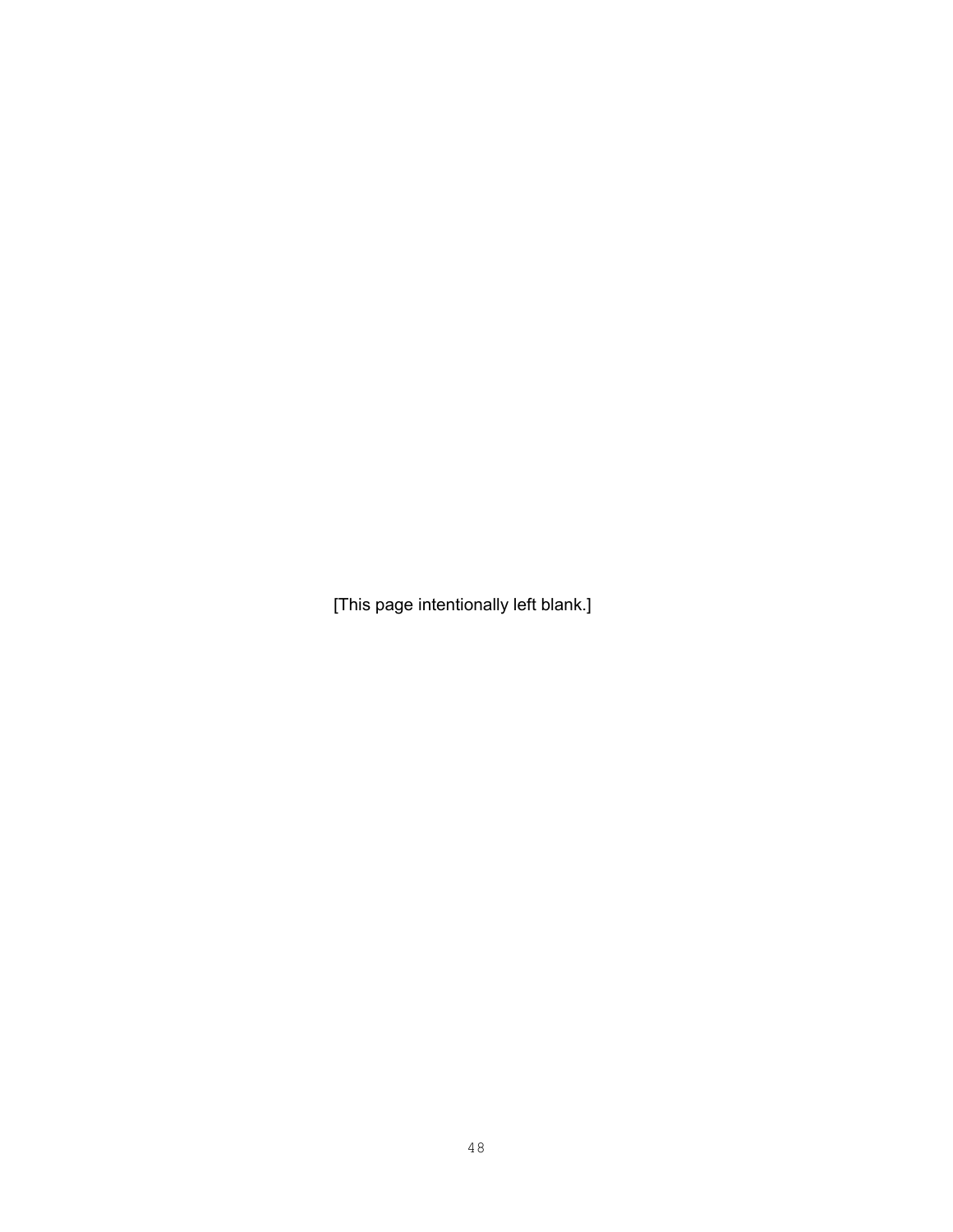# Appendix A: Employee Acknowledgments

#### **Employee Acknowledgment of Receipt of Handbook**

I have received my copy of the Jones County Employee Handbook. I understand that the handbook has been provided to me for informational purposes only, and that the County may change or withdraw any policies, procedures, or benefit programs at any time. I acknowledge that this handbook is not a contract of employment, express or implied, and that I am not guaranteed employment for any specific duration. Either the County or I may terminate my employment at any time with or without notice or cause.

#### **Drug Free Workplace Policy Acknowledgment (Section 6.2)**

I have read the County's policy regarding the maintenance of a drug-free workplace. I realize that the unlawful manufacture, distribution, dispensation, possession or use of a controlled substance is prohibited on this Employer's premises or while conducting the Employer's business. A violation of this policy can subject me to discipline up to and including termination. I realize I must abide by the terms of this policy and that if I am directly engaged in work performed pursuant to a federal grant or contract, as a condition of employment, I must notify the Employer of any criminal drug conviction for a violation occurring in the workplace no later than five days after such conviction. I further realize that federal law mandates that the Employer communicate this conviction to the federal agency, and I hereby waive any and all claims that may arise for conveying this information to the federal agency.

# **Acknowledgment of Receipt of Workplace Technology Policy**

**(Sections 6.11 and 6.12, and Electronic Media & Technology Policy Supplement)**  I have read the County's Workplace Technology policy and Electronic Media & Technology Policy Supplement. I fully understand the terms of this policy and agree to abide by them. I understand that the County's computer and electronic communications systems are to be used for business purposes only, with limited exceptions and only as approved by my department head, and that all information stored in, transmitted, or received through the County's systems is the property of the County. I acknowledge that I have no expectation of privacy in connection with the use of this equipment. I acknowledge and consent to the County monitoring my use of this equipment at any time at its discretion. Such monitoring may include, but is not limited to, printing and reading E-mail entering, leaving, or stored in these systems; listening to my voice mail messages; recording the Internet address of any site that I visit; and recording any network activity in which I transmit or receive any kind of file. I acknowledge that any message I send or receive may be recorded and stored in an archive file for management use. I know that any violation of this policy could lead to discipline, up to and including termination.

Name **Name** Department/Position

Signature Date Date

*This page must be signed and returned to the Jones County Auditor's Office within five working days of commencement of employment. Failure to do so may result in disciplinary action, up to, and including termination of your employment.*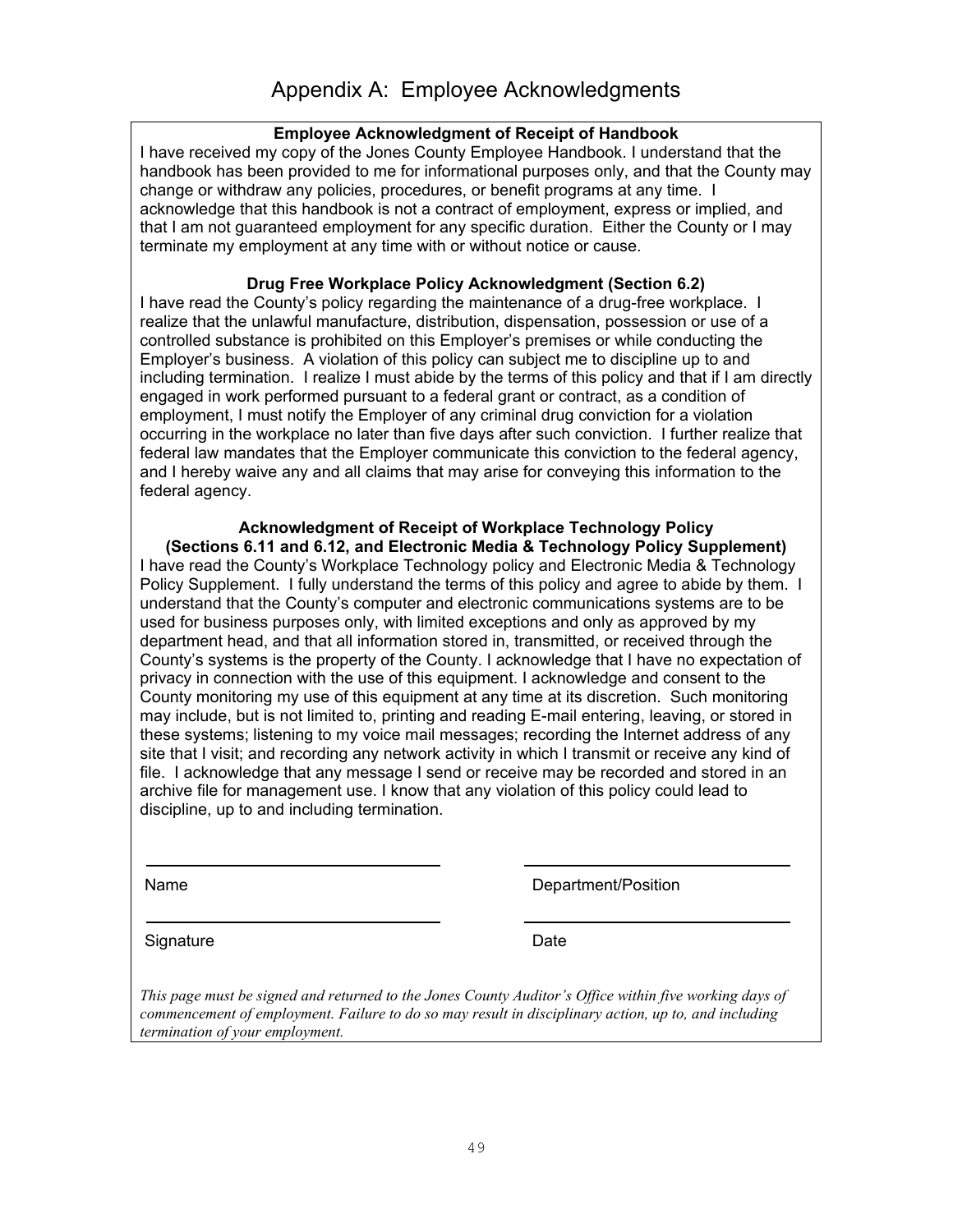# **Appendix B: Bloodborne Pathogen Pathogens Exposure Control Plan and Procedures**

#### **INTRODUCTION**

This program was created to ensure the safety and health of our employees to reduce or eliminate occupational exposure to bloodborne pathogens. All procedures and policies were prepared in accordance with OSHA regulation Section 1910.1030, which covers Bloodborne Pathogens Standards.

#### **PROGRAM ADMINISTRATOR**

The program administrator shall be responsible for annual review of the program, coordination of bloodborne pathogen infection control training, and incident reviews of injuries or illnesses involving potential and actual exposures. Medical records shall be maintained by the individual departments/offices.

Employees should refer their questions or comments to the program administrator. The program administrator is the chairman of the Safety Committee, of Jones County, Iowa.

#### **DEFINITIONS**

**Contaminated** means the presence or the reasonably anticipated presence of blood or other potentially infectious materials on an item or surface.

**Exposure Incident** means a specific eye, mouth, other mucous membrane, non-intact skin, or parenteral contact with blood or other potentially infectious materials that result from the performance of an employee's duties.

**Occupational Exposure** means reasonably anticipated skin, eye, mucous membrane, or parenteral contact with blood or other potentially infectious materials that may result from the performance of an employee's duties.

**Personal Protective Equipment** may include gloves, gowns, laboratory coats, face shields or masks, eye protection, pocket masks, and other protective gear.

**Universal Precautions** is an approach to infection control. According to the concept of Universal Precautions, all human blood and certain human body fluids are treated as if known to be infectious for HIV, HBV, and other bloodborne pathogens.

**Work Practice Controls** means controls that reduce the likelihood of exposure by altering the manner in which a task is performed (e.g., prohibiting recapping of needles by a two-handed technique).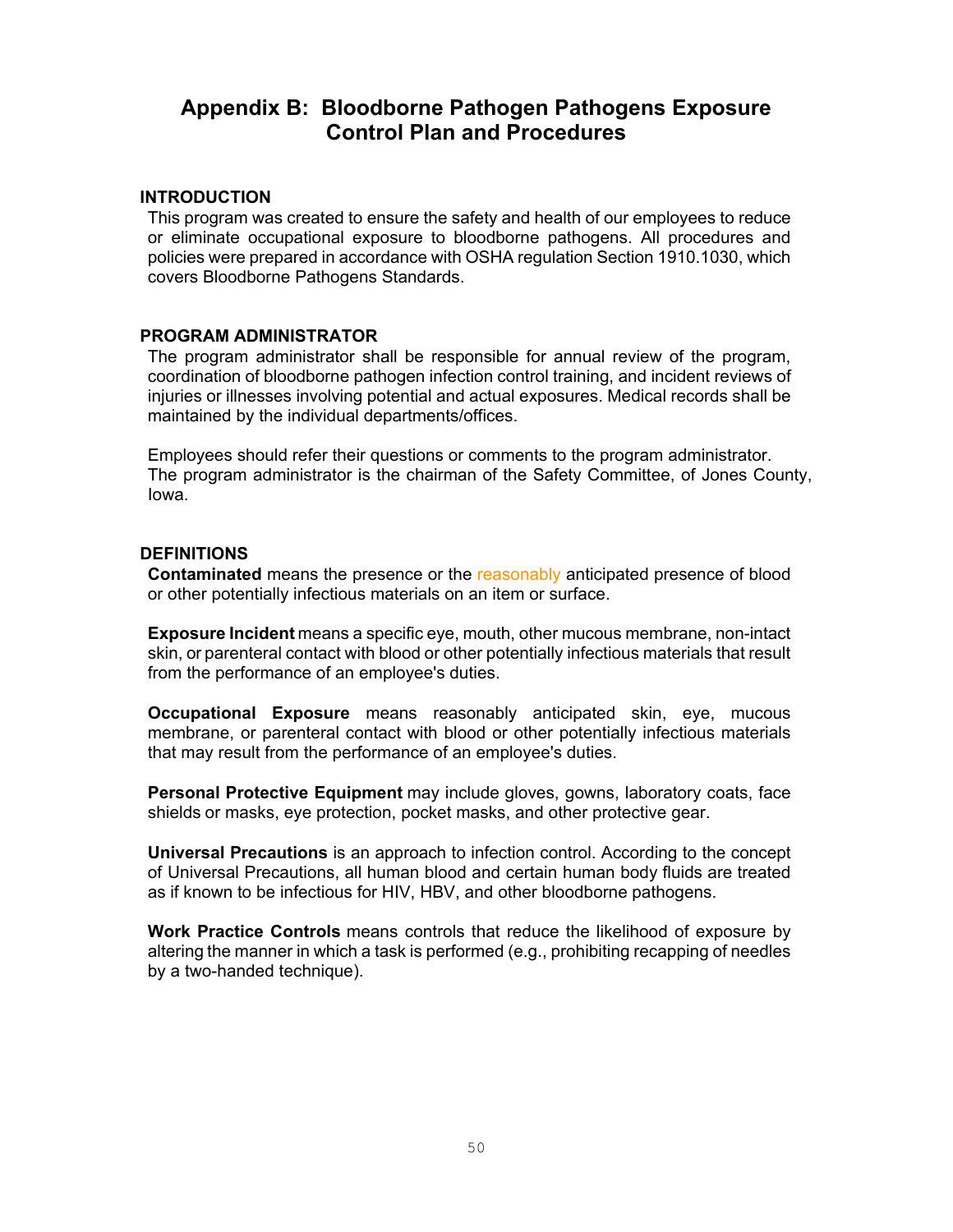#### **EMPLOYEES COVERED**

Employees who perform tasks that meet one of the following descriptions shall be covered under this program:

- a. Tasks that involve actual or potential for mucous membrane or skin contact with blood, body fluids or tissues.
- b. Tasks that involve no exposure to blood, bodily fluid or tissues, but employment may require exposure in an emergency.

A list of job classifications of covered employees is maintained as an appendix to this program. The tasks that may result in occupational exposure will be included for each classification as well as the personal protective equipment that is provided to the employees. Out of an abundance of caution, all employees are eligible for the Hepatitis B vaccination program.

#### **PERSONAL PROTECTIVE EQUIPMENT (PPE)**

Contaminated equipment and clothing shall be cleaned, laundered or disposed of by each department/office. Employees shall not be allowed to take contaminated clothing home to launder. All contaminated clothing and PPE that cannot be cleaned shall be disposed of by placing in "red" bio-hazard bag(s) and placed in bio-hazard containers located in boiler room of County Courthouse

#### **UNIVERSAL PRECAUTIONS**

Employees must comply with the following precautions if exposed to blood or blood products:

- a. Wash hands after any potential exposures as soon as practical. Bottles of waterless hand soap may be issued to all employees working at locations without water sources.
- b. Use necessary PPE with limited exception.
- c. Dispose of contaminated sharps, glass or needles in a puncture resistant and leak proof container with proper warning labels.
- d. Disinfect respirators after each use.
- e. Use food preparation gloves when employees with cuts or scrapes on their hands are preparing food.
- f. Eating, drinking, smoking, applying makeup or handling contact lenses is prohibited in work areas where there is a reasonable likelihood of exposure.

#### **EMPLOYEE INFORMATION AND TRAINING**

Any covered employee or those who supervise covered employees must receive training as required by Section 1910.1030(g)(2) of the Occupational Safety and Health Administration Standards.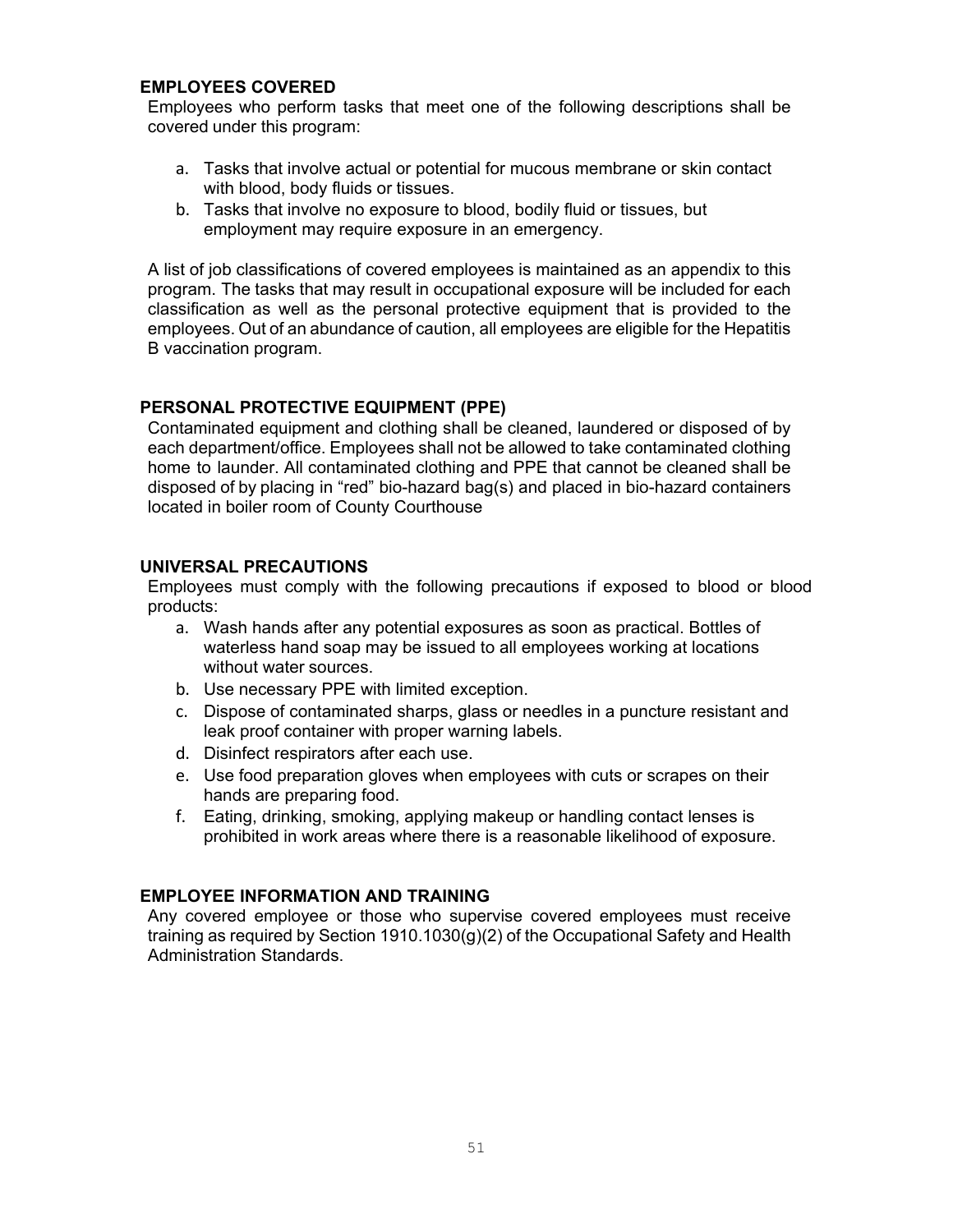#### See IMWCA Online training Course BP64

#### **HOUSEKEEPING**

All county worksites and county vehicles will be maintained in a clean and sanitary condition. Each department/office must determine and implement an appropriate written schedule for cleaning and method of decontamination based upon the location, type of surface to be cleaned, type of soil present and tasks or procedures being performed in the area.

All contaminated equipment or locations shall be cleaned up as soon as feasible using the universal precautions. All bins, pails, cans and similar receptacles intended for reuse that have a reasonable likelihood for becoming contaminated with blood or other potentially infectious materials should be inspected and decontaminated on a regularly scheduled basis and cleaned and decontaminated immediately or as soon as possible upon visible contamination. Biohazard bags and containers will be provided for contaminated material disposal.

#### **HEPATITIS B VACCINATION AND POST-EXPOSURE EVALUATION AND FOLLOW-UP**

Hepatitis B vaccine and vaccination series will be provided free of charge to all employees, not just those who have occupational exposure, including post-exposure evaluations and follow-ups for all employees who have had an exposure incident. Medical evaluations and procedures, including the Hepatitis B vaccine and vaccination series, and post-exposure evaluation and follow-up, including prophylaxis, will be performed by or under supervision of a licensed physician.

Employees accepting Hepatitis B vaccinations shall complete the consent form (see page 7).

Employees declining the Hepatitis B vaccinations shall complete the declination form A or B (see pages 8 and 9).

The forms and other medical records shall be maintained in the employees "confidential medical file", located in the Auditor's Office.

#### **POST-EXPOSURE PROCEDURES**

Employees subjected to an exposure incident must:

- a. Report to the designated Company Nurse and County Approved Health Care provider for post exposure evaluation, care and counseling,
- b. Immediately report exposure incident to IMWCA Workman's Compensation Representative, and
- c. Complete employee's incident report within 12 hours of exposure.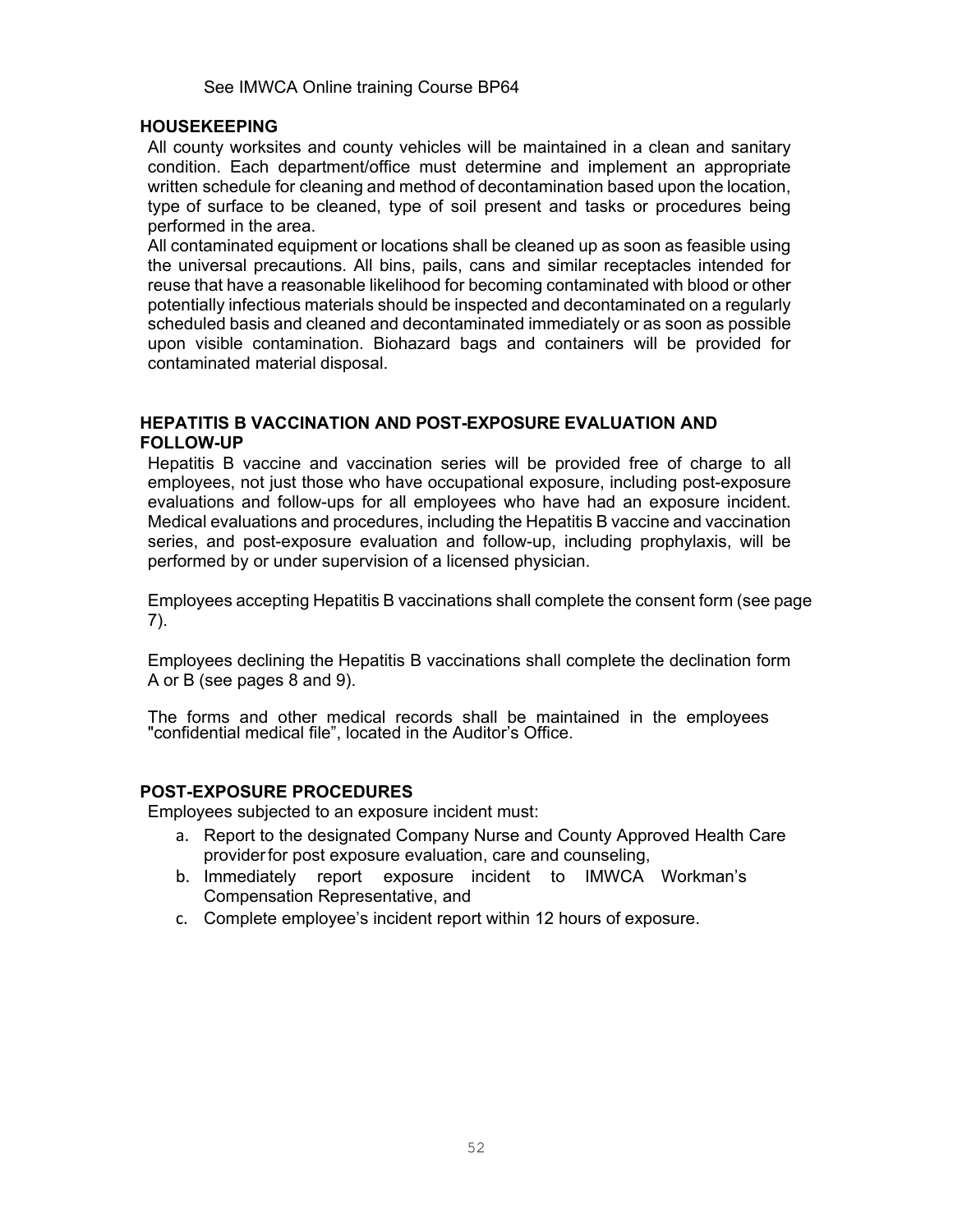## **VIOLATION OF BLOODBORNE PATHOGENS/EXPOSURE CONTROL PROGRAM**

Employees who violate procedures may be disciplined according to the Employee Discipline in the Jones County Employee Handbook. Employees will also be required to attend retraining on the procedures or policies that were violated.

#### **OUTSIDE CONTRACTORS**

The program administrator shall inform all contractors of the elements of this program.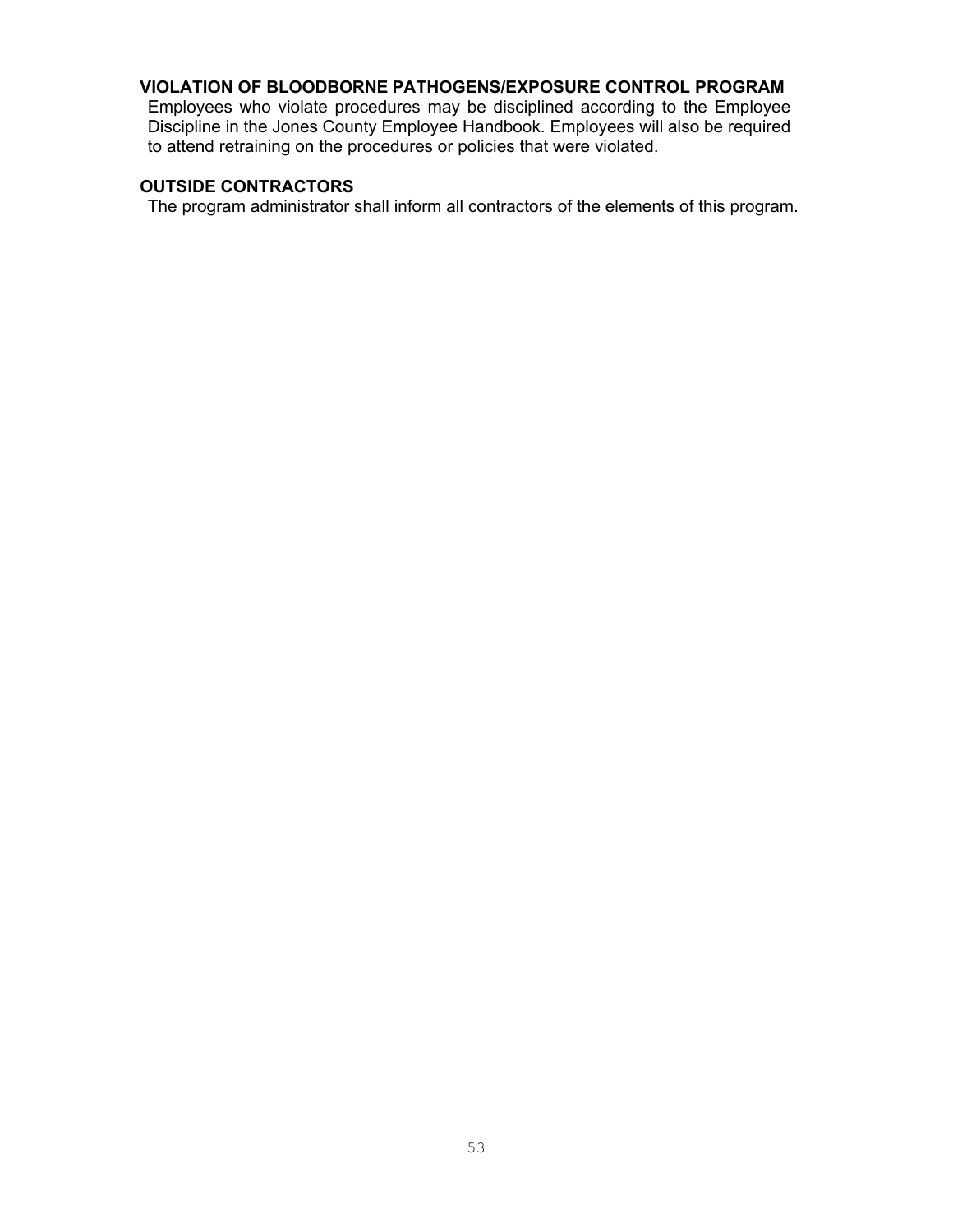#### **BLOODBORNE PATHOGENS EXPOSURE DETERMINATION**

| Jones County Iowa             |  |  |               |  |
|-------------------------------|--|--|---------------|--|
|                               |  |  |               |  |
| Updated by John \$16 hpdated: |  |  | June 29, 2020 |  |

Employees under the following classifications have been identified as having potential occupational exposure risks:

## **Sheriff**'**s Office**

 Covered employees: all sworn officers, control center matrons, transport drivers, evidence clerk, civil department employees, dispatch center employees, the Jail Administrator and Jailers,

 Tasks: restraint of suspects, first aid/CPR, accident/crime scene investigations, housekeeping duties PPE

## **Conservation**

 Covered employees: the Director, Naturalist, Office Manager, and Seasonal **Staff** 

 Tasks: first aid/CPR, garbage collection, housekeeping duties, restraint of suspects, accident/crime scene investigations PPE

## **Public Health**

 Covered employees: Public Health Director and Public Health Specialist. Tasks: first aid/CPR, specimen and stool sample collection, Investigations. PPE

## **Emergency Management.**

 Covered employees: coordinator Tasks: first aid/CPR PPE

## **JETS.**

 Covered employees: director, drivers, part time driver and dispatcher, dispatcher. Tasks: first aid/CPR

PPE: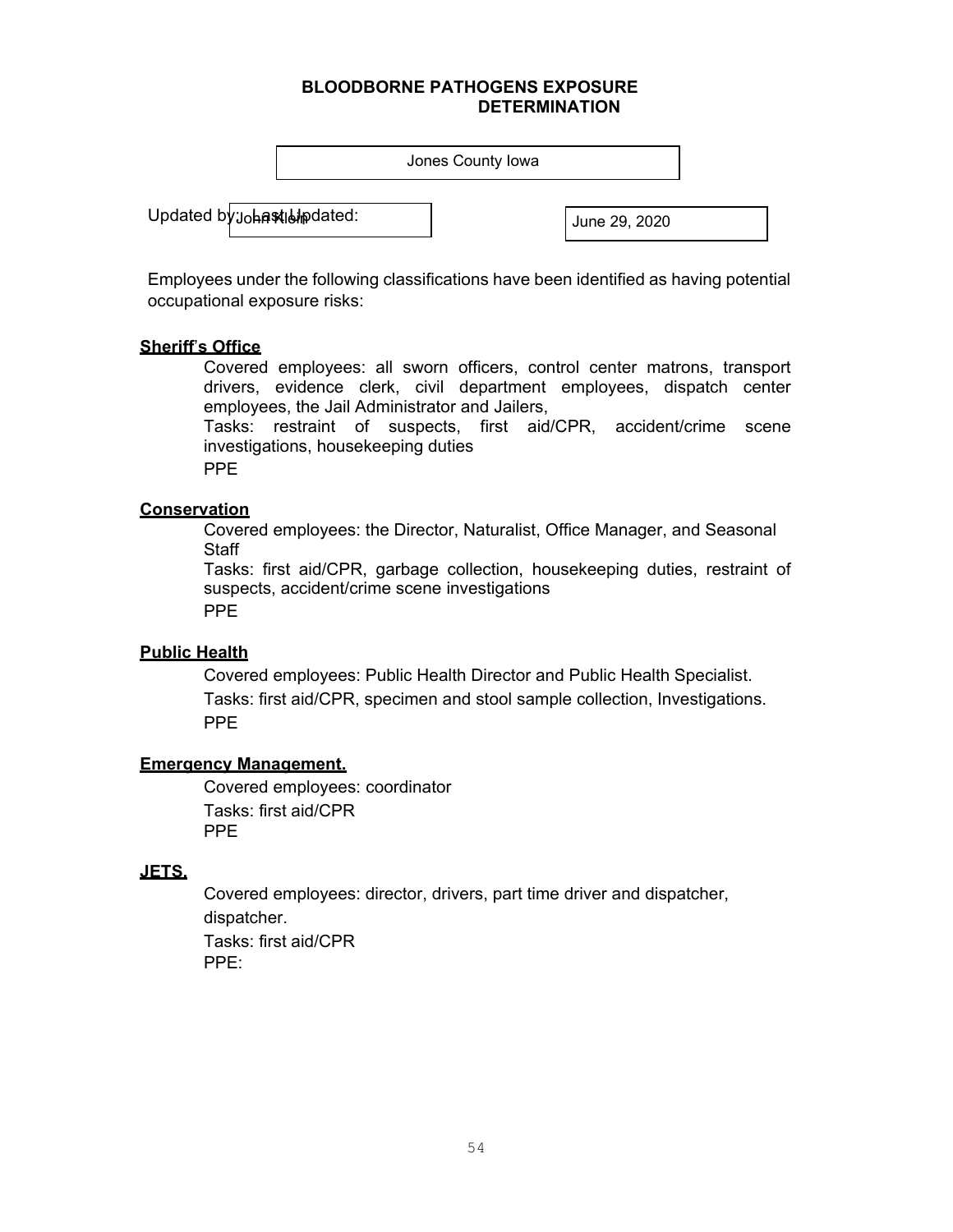## **Secondary Roads**

 Covered Employees: County Engineer, Assistant to Engineer, Maintenance Superintendent, Office Manager, EIT, Chief Inspector, Survey Chief, Shop Foreman, Signperson, Inventory Controller, MM I, MM II, MM III Tasks: first aid/CPR PPE

#### **Senior Dining:**

 Covered employees: Director, all cooks, assistant cooks, transporters, and site managers. Tasks: first aid/CPR PPE

#### **Solid Waste:**

 Covered employees: Director, Operations Manager, Operators Tasks: first aid/CPR, waste disposal, Housekeeping PPE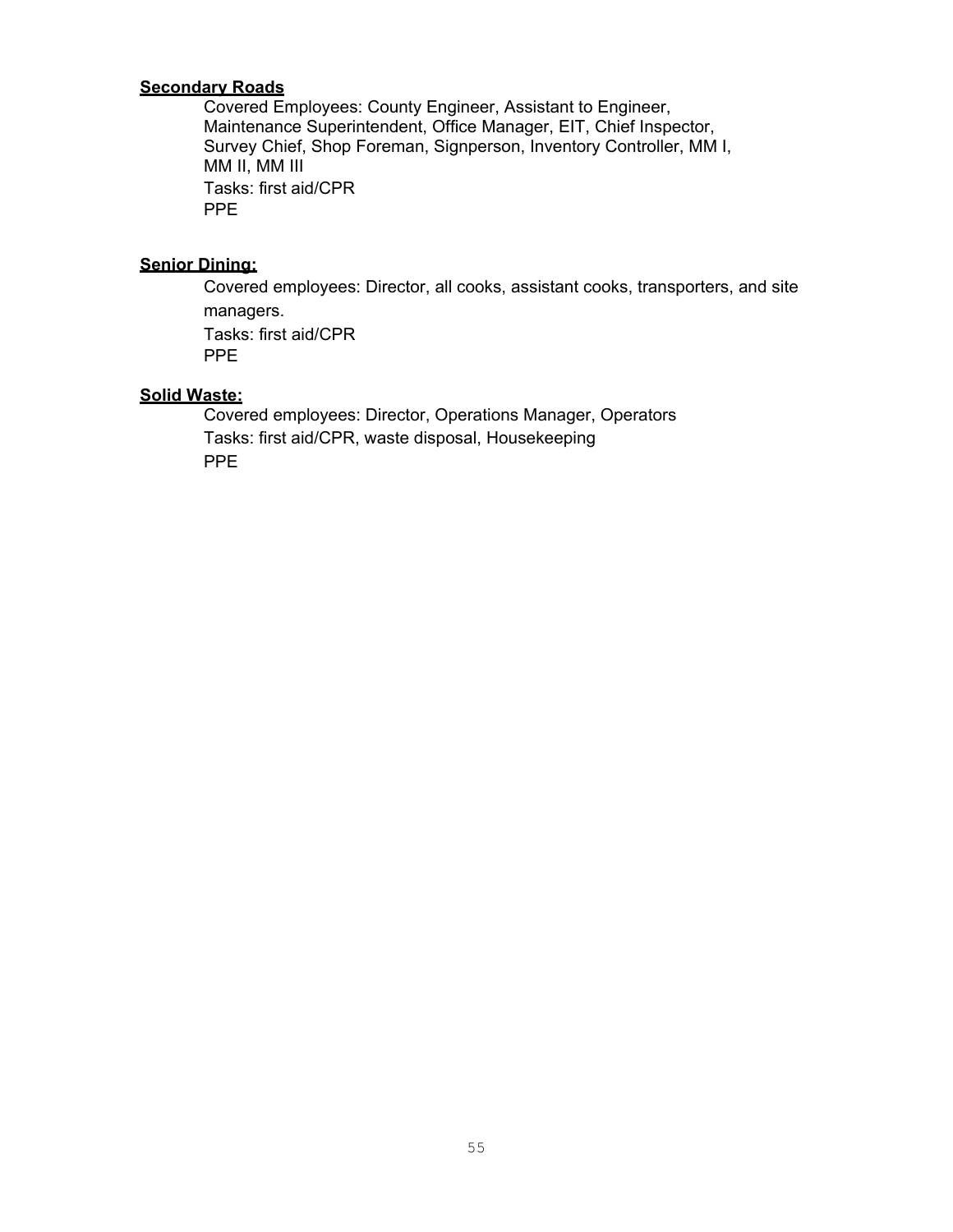### **EMPLOYEE CONSENT FORM**

This is to certify that I, \_\_\_(Employee's Name) have been informed of my need to take the Hepatitis B vaccination due to the exposure created by my employment.

I have read the prescribed information for the Hepatitis B vaccine and understand the usage, contraindications, precautions, adverse reactions, dosage and administration related to the vaccine.

I understand I must have two (2) doses of the vaccine to confer immunity and that the cost of the Hepatitis B vaccine will be covered by the employer.

I also understand there is no guarantee I will become immune or that I will not experience any adverse side effects from the vaccine.

I have read this form and understand its contents. I request that the Hepatitis B vaccine be given to me.

| <b>Employee's Signature</b> | Date |
|-----------------------------|------|
|-----------------------------|------|

Signature of Person Administering Vaccine Date

| Vaccination Date | Lot Number | Site Given | By Whom | Manufacturer |
|------------------|------------|------------|---------|--------------|
|                  |            |            |         |              |
|                  |            |            |         |              |
|                  |            |            |         |              |
|                  |            |            |         |              |
|                  |            |            |         |              |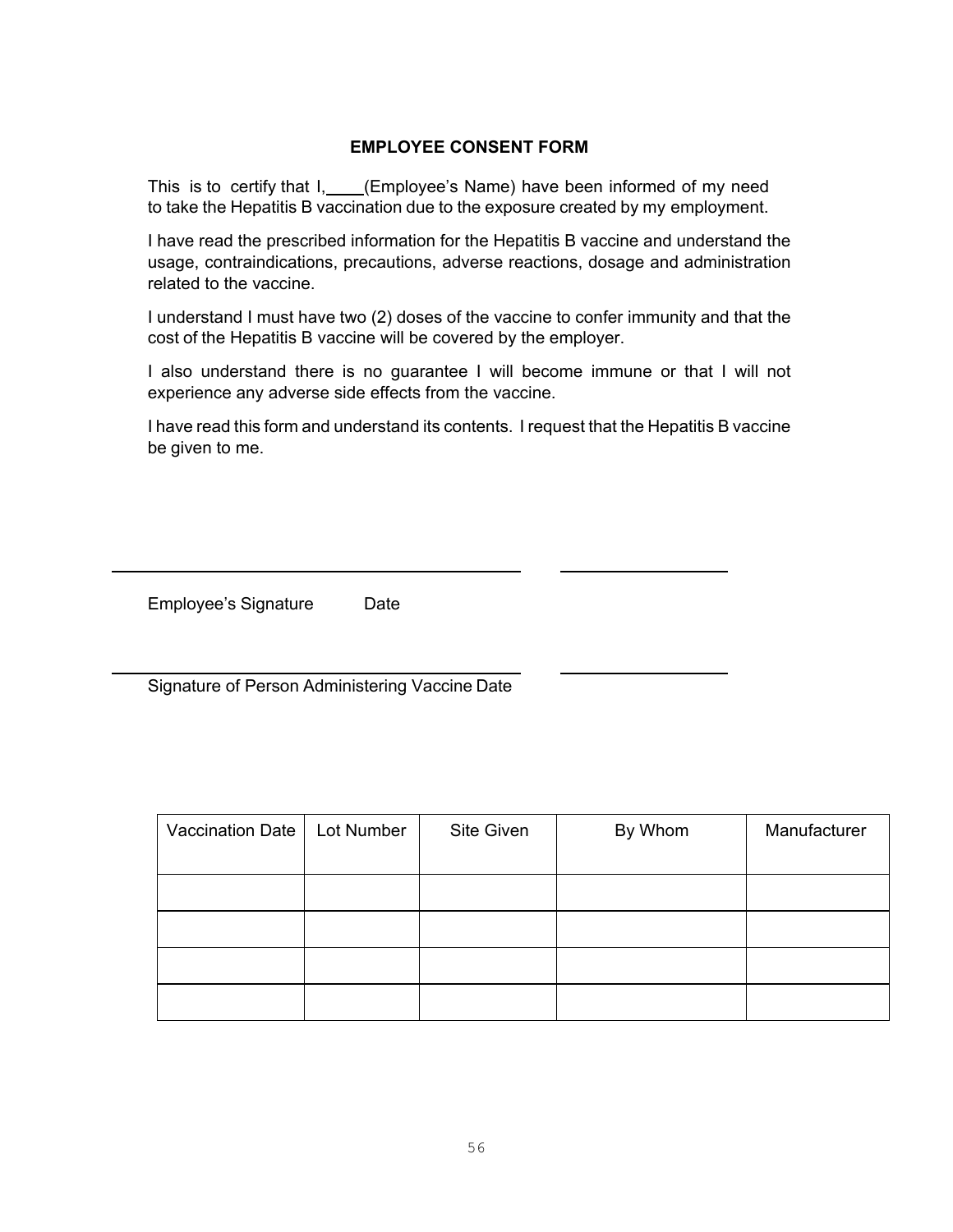#### **HEPATITIS B VACCINATION DECLINATION FORM A**

I understand due to my occupational exposure to blood or other potentially infectious materials that I may be at risk of acquiring Hepatitis B virus (HBV) infection. I have been given the opportunity to be vaccinated with the Hepatitis B vaccine at no charge. However, I decline the Hepatitis B vaccination at this time. I understand that by declining vaccination, I continue to be at risk of acquiring Hepatitis B virus infection.

If in the future, if I continue to have occupational exposure to blood or other potentially infectious materials and I want the Hepatitis B vaccination, I can receive the series at no charge to me.

I have read this form and understand its contents. Employee's initials:

Employee's Name: \_\_\_\_\_\_\_\_\_\_\_\_\_\_\_\_\_\_\_\_\_\_\_\_\_\_\_\_\_\_\_\_\_\_\_\_\_\_\_\_\_\_\_\_\_\_\_\_\_\_\_\_\_\_

Employee's Signature **Date** Date

Witness Signature **Date** 

57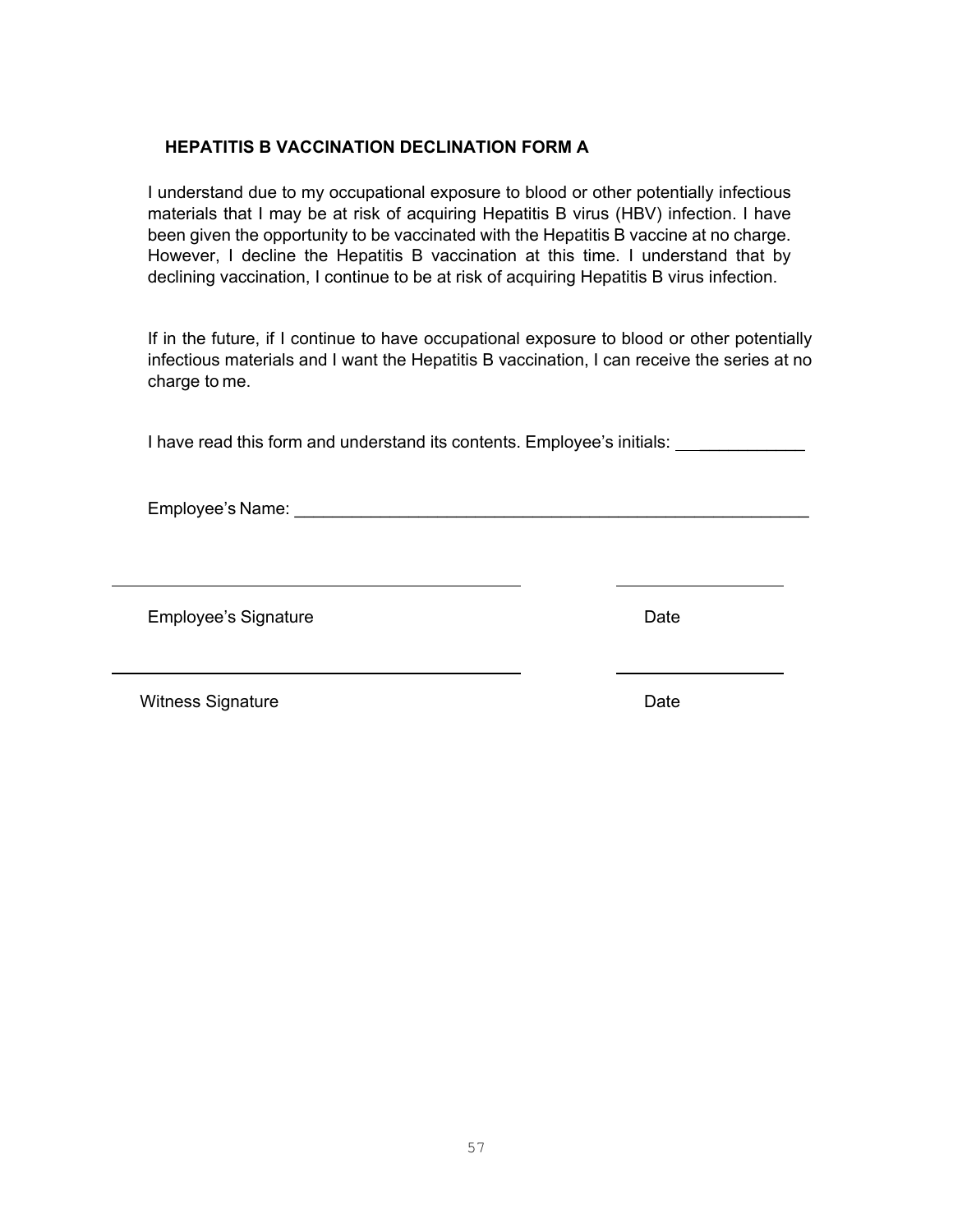## **HEPATITIS B VACCINATION DECLINATION FORM B**

I understand due to my occupational exposure to blood or other potentially infectious materials that I may be at risk of acquiring Hepatitis B virus (HBV) infection. I have been given the opportunity to be vaccinated with the Hepatitis B vaccine at no charge, but because I have already completed the series of Hepatitis B vaccines, I am declining at this time.

If in the future, if I continue to have occupational exposure to blood or other potentially infectious materials and I want the Hepatitis B vaccination, and a new series or regimen becomes available I can receive the new series at no charge to me.

I have read this form and understand its contents. Employee's initials:  $\sqrt{ }$ 

Employee's Name: \_\_\_\_\_\_\_\_\_\_\_\_\_\_\_\_\_\_\_\_\_\_\_\_\_\_\_\_\_\_\_\_\_\_\_\_\_\_\_\_\_\_\_\_\_\_\_\_\_\_

Employee's Signature **Date** Date

Witness Signature **Date**